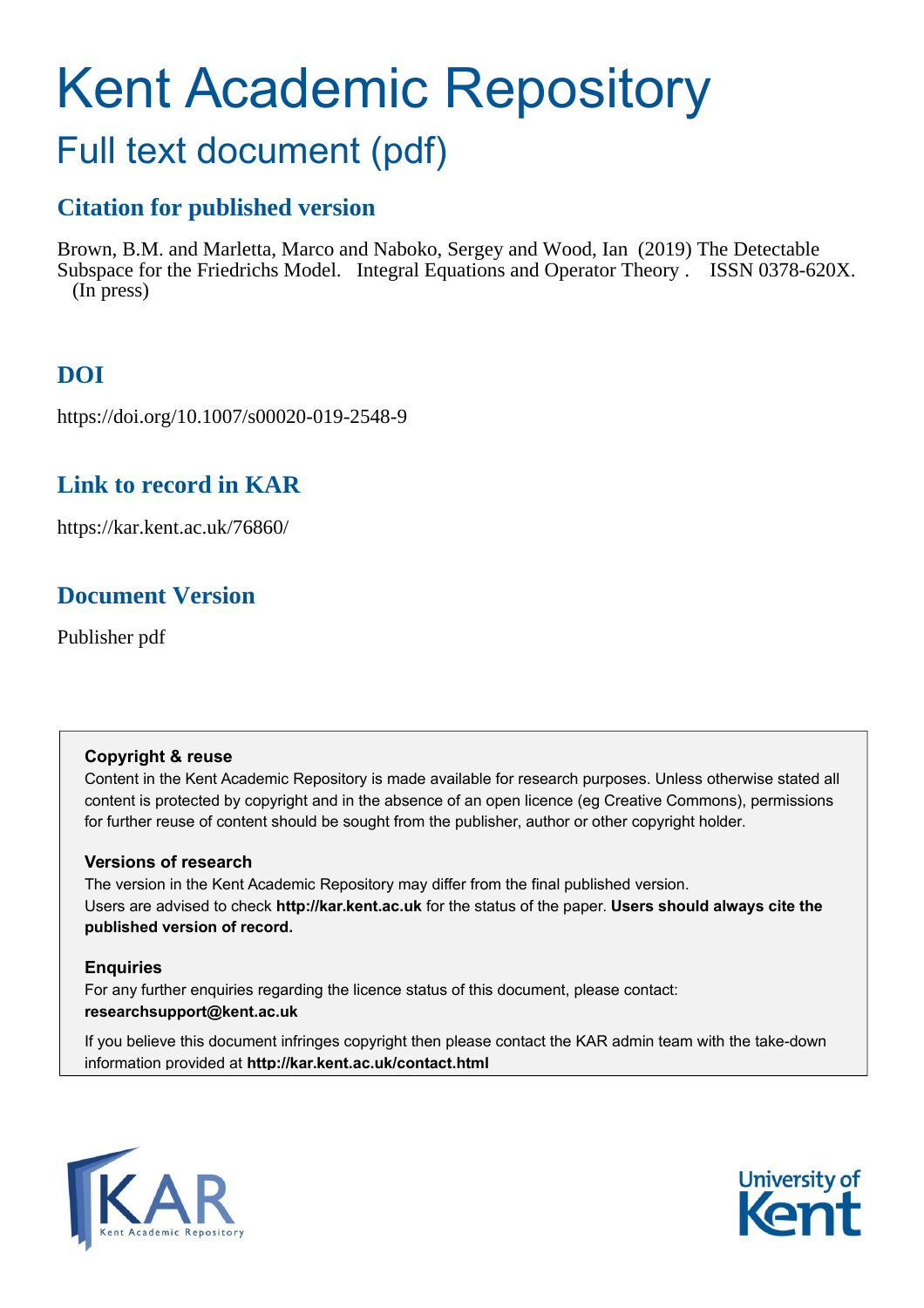

## **The Detectable Subspace for the Friedrichs Model**

B. M. Brown, M. Marletta, S. Naboko an[d](http://orcid.org/0000-0001-7181-7075) I. G. Wood

**Abstract.** This paper discusses how much information on a Friedrichs model operator can be detected from 'measurements on the boundary'. We use the framework of boundary triples to introduce the generalised Titchmarsh–Weyl M-function and the detectable subspaces which are associated with the part of the operator which is 'accessible from boundary measurements'. The Friedrichs model, a finite rank perturbation of the operator of multiplication by the independent variable, is a toy model that is used frequently in the study of perturbation problems. We view the Friedrichs model as a key example for the development of the theory of detectable subspaces, because it is sufficiently simple to allow a precise description of the structure of the detectable subspace in many cases, while still exhibiting a variety of behaviours. The results also demonstrate an interesting interplay between modern complex analysis, such as the theory of Hankel operators, and operator theory.

**Mathematics Subject Classification.** Primary 47G10; Secondary 30H10, 34L05, 47A10, 47B35.

**Keywords.** Detectable subspace, Inverse problem, M-function, Friedrichs model.

#### **1. Introduction**

In this paper, we determine detectable subspaces  $[4,6,7]$ —associated with the part of the operator which is 'accessible from boundary measurements' for the so-called Friedrichs model. The Friedrichs model is a toy model, first introduced in [9], and used frequently in the study of perturbation problems (see e.g. [18]). The particular form of the Friedrichs model we study here is a finite rank perturbation of the operator of multiplication by the independent variable acting on  $L^2(\mathbb{R})$  and is given by the expression

$$
(Af)(x) = xf(x) + \langle f, \phi \rangle \psi(x), \tag{1.1}
$$

SN gratefully acknowledges support by the RFBR 19-01-00657A Grant and the Knut and Alice Wallenberg Foundation.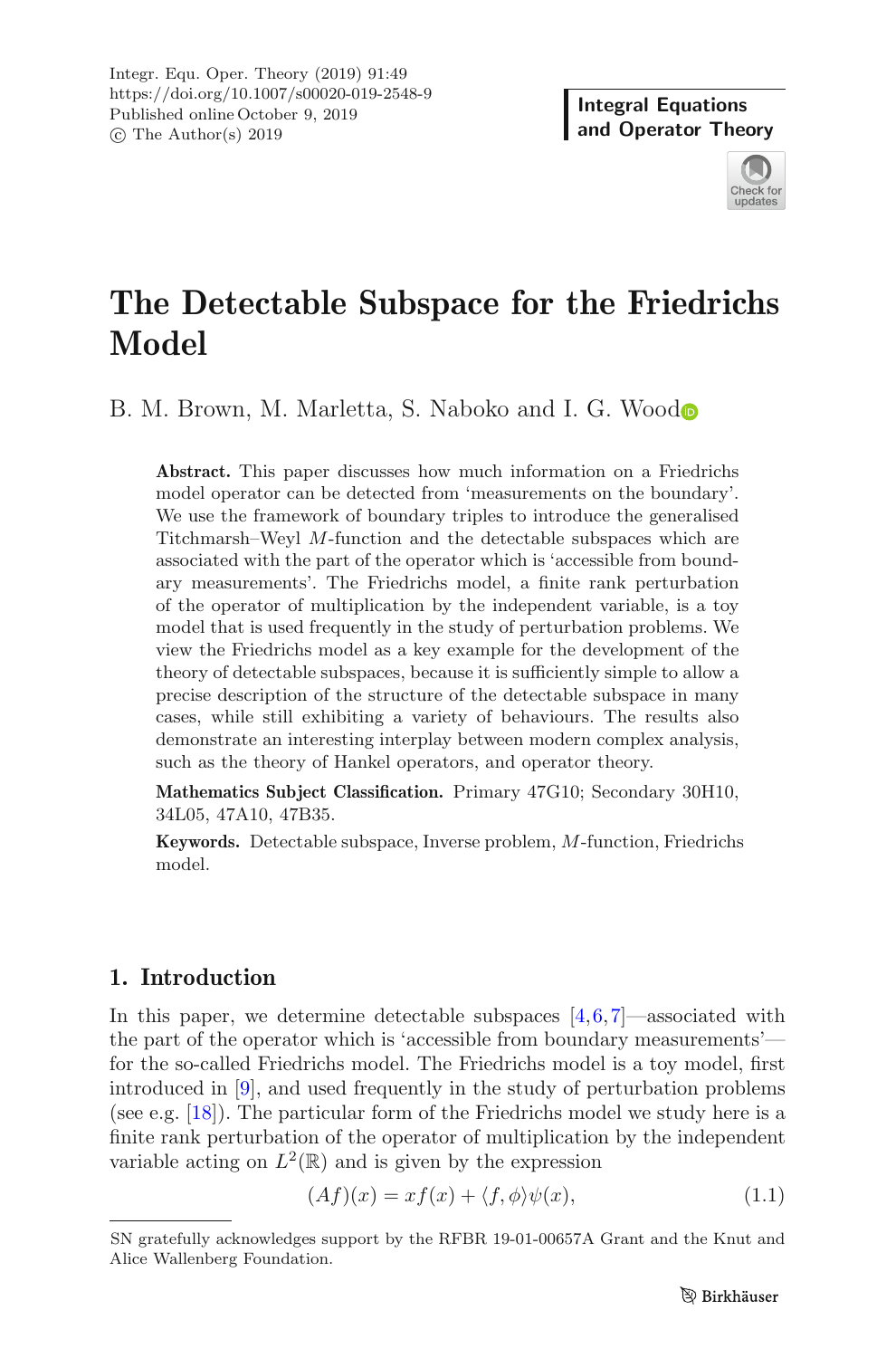where  $\phi$ ,  $\psi$  are in  $L^2(\mathbb{R})$  and  $\langle \cdot, \cdot \rangle$  denotes the inner product. The simplicity of the model will allow for rigorous calculation of the detectable subspace for certain choices of the functions  $\phi, \psi$ . Even for this simple model, we will see that the detectable subspace exhibits a wide variety of properties and its determination is related to the theory of Hankel operators. Moreover, the analysis will require detailed results in complex analysis and serves to underline the interplay of this area with operator theory. We consider the Friedrichs model as a key example for the development of the theory of detectable subspaces, because it allows a precise description of the structure of the detectable subspace in many cases, while exhibiting such a variety of behaviours that one can hardly expect to obtain a description of the space in all cases in unique terms. Detectable subspaces for the Friedrichs model were already studied in [7] under very specific conditions, such as disjointness of the supports of  $\phi$  and  $\psi$ . Here, we consider more general cases, providing for a richer theory and more diverse behaviour.

The abstract setting we employ is that of adjoint pairs of operators and boundary triples. Adjoint pairs of operators arise naturally in many contexts in mathematics, in particular for differential operators. In the abstract setting of boundary triples [5,15–17] it is possible to introduce the Titchmarsh– Weyl functions associated with an adjoint pair of operators. These represent, in an appropriate sense, boundary measurements of the underlying system. The detectable subspace sets limits on the spaces in which the operators can be reconstructed, to some extent, from the information about boundary measurements contained in the Titchmarsh–Weyl functions. For instance, Derkach and Malamud [8] show that in the formally symmetric case, if the detectable subspace is the whole Hilbert space, then the operator can be reconstructed up to unitary equivalence. In terms of the Q-function, this result was proved earlier by Kreĭn, Langer and Textorius  $[13, 14]$ . If the underlying operator is not symmetric, but the detectable subspace is the whole Hilbert space, then the Titchmarsh–Weyl function determines the operators of an adjoint pair up to weak equivalence [16]. However, weak equivalence does not preserve the spectral properties of the operators. In an abstract setting this result is optimal: further information depends on having a priori knowledge of the operator. It is therefore instructive to look at particular examples to see what information may be determined from the Titchmarsh–Weyl functions. In earlier articles, the authors have considered this question for certain types of matrix-differential operators [6] and looked at very simple cases of the so-called Friedrichs model [7]. Improving the result on weak equivalence in some special cases is the topic of  $[1-3,10]$ .

The paper is arranged as follows. Section 2 introduces adjoint pairs of operators, the associated Titchmarsh–Weyl functions and the detectable subspaces in the general setting of boundary triples. In Sect. 3, we consider the specific example of the Friedrichs model and determine an appropriate boundary triple and the associated Titchmarsh–Weyl function. Section 4 considers the reconstruction of the M-function from one resolvent restricted to the detectable subspace, while Sect. 5 deals with determining the detectable subspace for various combinations of the parameters of the Friedrichs model.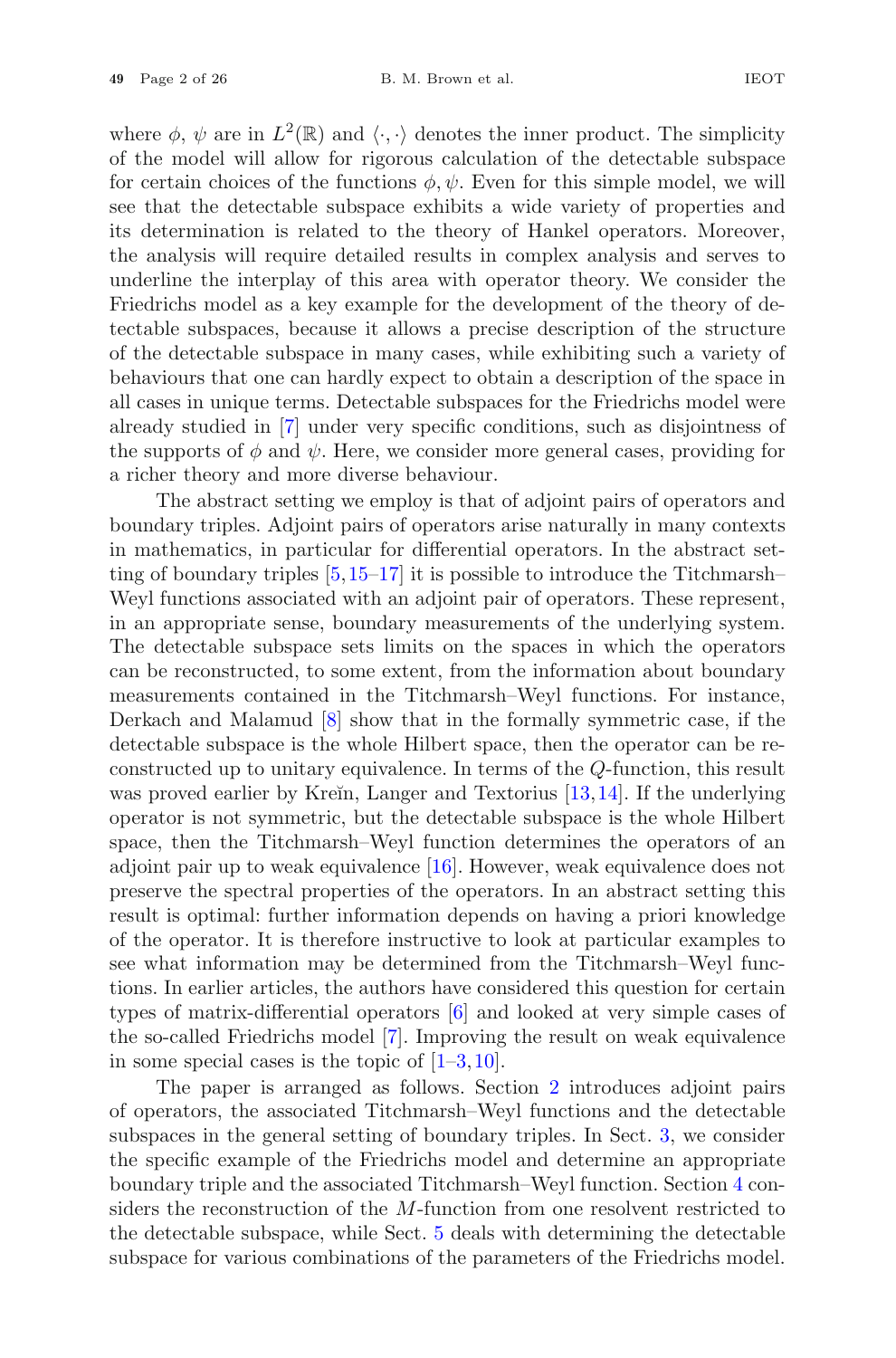#### **2. Preliminaries: The Detectable Subspace**

This section introduces concepts and notation that will be used throughout the article, as well as some results from previous papers which are needed later to develop the theory. We make the following assumptions. **Preliminaries:** The Detectable Subspace<br>is section introduces concepts and notation that will be used thre<br>e article, as well as some results from previous papers which are<br>ter to develop the theory. We make the followin is section introduces concepts and notation that will be<br>
e article, as well as some results from previous papers v<br>
ter to develop the theory. We make the following assumpt<br>
1. A,  $\widetilde{A}$  are closed, densely defined op

- 
- 

Then (see [15]) there exist "boundary spaces"  $H, K$  and "trace operators"

e closed, densely defined operators in a Hilbert sp  
\n
$$
\widetilde{A}
$$
 are an adjoint pair, i.e.  $A^* \supseteq \widetilde{A}$  and  $\widetilde{A}^* \supseteq A$ .  
\n5] there exist "boundary spaces"  $\mathcal{H}, \mathcal{K}$  and "trace  
\n $\Gamma_1 : \text{Dom}(\widetilde{A}^*) \to \mathcal{H}, \quad \Gamma_2 : \text{Dom}(\widetilde{A}^*) \to \mathcal{K},$   
\n $\widetilde{\Gamma}_1 : \text{Dom}(A^*) \to \mathcal{K}$  and  $\widetilde{\Gamma}_2 : \text{Dom}(A^*) \to \mathcal{H}$   
\n $\colon u \in \text{Dom}(\widetilde{A}^*)$  and  $v \in \text{Dom}(A^*)$  we have an a  
\n $\colon u, v \Big\rangle_{\pi} - \langle u, A^* v \rangle_{\pi} = \langle \Gamma_1 u, \widetilde{\Gamma}_2 v \rangle_{\pi} - \langle \Gamma_2 u, \widetilde{\Gamma}_1 u \rangle_{\pi}$ 

Then (see [15]) there exist<br>  $\Gamma_1 : \text{Dom}(\widetilde{A})$ <br>  $\widetilde{\Gamma}_1 : \text{Dom}(\widetilde{A})$ <br>
such that for  $u \in \text{Dom}(\widetilde{A})$ \*) and  $v \in \text{Dom}(A^*)$  we have an abstract Green formula  $\frac{1}{\widetilde{A}}$ such that for  $u \in \text{Dom}(\widetilde{A}^*)$  and  $v \in \text{formula}$ <br>  $\langle \widetilde{A}^*u, v \rangle_H - \langle u, A^*v \rangle_H =$ <br>
The trace operators  $\Gamma_1, \Gamma_2, \widetilde{\Gamma}_1$  and  $\widetilde{\Gamma}$ 

$$
\left\langle \widetilde{A}^* u, v \right\rangle_H - \left\langle u, A^* v \right\rangle_H = \left\langle \Gamma_1 u, \widetilde{\Gamma}_2 v \right\rangle_H - \left\langle \Gamma_2 u, \widetilde{\Gamma}_1 v \right\rangle_K. \tag{2.1}
$$

The trace operators  $\Gamma_1$ ,  $\Gamma_2$ ,  $\Gamma_1$  and  $\Gamma_2$  are bounded with respect to the graph formula  $\langle \tilde{A}^* u, v \rangle_H - \langle u, A^* v \rangle_H = \langle \Gamma_1 u, \tilde{\Gamma}_2 v \rangle_H - \langle \Gamma_2 u, \tilde{\Gamma}_1 v \rangle_K.$  (2.1)<br>The trace operators  $\Gamma_1$ ,  $\Gamma_2$ ,  $\tilde{\Gamma}_1$  and  $\tilde{\Gamma}_2$  are bounded with respect to the graph<br>norm. The pair  $(\Gamma_1, \Gamma_2)$  is surjec onto  $K \times H$ . Moreover, we have<br>  $\text{Dom}(A) = D$ <br>
and<br>  $\text{Dom}(\widetilde{A}) = D$  $H \rightharpoonup H$ <br>  $\text{as } \Gamma_1, \Gamma_2, \widetilde{\Gamma}_1 \text{ and } \widetilde{\Gamma}_2$ <br>  $\Gamma_1, \Gamma_2$ ) is surjective<br>
over, we have<br>  $\text{Dom } (A) = \text{Dom } (\widetilde{A})$ 

$$
Dom (A) = Dom (\tilde{A}^*) \cap \ker \Gamma_1 \cap \ker \Gamma_2
$$

and

over, we have  
Dom 
$$
(A)
$$
 = Dom  $(\widetilde{A}^*) \cap \ker \Gamma_1 \cap \ker \Gamma_2$   
Dom  $(\widetilde{A})$  = Dom  $(A^*) \cap \ker \widetilde{\Gamma}_1 \cap \ker \widetilde{\Gamma}_2$ .

 $Dom (A) = Dom (\tilde{A}^*) \cap \ker \Gamma_1 \cap \ker \Gamma_2$ <br>  $Dom (\tilde{A}) = Dom (A^*) \cap \ker \tilde{\Gamma}_1 \cap \ker \tilde{\Gamma}_2.$ <br>
The collection  $\{\mathcal{H} \oplus \mathcal{K}, (\Gamma_1, \Gamma_2), (\tilde{\Gamma}_1, \tilde{\Gamma}_2)\}$  is called a boundary triple for the and<br>The collection  $\{$ <br>adjoint pair  $A, \widetilde{A}$ adjoint pair A, A.

We next define the Titchmarsh–Weyl M-functions associated with boundary triples (see e.g. [5,16,17]). Given bounded linear operators  $B \in$ The collection  $\{\mathcal{H} \oplus \mathcal{K}, (\Gamma_1, \Gamma_2), (\widetilde{\Gamma}_1, \widetilde{\Gamma}_2)\}$  is called a boundary<br>adjoint pair  $A, \widetilde{A}$ .<br>We next define the Titchmarsh–Weyl M-functions as<br>boundary triples (see e.g. [5,16,17]). Given bounded linear A and  $\widetilde{A}$  (respectively)<br>ker( $\widetilde{\Gamma}_1 - \widetilde{B} \widetilde{\Gamma}_2$ ) given by ext define the Titchmarsh–We<br>
riples (see e.g. [5,16,17]). Give<br>
d  $\widetilde{B} \in \mathcal{L}(\mathcal{H}, \mathcal{K})$ , consider exter<br>  $A_B := \widetilde{A}^*|_{\ker(\Gamma_1 - B\Gamma_2)}$  and  $\widetilde{A}$ ns $\tilde{B}$  $\tilde{r}$ <br> $\tilde{r}$ 

$$
A_B := \widetilde{A}^*|_{\ker(\Gamma_1 - B\Gamma_2)} \quad \text{and} \quad \widetilde{A}_{\widetilde{B}} := A^*|_{\ker(\widetilde{\Gamma}_1 - \widetilde{B}\widetilde{\Gamma}_2)}.
$$

In the following, we assume the resolvent set  $\rho(A_B) \neq \emptyset$ , in particular  $A_B$  is a closed operator. For  $\lambda \in \rho(A_B)$ , define the *M*-function via

In the following, we assume the resolvent set 
$$
\rho(A_B) \neq \emptyset
$$
, in part  
a closed operator. For  $\lambda \in \rho(A_B)$ , define the *M*-function via  
 $M_B(\lambda) : \text{Ran}(\Gamma_1 - B\Gamma_2) \to \mathcal{K}$ ,  
 $M_B(\lambda)(\Gamma_1 - B\Gamma_2)u = \Gamma_2 u$  for all  $u \in \text{ker}(\widetilde{A}^* - \lambda)$   
and for  $\lambda \in \rho(\widetilde{A}_{\widetilde{B}})$ , we define  
 $\widetilde{M}_{\widetilde{B}}(\lambda) : \text{Ran}(\widetilde{\Gamma}_1 - \widetilde{B}\widetilde{\Gamma}_2) \to \mathcal{H}$ ,

$$
M_B(\lambda)(\Gamma_1 - B\Gamma_2)u = \Gamma_2 u \quad \text{for all } u \in \ker(A^* - \lambda)
$$
  
or  $\lambda \in \rho(\widetilde{A}_{\widetilde{B}})$ , we define  

$$
\widetilde{M}_{\widetilde{B}}(\lambda) : \text{Ran}(\widetilde{\Gamma}_1 - \widetilde{B}\widetilde{\Gamma}_2) \to \mathcal{H},
$$

$$
\widetilde{M}_{\widetilde{B}}(\lambda)(\widetilde{\Gamma}_1 - \widetilde{B}\widetilde{\Gamma}_2)v = \widetilde{\Gamma}_2 v \quad \text{for all } v \in \ker(A^* - \lambda).
$$
  
For  $\lambda \in \rho(A_B)$ , the linear operator  $S_{\lambda,B} : \text{Ran}(\Gamma_1 - B\Gamma_2) \to \ker(\widetilde{A}^* - \lambda)$ 

given by  $(\lambda)$ <br> $A_B$ <br> $(\tilde{A})$ 

$$
(\tilde{A}^* - \lambda)S_{\lambda,B}f = 0, \quad (\Gamma_1 - B\Gamma_2)S_{\lambda,B}f = f,\tag{2.2}
$$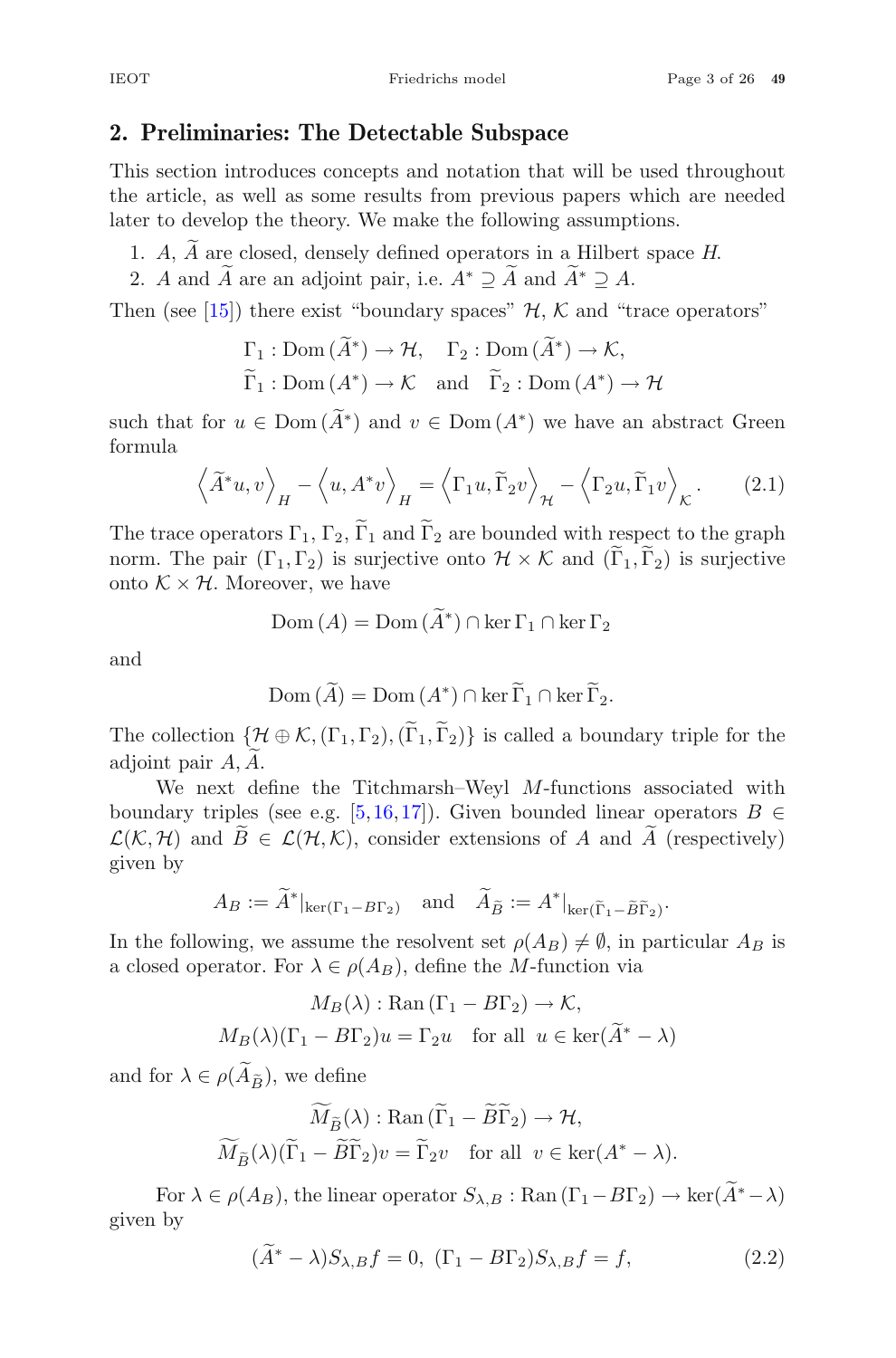**49** Page 4 of 26 B. M. Brown et al. IEOT<br>
is called the solution operator. For  $\lambda \in \rho(\widetilde{A}_{B}^{*})$ , we similarly define the linear<br>
operator  $\widetilde{S}_{\lambda, B^{*}}$ : Ran  $(\widetilde{\Gamma}_{1} - B^{*} \widetilde{\Gamma}_{2}) \to \ker(A^{*} - \lambda)$  by B. M. Brown et al.<br>
blution operator. For  $\lambda \in \rho(\widetilde{A}_{B}^{*})$ , we<br>
: Ran  $(\widetilde{\Gamma}_{1} - B^{*}\widetilde{\Gamma}_{2}) \to \ker(A^{*} - \lambda)$ <br>  $(A^{*} - \lambda)\widetilde{S}_{\lambda, B^{*}}f = 0$ ,  $(\widetilde{\Gamma}_{1} - B^{*}\widetilde{\Gamma}_{2})\widetilde{S}$  $\lambda \in \rho(\widetilde{A}_{B}^{*}), \nu$ <br>  $\rightarrow$  ker $(A^{*} - \lambda)$ <br>  $\widetilde{(\Gamma_1} - B^{*} \widetilde{\Gamma_2})$ <br>  $\widetilde{M}_{\widetilde{B}}(\lambda)$  and  $\widetilde{S}$ 

$$
\therefore \text{ Kan} (\Gamma_1 - B^* \Gamma_2) \to \ker(A^* - \lambda) \text{ by}
$$
  
\n
$$
(A^* - \lambda) \widetilde{S}_{\lambda, B^*} f = 0, \quad (\widetilde{\Gamma}_1 - B^* \widetilde{\Gamma}_2) \widetilde{S}_{\lambda, B^*} f = f. \tag{2.3}
$$
  
\n
$$
\text{ators } M_B(\lambda), S_{\lambda, B}, \widetilde{M}_{\widetilde{B}}(\lambda) \text{ and } \widetilde{S}_{\lambda, B^*} \text{ are well defined for } \lambda \in
$$

be samed and behavior of permitted  $\Gamma$  ( $\Gamma$  ( $\Gamma$ ) by<br>
operator  $\widetilde{S}_{\lambda,B^*}$ : Ran  $(\widetilde{\Gamma}_1 - B^*\widetilde{\Gamma}_2) \to \ker(A^* - \lambda)$  by<br>  $(A^* - \lambda)\widetilde{S}_{\lambda,B^*}f = 0$ ,  $(\widetilde{\Gamma}_1 - B^*\widetilde{\Gamma}_2)\widetilde{S}_{\lambda,1}$ <br>
The operators  $M_B(\lambda), S_{\lambda,B}, \widetilde{M}_{\$ The operators  $M_B(\lambda)$ ,  $S_{\lambda,B}$ ,  $M_{\widetilde{B}}(\lambda)$  and  $S_{\lambda,B^*}$  are well defined for  $\lambda \in$  $(A_{\widetilde{B}})$ , respectively. Moreover, the solution operators are  $\lambda$ <br> $\overline{A}$ <br> $\widetilde{B}$ surjective.

We are now ready to define one of the main concepts of the paper, the detectable subspaces, introduced in [4]. main con y to define one of the maintroduced in [4].<br>
Then define the spaces<br>
Span  $_{\delta \not\in \sigma(A_B)} (A_B - \delta I)^{-1}$ <br>  $T_B :=$  Span  $_{\mu \not\in \sigma(A_B)} \ker(\tilde{A})$ 

Fix  $\mu_0 \in \rho(A_B)$ . Then define the spaces

$$
S_B := \operatorname{Span}_{\delta \notin \sigma(A_B)} (A_B - \delta I)^{-1} \operatorname{ker}(\widetilde{A}^* - \lambda), \tag{2.4}
$$

$$
\mathcal{T}_B := \text{Span}_{\mu \notin \sigma(A_B)} \ker(\widetilde{A}^* - \lambda),\tag{2.5}
$$

and similarly,

$$
S_B := \text{Span}_{\delta \notin \sigma(A_B)} (A_B - \delta I)^{-1} \ker(\widetilde{A}^* - \lambda),
$$
(2.4)  

$$
T_B := \text{Span}_{\mu \notin \sigma(A_B)} \ker(\widetilde{A}^* - \lambda),
$$
(2.5)  

$$
\widetilde{S}_{B^*} := \text{Span}_{\delta \notin \sigma(\widetilde{A}_{B^*})} (\widetilde{A}_{B^*} - \delta I)^{-1} \ker(A^* - \lambda),
$$
(2.6)

$$
\widetilde{T}_{B^*} := \operatorname{Span}_{\mu \notin \sigma(\tilde{A}_{B^*})} \ker(A^* - \lambda). \tag{2.7}
$$

*Remark 2.1.* In many cases of the Friedrichs model we will be considering, the spaces  $\overline{\mathcal{S}_B}$  and  $\overline{\mathcal{T}_B}$  coincide and are independent of B. This follows from [7, Proposition 2.9]. To avoid cumbersome notation, in many places we shall denote all these spaces by  $\overline{S}$ . We will refer to  $\overline{S}$  as the detectable subspace.

In [4, Lemma 3.4], it is shown that  $\overline{S}$  is a regular invariant space of the resolvent of the operator  $A_B$ : that is,  $(A_B - \mu I)^{-1} \overline{S} = \overline{S}$  for all  $\mu \in \rho(A_B)$ .<br>From (2.4) and <sup>[5</sup>. Proposition 2.0] we get From  $(2.4)$  and  $[5,$  Proposition 3.9, we get denote all these spaces by  $\overline{S}$ . We will refer to  $\overline{S}$  as the detectabl<br>
In [4, Lemma 3.4], it is shown that  $\overline{S}$  is a regular invariant<br>
resolvent of the operator  $A_B$ : that is,  $(A_B - \mu I)^{-1} \overline{S} = \overline{S}$  for ri<br>or<br>Γ

$$
S^{\perp} = \bigcap_{B \in \mathcal{L}(\mathcal{K}, \mathcal{H})} \bigcap_{\lambda \in \rho(A_B)} \ker(S_{\lambda, B}^*) = \bigcap_{B \in \mathcal{L}(\mathcal{K}, \mathcal{H})} \bigcap_{\lambda \in \rho(A_B)} \ker \left(\widetilde{\Gamma}_2(\widetilde{A}_{B^*} - \overline{\lambda})^{-1}\right).
$$
\n(2.8)

#### **3. The Friedrichs Model**

In this section we introduce the Friedrichs model.

We consider in  $L^2(\mathbb{R})$  the operator A with domain

**iedrichs Model**  
on we introduce the Friedrichs model.  
isider in 
$$
L^2(\mathbb{R})
$$
 the operator A with domain  
Dom  $(A) = \left\{ f \in L^2(\mathbb{R}) \, \middle| \, xf(x) \in L^2(\mathbb{R}), \atop \lim_{R \to \infty} \int_{-R}^R f(x) dx \text{ exists and is zero} \right\}$ 

given by the expression

$$
(Af)(x) = xf(x) + \langle f, \phi \rangle \psi(x), \tag{3.1}
$$

,

where  $\phi$ ,  $\psi$  are in  $L^2(\mathbb{R})$ . Observe that since the constant function **1** does not lie in  $L^2(\mathbb{R})$  the domain of A is dense.

We first collect some results from [4] where more details and proofs can be found: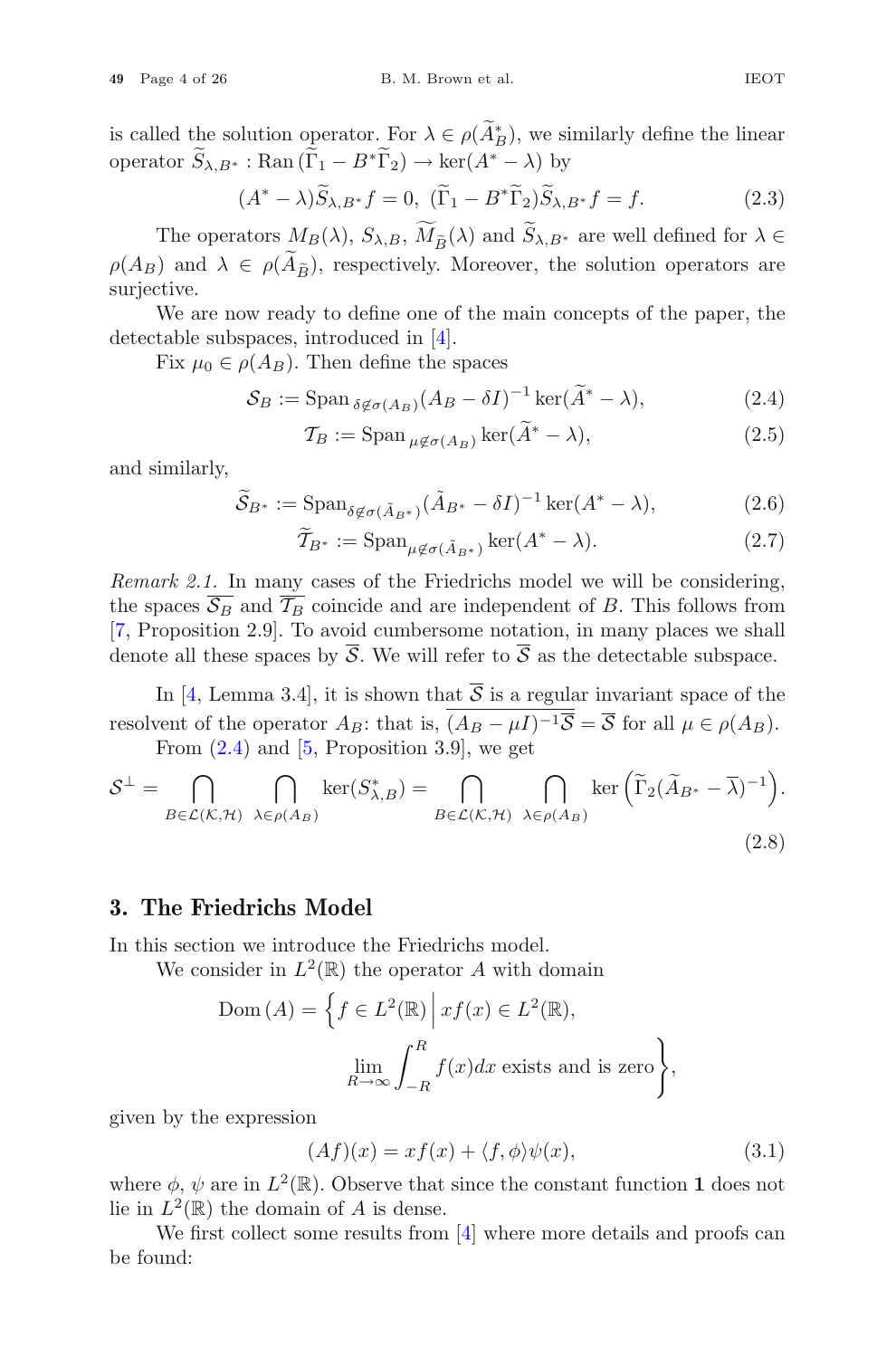The adjoint of A is given on the domain

Friedrichs model Fa<br>
e adjoint of *A* is given on the domain<br>  $\text{Dom}(A^*) = \{ f \in L^2(\mathbb{R}) \mid \exists c_f \in \mathbb{C} : xf(x) - c_f \mathbf{1} \in L^2(\mathbb{R}) \}$  $(3.2)$ by the formula by the formula<br>  $(A^*f)(x) = xf(x) - c_f 1 + \langle f, \psi \rangle \phi(x).$ <br>
Note that Dom  $(A) \subseteq \text{Dom}(A^*)$  and that  $c_f = 0$  for  $f \in \text{Dom}(A)$ .<br>
We introduce an operator  $\widetilde{A}$  in which the roles of  $\phi$  and  $\psi$  are e

$$
(A^*f)(x) = xf(x) - c_f \mathbf{1} + \langle f, \psi \rangle \phi(x). \tag{3.3}
$$

We introduce an operator  $\widetilde{A}$  in which the roles of  $\phi$  and  $\psi$  are exchanged: by the f $\rm Note\ th \ WeDom\ (\widetilde{A}% )\ \subset\ \widetilde{A}\ \ \widetilde{A}$  $Dom(\tilde{A}) = Dom(A)$  and  $J)(3$ <br>Dor<br>oper<br>nd<br> $(\widetilde{A}f$ We introduce an operator  $\widetilde{A}$  in which the roles of  $\phi$  and Dom  $(\widetilde{A}) = \text{Dom}(A)$  and  $(\widetilde{A}f)(x) = xf(x) + \langle f, \psi \rangle \phi(x)$ .<br>We immediately see that  $\text{Dom}(\widetilde{A}^*) = \text{Dom}(A^*)$  and that 4)<br>ee t

$$
(\widetilde{A}f)(x) = xf(x) + \langle f, \psi \rangle \phi(x). \tag{3.4}
$$

 $(\widetilde{A}f)(x) = xf(x) + \langle f, \psi \rangle \phi(x).$ <br>We immediately see that  $\text{Dom}(\widetilde{A}^*) = \text{Dom}(A^*)$  and t<br> $(\widetilde{A}^*f)(x) = xf(x) - c_f \mathbf{1} + \langle f, \phi \rangle \psi(x)$ <br>Thus  $\widetilde{A}^*$  is an extension of  $A$ ,  $A^*$  is an extension of  $\widetilde{A}$ 

$$
(\widetilde{A}^*f)(x) = xf(x) - c_f \mathbf{1} + \langle f, \phi \rangle \psi(x). \tag{3.5}
$$

Thus  $\widetilde{A}^*$  is an extension of A,  $A^*$  is an extension of  $\widetilde{A}$ .

(Af)(x) = xf(x) + \l,  $\psi$ / $\varphi$ (x).<br>
since cf = limR→∞(2R)<sup>-1</sup>  $\int_R^R x f(x) dx$  is uniquely determined, we can<br>
at race operators  $\Gamma$ , and  $\Gamma$  on Dom (A\*) as follows: define trace operators  $\Gamma_1$  and  $\Gamma_2$  on Dom  $(A^*)$  as follows: Since  $c_f = \lim_{R \to \infty} (2R)^{-1} \int_{-R}^{R} x f(x) dx$  is uniquely determined, we can<br>define trace operators  $\Gamma_1$  and  $\Gamma_2$  on Dom  $(A^*)$  as follows:<br> $\Gamma_1 u = \lim_{R \to \infty} \int_{-R}^{R} u(x) dx$ ,  $\Gamma_2 u = c_u$ . (3.6)<br>Note that  $\Gamma_1 u = \int_{\mathbb{R}} (u(x)$ 

$$
(A^*f)(x) = xf(x) - c_f \mathbf{1} + \langle f, \phi \rangle \psi(x).
$$
(3.5)  
ension of *A*, *A*\* is an extension of *A*.  

$$
a_{R \to \infty} (2R)^{-1} \int_{-R}^{R} x f(x) dx
$$
 is uniquely determined, we can  
ors  $\Gamma_1$  and  $\Gamma_2$  on Dom (*A*\*) as follows:  

$$
\Gamma_1 u = \lim_{R \to \infty} \int_{-R}^{R} u(x) dx, \quad \Gamma_2 u = c_u.
$$
(3.6)

used in [4].  $T_1 u = \int_{\mathbb{R}} (u(x) - c_u \operatorname{Isign}(x)(x^2 + 1))$ <br> *A* =  $\widetilde{A}^*$  *A* =  $\widetilde{A}$ 

**Lemma 3.1.** *We have*

We have  
\n
$$
A = \tilde{A}^* \Big|_{\ker(\Gamma_1) \cap \ker(\Gamma_2)} \quad \text{and} \quad \tilde{A} = A^* \Big|_{\ker(\Gamma_1) \cap \ker(\Gamma_2)}; \tag{3.7}
$$
\nthe following Green's formula holds  
\n
$$
\langle A^* f, g \rangle - \langle f, \tilde{A}^* g \rangle = \Gamma_1 f \overline{\Gamma_2 g} - \Gamma_2 f \overline{\Gamma_1 g}. \tag{3.8}
$$

*moreover, the following Green's formula holds*

$$
\langle A^* f, g \rangle - \langle f, \widetilde{A}^* g \rangle = \Gamma_1 f \overline{\Gamma_2 g} - \Gamma_2 f \overline{\Gamma_1 g}.
$$
 (3.8)

We finish our review from  $[4]$  with the *M*-function and the resolvent:

*moreover, the following Green's formula holds*  
\n
$$
\langle A^* f, g \rangle - \langle f, \tilde{A}^* g \rangle = \Gamma_1 f \overline{\Gamma_2 g} - \Gamma_2 f \overline{\Gamma_1 g}.
$$
\n(3.8)  
\nWe finish our review from [4] with the *M*-function and the resolvent:  
\n**Lemma 3.2.** Suppose that  $\Im \lambda \neq 0$ . Then  $f \in \ker(\tilde{A}^* - \lambda)$  if  
\n
$$
f(x) = (\Gamma_2 f) \left[ \frac{1}{x - \lambda} - \frac{\langle (t - \lambda)^{-1}, \phi \rangle}{D(\lambda)} \frac{\psi(x)}{x - \lambda} \right].
$$
\n(3.9)  
\nHere *D* is the function  
\n
$$
D(\lambda) = 1 + \int \frac{1}{\sqrt{D(\lambda)}} \psi(x) \overline{\phi(x)} dx.
$$
\n(3.10)

*Here* D *is the function*

$$
D(\lambda) = 1 + \int_{\mathbb{R}} \frac{1}{x - \lambda} \psi(x) \overline{\phi(x)} dx.
$$
 (3.10)

*Moreover, for*  $B \in \mathbb{C}$ *, the Titchmarsh–Weyl coefficient*  $M_B(\lambda)$  *is given by* μ

*D* is the function  
\n
$$
D(\lambda) = 1 + \int_{\mathbb{R}} \frac{1}{x - \lambda} \psi(x) \overline{\phi(x)} dx.
$$
\n(3.10)  
\n*ver*, *for*  $B \in \mathbb{C}$ , the Titchmarsh–Weyl coefficient  $M_B(\lambda)$  is given by  
\n
$$
M_B(\lambda) = \left[ sign(\Im \lambda) \pi i - \frac{\langle (t - \lambda)^{-1}, \overline{\psi} \rangle \langle (t - \lambda)^{-1}, \phi \rangle}{D(\lambda)} - B \right]^{-1}.
$$
\n(3.11)  
\n*e resolvent*, we have that  $(A_B - \lambda) f = g$  if and only if  
\n
$$
f(x) = \frac{g(x)}{x - \lambda} - \frac{1}{D(\lambda)} \frac{\psi(x)}{x - \lambda} \left\langle \frac{g}{t - \lambda}, \phi \right\rangle
$$

*For the resolvent, we have that*  $(A_B - \lambda) f = g$  *if and only if* 

$$
= \begin{bmatrix} sign(\Im \lambda) \pi i - \frac{\Im \lambda}{D(\lambda)} & -B \end{bmatrix} \quad . \quad (3.11)
$$
  
ent, we have that  $(A_B - \lambda) f = g$  if and only if  

$$
f(x) = \frac{g(x)}{x - \lambda} - \frac{1}{D(\lambda)} \frac{\psi(x)}{x - \lambda} \left\langle \frac{g}{t - \lambda}, \phi \right\rangle
$$

$$
+ c_f \left[ \frac{1}{x - \lambda} - \frac{1}{D(\lambda)} \frac{\psi(x)}{x - \lambda} \left\langle \frac{1}{t - \lambda}, \phi \right\rangle \right], \quad (3.12)
$$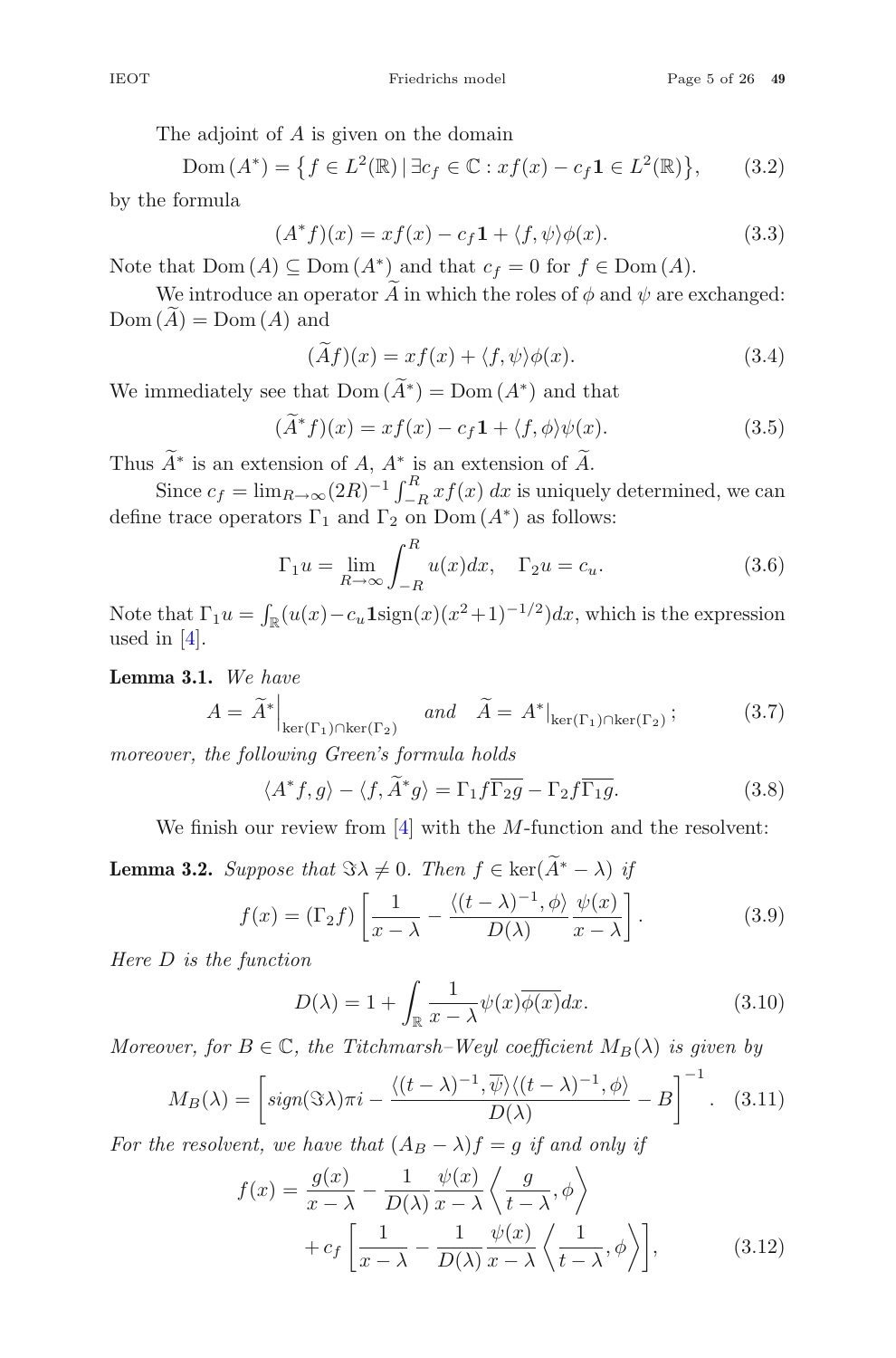*in which the coefficient*  $c_f$  *is given by* 

1EOT

\nch the coefficient 
$$
c_f
$$
 is given by

\n
$$
c_f = M_B(\lambda) \left[ -\left\langle \frac{1}{t-\lambda}, \overline{g} \right\rangle + \frac{1}{D(\lambda)} \left\langle \frac{g}{t-\lambda}, \phi \right\rangle \left\langle \frac{1}{t-\lambda}, \overline{\psi} \right\rangle \right]. \quad (3.13)
$$

*Remark 3.3.* There is another approach to the Friedrichs model via the Fourier transform which may appear much more natural. It is easy to check that, denoting the Fourier transform by  $\mathcal F$  and  $\mathcal F f = \hat f$ , we get

\n transform which may appear much more natural. It is easy to check that, denoting the Fourier transform by 
$$
\mathcal{F}
$$
 and  $\mathcal{F}f = \hat{f}$ , we get\n

\n\n
$$
\mathcal{F}A\mathcal{F}^* = i\frac{d}{dx} + \langle \cdot, \hat{\phi} \rangle \hat{\psi}, \quad \text{Dom}(\mathcal{F}A\mathcal{F}^*) = \{ u \in H^1(\mathbb{R}) : u(0) = 0 \},
$$
\n

\n\n
$$
\mathcal{F}\tilde{A}^*\mathcal{F}^* = i\frac{d}{dx} + \langle \cdot, \hat{\phi} \rangle \hat{\psi}, \quad \text{Dom}(\mathcal{F}\tilde{A}^*\mathcal{F}^*) = \{ u \in L^2(\mathbb{R}) : u|_{\mathbb{R}^{\pm}} \in H^1(\mathbb{R}^{\pm}) \},
$$
\n

and

$$
\mathcal{F}\widetilde{A}^*\mathcal{F}^* = i\frac{d}{dx} + \langle \cdot, \hat{\phi} \rangle \hat{\psi}, \quad \text{Dom}(\mathcal{F}\widetilde{A}^*\mathcal{F}^*) = \{u \in L^2(\mathbb{R}) : u|_{\mathbb{R}^\pm} \in H^1(\mathbb{R}^\pm)\}
$$
  
and  

$$
\mathcal{F}A_B\mathcal{F}^* = i\frac{d}{dx} + \langle \cdot, \hat{\phi} \rangle \hat{\psi},
$$
  
Dom
$$
(\mathcal{F}A_B\mathcal{F}^*) = \left\{u \in L^2(\mathbb{R}) : u|_{\mathbb{R}^\pm} \in H^1(\mathbb{R}^\pm), u(0^+) = \frac{B - i\pi}{B + i\pi}u(0^-)\right\},
$$

where  $u(0^{\pm})$  denotes the limit of u at zero from the left and right, respectively. Moreover,  $\Gamma_1 f = \sqrt{\pi/2}(\hat{f}(0^+) + \hat{f}(0^-))$  and  $\Gamma_2 f = i(2\pi)^{-1}(\hat{f}(0^+) - \hat{f}(0^-)).$ There are similar expressions for the adjoint operators and traces.

In terms of extension theory it looks much more natural to use this Fourier representation compared to the standard form of the Friedrichs model (as a perturbed multiplication operator). However, despite the equivalence of both representations, for our later calculations the original model is more suitable, as it gives a simpler formula for the resolvent than working with the differential operator, and reduces many questions to more straightforward residue calculations.

#### **4. Friedrichs Model: Reconstruction of**  $M_B(\lambda)$  from One **Restricted Resolvent**  $(A_B - \lambda)^{-1}$  $|\overline{S}|$

In this section we show how to reconstruct  $M_B(\lambda)$  explicitly from the restricted resolvent. The fact that even the bordered resolvent determines  $M_B(\lambda)$  uniquely was proved in the abstract setting in [7], but of course m stricted resolvent. The fact that even the bordered resolvent determines  $M_B(\lambda)$  uniquely was proved in the abstract setting in [7], but of course meth-<br>ada of reconstruction dapard on the concrete exerctor under discussion ods of reconstruction depend on the concrete operators under discussion. t. The fact that even the border<br>was proved in the abstract setting is<br>tion depend on the concrete operar<br>ice the notation  $\hat{\cdot}$  for the Cauchy  $\hat{\cdot}$ <br> $\hat{\phi}(\lambda) = \left\langle \frac{1}{t - \lambda}, \phi \right\rangle$ ,  $\hat{\psi}(\lambda) = \left\langle \frac{1}{t - \lambda}, \phi \right\rangle$ 

by

$$
\widehat{\overline{\phi}}(\lambda) = \left\langle \frac{1}{t - \lambda}, \phi \right\rangle, \quad \widehat{\psi}(\lambda) = \left\langle \frac{1}{t - \lambda}, \overline{\psi} \right\rangle
$$
\n(4.1)

and  $P_{\pm}: L^2(\mathbb{R}) \to H_2^{\pm}(\mathbb{R})$  for the Riesz projections given by

$$
P_{\pm}f(k) = \pm \frac{1}{2\pi i} \lim_{\varepsilon \to 0} \hat{f}(k \pm i\varepsilon) = \pm \frac{1}{2\pi i} \lim_{\varepsilon \to 0} \int_{\mathbb{R}} \frac{f(x)}{x - (k \pm i\varepsilon)} dx, \quad (4.2)
$$

where the limit is to be understood in  $L^2(\mathbb{R})$  (see [12]). Here,  $H_p^+(\mathbb{R})$  and  $H^-(\mathbb{R})$  denote the Hardy grasses of boundary values of a integrable functions  $H_p^-(\mathbb{R})$  denote the Hardy spaces of boundary values of *p*-integrable functions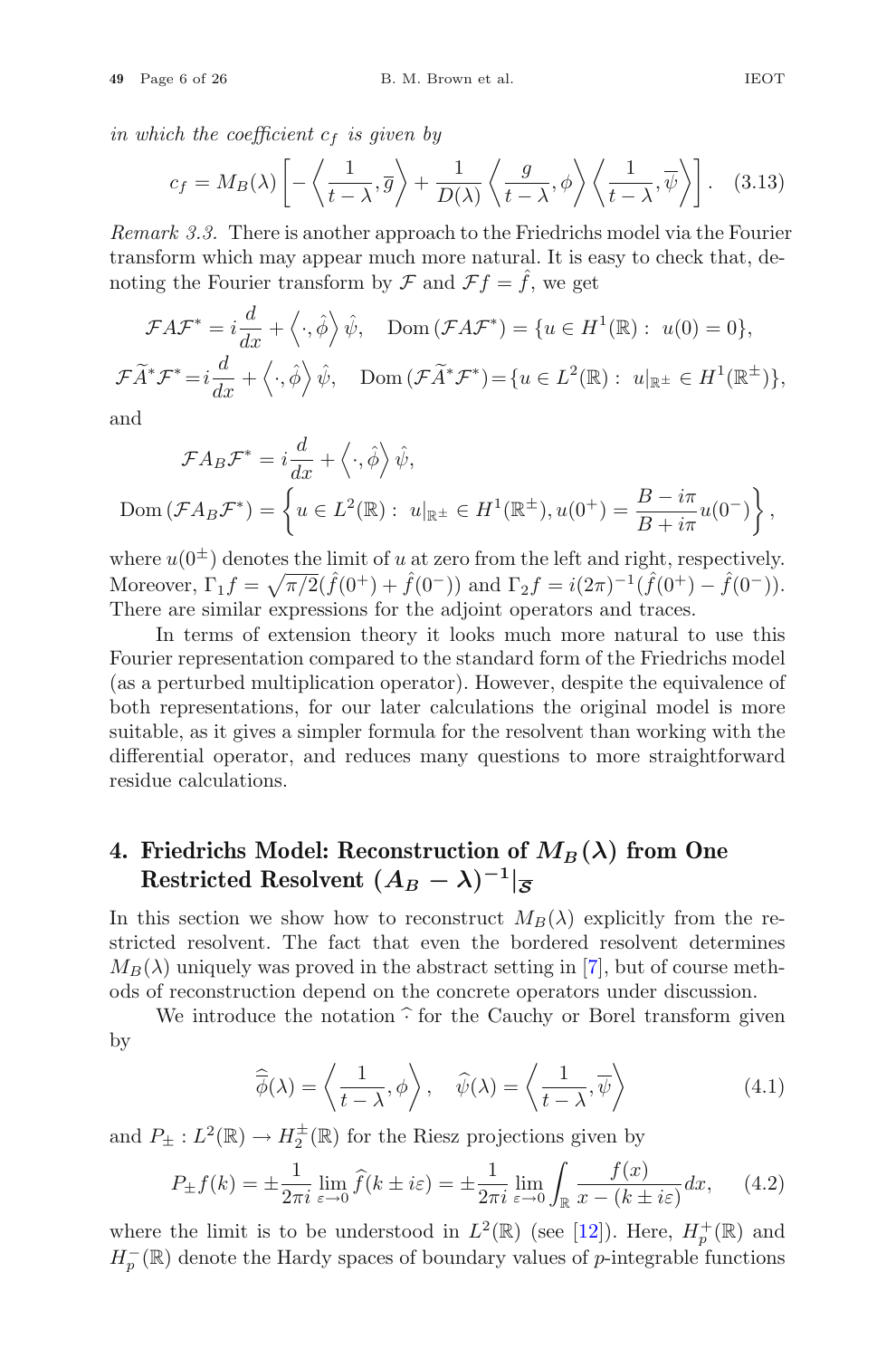in the upper and lower complex half-plane, respectively. To simplify notation, we also sometimes write  $(\hat{f})_{\pm}(k) = \hat{f}(k \pm i0) := 2\pi i P_{\pm}f(k)$ .

**Theorem 4.1.** *For the Friedrichs model, assume that*  $(A_B - \lambda)^{-1}$ <sub> $\leq$ </sub> *is known for all*  $\lambda \in \rho(A_B) \backslash \mathbb{R}$ *. Then*  $M_B(\lambda)$  *can be recovered.* 

*Remark 4.2.* We assume that  $(A_B - \lambda)^{-1}$ <sub> $\overline{S}$ </sub> is known for all  $\lambda \in \rho(A_B) \backslash \mathbb{R}$ , though it is certainly sufficient to know it at one point in each connected component of  $\mathbb{C}\backslash \sigma(A_B)$ . If  $\sigma(A_B)$  does not cover all of either half-plane  $\mathbb{C}_+$ then it is enough to know  $(A_B - \lambda)^{-1}$ <sub> $\overline{S}$ </sub> at two points, one in each of  $\mathbb{C}_{\pm}$ . If, additionally,  $\sigma(A_B)$  does not cover R, then it suffices to know  $(A_B - \lambda)^{-1}|_{\overline{S}}$ for just one value of  $\lambda$ .

*Proof.* **1. Recovering the function**  $\psi$  Take non-zero  $g \in \overline{S}$  and  $\lambda \in \mathbb{C} \setminus (\mathbb{R} \cup$  $\sigma(A_B)$ ). Observe that (3.12) may be rewritten in the form  $\mathcal{L}$ 

$$
f(x) - \frac{g(x)}{x - \lambda} - \frac{c_f}{x - \lambda} = \frac{\psi(x)}{x - \lambda} A(\lambda),
$$
\n(4.3)

in which

$$
f(x) - \frac{g(x)}{x - \lambda} - \frac{c_f}{x - \lambda} = \frac{\psi(x)}{x - \lambda} A(\lambda),
$$

$$
A(\lambda) = -\frac{1}{D(\lambda)} \left[ \left\langle \frac{g}{t - \lambda}, \phi \right\rangle + c_f \left\langle \frac{1}{t - \lambda}, \phi \right\rangle \right]
$$

and  $D(\lambda)$  is given by (3.10). The left hand side of (4.3) is known as a function of  $\lambda$ , at least for  $g \in \mathcal{S}$ . To determine  $\psi$  up to a scalar multiple it is therefore sufficient to find g and  $\lambda$  so that  $A(\lambda)$  is non-zero: in other words, find g such<br>that the function  $A(\cdot)$  is not identically zero. that the function  $A(\cdot)$  is not identically zero.

We proceed by contradiction. Suppose we have a non-trivial Friedrichs model (i.e. neither  $\phi$  nor  $\psi$  is identically zero). If  $A(\cdot)$  is identically zero then multiplying by  $M_B(\lambda)^{-1}$  from (3.11) and using (3.13) we obtain ot identically zero.<br>
diction. Suppose we have a r<br>
is identically zero). If  $A(\cdot)$  is<br>
com (3.11) and using (3.13) w<br>  $\frac{1}{t-\lambda}, \phi \rangle \left\langle \frac{1}{t-\lambda}, \overline{\psi} \right\rangle - B \bigg] \left\langle \frac{1}{t-\lambda}, \phi \right\rangle$ on-trivial<br>identically<br>e obtain<br> $\left.\frac{g}{t-\lambda},\phi\right\rangle$ 

lel (i.e. neither 
$$
\phi
$$
 nor  $\psi$  is identically zero). If  $A(\cdot)$  is identically zero then  
tiplying by  $M_B(\lambda)^{-1}$  from (3.11) and using (3.13) we obtain  

$$
\left[ i\pi \operatorname{sign}(\Im \lambda) - \frac{1}{D(\lambda)} \left\langle \frac{1}{t - \lambda}, \phi \right\rangle \left\langle \frac{1}{t - \lambda}, \overline{\psi} \right\rangle - B \right] \left\langle \frac{g}{t - \lambda}, \phi \right\rangle
$$

$$
+ \left[ -\left\langle \frac{1}{t - \lambda}, \overline{g} \right\rangle + \frac{1}{D(\lambda)} \left\langle \frac{g}{t - \lambda}, \phi \right\rangle \left\langle \frac{1}{t - \lambda}, \overline{\psi} \right\rangle \right] \left\langle \frac{1}{t - \lambda}, \phi \right\rangle \equiv 0,
$$
(4.4)  
a which it follows  

$$
(i\pi \operatorname{sign}(\Im \lambda) - B) \left\langle \frac{g}{t - \lambda}, \phi \right\rangle - \left\langle \frac{1}{t - \lambda}, \overline{g} \right\rangle \left\langle \frac{1}{t - \lambda}, \phi \right\rangle \equiv 0.
$$
(4.5)

from which it follows

$$
(i\pi \text{sign}(\Im \lambda) - B) \left\langle \frac{g}{t - \lambda}, \phi \right\rangle - \left\langle \frac{1}{t - \lambda}, \overline{g} \right\rangle \left\langle \frac{1}{t - \lambda}, \phi \right\rangle \equiv 0. \tag{4.5}
$$

For all non-real  $\mu$  such that  $D(\mu)$  is nonzero (this is true for a.e. non-real  $\mu$ by analyticity), there exists  $g \in \mathcal{S}$  in the range of the solution operator  $S_{\mu,B}$ . We know from  $(3.9)$  that such g have the form  $\sqrt{t - \lambda}$ <br>his is true<br>of the solu<br> $, \phi$   $\rangle \frac{\psi(x)}{\psi(x)}$ 

$$
g(x) = \frac{1}{x - \mu} - \frac{1}{D(\mu)} \left\langle \frac{1}{t - \mu}, \phi \right\rangle \frac{\psi(x)}{x - \mu},
$$
\n(4.6)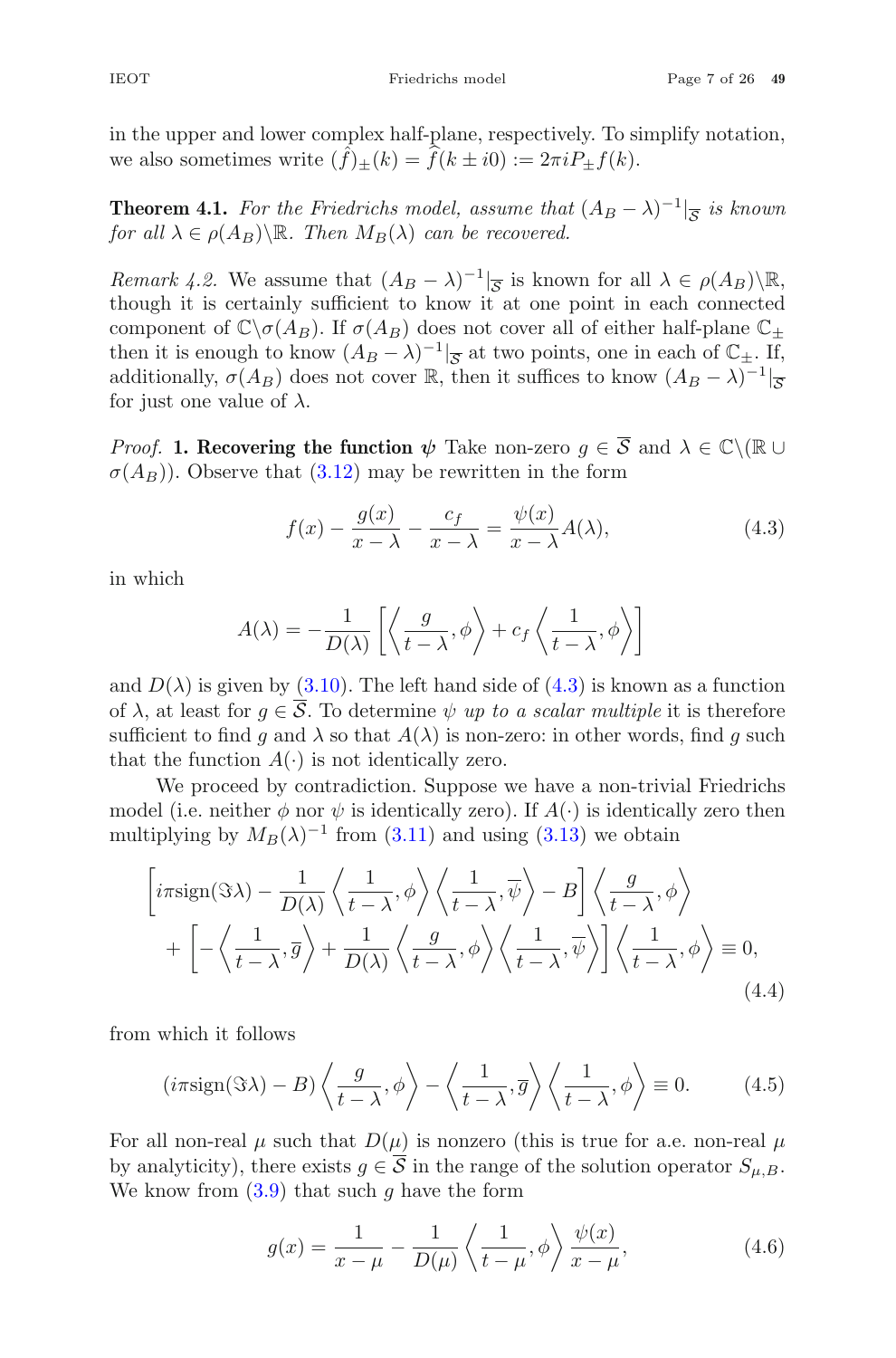though we do not know the function  $\psi$  or the value of  $\frac{1}{D(\mu)}$  $\sqrt{1}$  $\frac{1}{t-\mu}, \phi$ . Substituting  $(4.6)$  into  $(4.5)$  yields lue  $\langle , \phi \rangle$ 

not know the function 
$$
\psi
$$
 or the value of  $\overline{D(\mu)} \langle \overline{t-\mu}, \varphi \rangle$ . Sub-  
\ninto (4.5) yields  
\n
$$
(i\pi \operatorname{sign}(\Im \lambda) - B) \left[ \langle \frac{1}{(t-\mu)(t-\lambda)}, \varphi \rangle \right]
$$
\n
$$
- \frac{1}{D(\mu)} \langle \frac{1}{t-\mu}, \varphi \rangle \langle \frac{\psi}{(t-\mu)(t-\lambda)}, \varphi \rangle \right]
$$
\n
$$
\equiv \langle \frac{1}{t-\lambda}, \varphi \rangle \left[ \langle \frac{1}{(t-\lambda)(t-\mu)}, 1 \rangle \right]
$$
\n
$$
- \frac{1}{D(\mu)} \langle \frac{1}{t-\mu}, \varphi \rangle \langle \frac{1}{(t-\lambda)(t-\mu)}, \overline{\psi} \rangle \right].
$$
\n(4.7)

If we use the identity

$$
\frac{\lambda - \mu}{(t - \lambda)(t - \mu)} = \frac{1}{t - \lambda} - \frac{1}{t - \mu}
$$
(4.8)  
from (4.1) then multiplying by  $(\lambda - \mu)$ , (4.7) becomes  
- B)  $\left[ \hat{\vec{\phi}}(\lambda) - \hat{\vec{\phi}}(\mu) - \frac{1}{D(\mu)} \hat{\vec{\phi}}(\mu)(D(\lambda) - D(\mu)) \right]$ 

and use the notations from (4.1) then multiplying by  $(\lambda - \mu)$ , (4.7) becomes

the notations from (4.1) then multiplying by 
$$
(\lambda - \mu)
$$
, (4.7) becomes  
\n
$$
(i\pi \text{sign}(\Im \lambda) - B) \left[ \hat{\overline{\phi}}(\lambda) - \hat{\overline{\phi}}(\mu) - \frac{1}{D(\mu)} \hat{\overline{\phi}}(\mu) (D(\lambda) - D(\mu)) \right]
$$
\n
$$
\equiv \hat{\overline{\phi}}(\lambda) \left[ \int_{\mathbb{R}} \frac{\lambda - \mu}{(t - \lambda)(t - \mu)} dt - \frac{\hat{\overline{\phi}}(\mu)}{D(\mu)} (\hat{\psi}(\lambda) - \hat{\psi}(\mu)) \right].
$$
\n(4.9)  
\nng the integral for the case in which  $\Im \lambda \cdot \Im \mu < 0$ , we obtain  
\n
$$
\Im \lambda) - B) \left[ \hat{\overline{\phi}}(\lambda) - \frac{D(\lambda)}{D(\mu)} \hat{\overline{\phi}}(\mu) \right] \equiv \hat{\overline{\phi}}(\lambda) \left[ \pm 2\pi i - \frac{\hat{\overline{\phi}}(\mu)}{D(\mu)} (\hat{\psi}(\lambda) - \hat{\psi}(\mu)) \right]
$$

Performing the integral for the case in which  $\Im \lambda \cdot \Im \mu < 0$ , we obtain

$$
= \psi(\lambda) \left[ \int_{\mathbb{R}} \overline{(t - \lambda)(t - \mu)} du - \overline{D(\mu)} (\psi(\lambda) - \psi(\mu)) \right].
$$
\nPerforming the integral for the case in which  $\Im \lambda \cdot \Im \mu < 0$ , we obtain

\n
$$
(i\pi \mathrm{sign}(\Im \lambda) - B) \left[ \widehat{\overline{\phi}}(\lambda) - \frac{D(\lambda)}{D(\mu)} \widehat{\overline{\phi}}(\mu) \right] \equiv \widehat{\overline{\phi}}(\lambda) \left[ \pm 2\pi i - \frac{\widehat{\overline{\phi}}(\mu)}{D(\mu)} (\widehat{\psi}(\lambda) - \widehat{\psi}(\mu)) \right].
$$
\n(4.10)

\nFix  $\lambda$  and let  $\mu \to i\infty$ , so that  $D(\mu) \to 1$  and  $\widehat{\overline{\phi}}(\mu) \to 0$ . This yields

$$
\begin{aligned}\n(4.10) \\
\infty, \text{ so that } D(\mu) \to 1 \text{ and } \hat{\phi}(\mu) \to 0. \text{ This yields} \\
(i\pi \text{sign}(\Im \lambda) - B)\hat{\phi}(\lambda) &\equiv \pm 2\pi i \hat{\phi}(\lambda).\n\end{aligned}
$$

If, on the other hand, we consider  $\Im \lambda \cdot \Im \mu > 0$  in (4.9) then the value of the integral is zero, and we obtain, upon letting  $\mu \rightarrow i\infty$ , Equations (4.11,4.12) together imply that  $\hat{\phi}$  is identically zero, and hence so<br>Equations (4.11,4.12) together imply that  $\hat{\phi}$  is identically zero, and hence so

$$
(i\pi \text{sign}(\Im \lambda) - B)\widehat{\overline{\phi}}(\lambda) \equiv 0. \tag{4.12}
$$

is  $\phi$ . In this case the function  $\psi$  is irrelevant and so our Friedrichs model is trivial, a contradiction. Thus  $(4.3)$  determines  $\psi$  up to a constant multiple. We may choose this (non-zero) multiple arbitrarily, since  $\phi$  can be rescaled if necessary to obtain the correct Friedrichs model.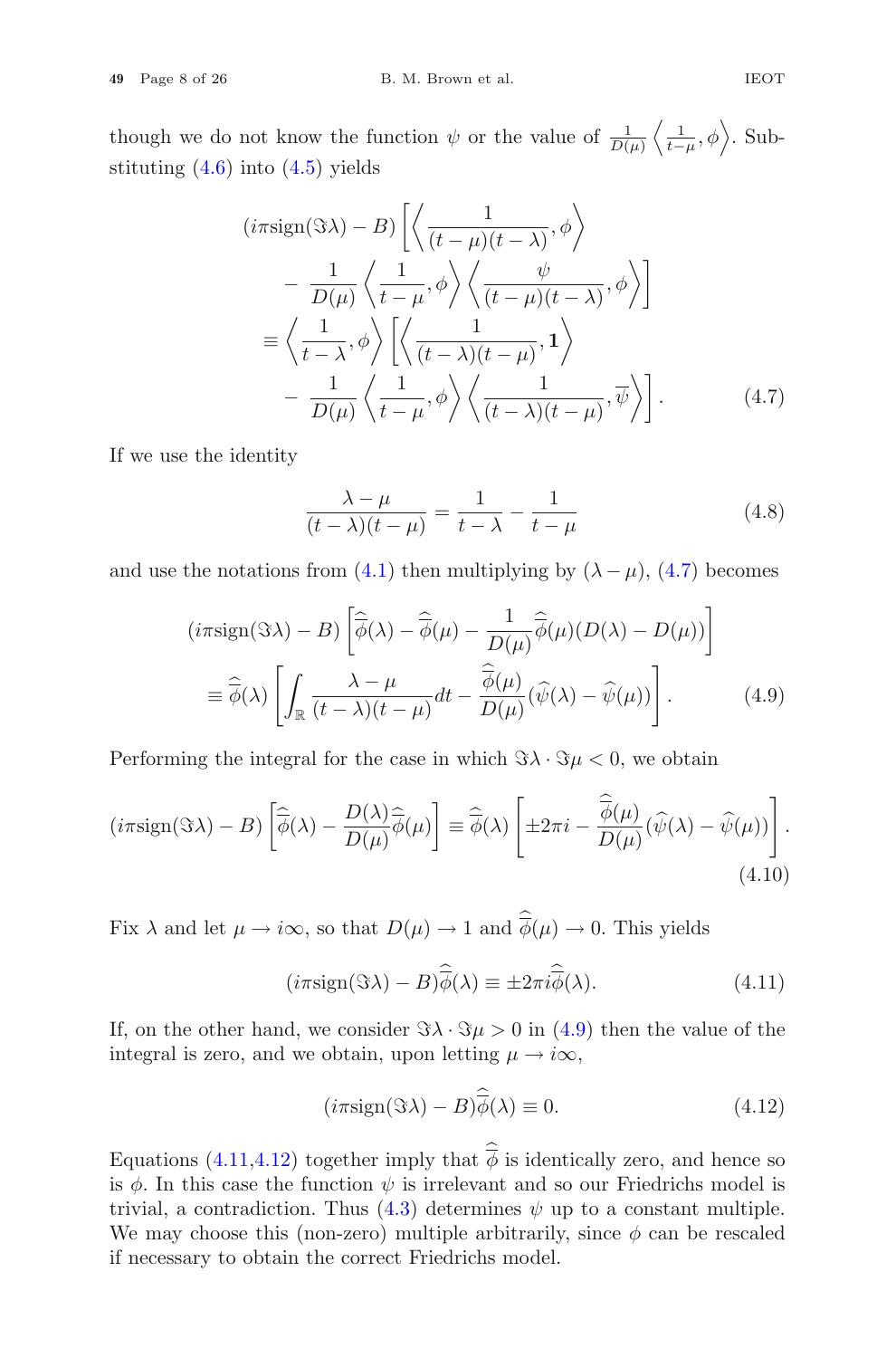**2. Recovering the boundary condition parameter***B* Returning to the parameter  $c_f$  in (3.13) and using the notation (4.1), we have  $\begin{align} \text{dition pan} \ \widehat{\overline{\phi}}(\lambda)\widehat{\psi}(\lambda) \end{align}$ 

\n
$$
\begin{aligned}\n &\text{vering the boundary condition parameter } B \quad \text{Return } \{1, 3, 13\} \text{ and using the notation (4.1), we have} \\
 &\left[ i\pi \text{sign}(\Im \lambda) - B - \frac{1}{D(\lambda)} \widehat{\phi}(\lambda) \widehat{\psi}(\lambda) \right] c_f \\
 &= \left[ -\left\langle \frac{1}{t-\lambda}, \overline{g} \right\rangle + \frac{1}{D(\lambda)} \left\langle \frac{g}{t-\lambda}, \phi \right\rangle \left\langle \frac{1}{t-\lambda}, \overline{\psi} \right\rangle \right] \\
 &= \left[ -\left\langle \frac{1}{t-\lambda}, \overline{g} \right\rangle + O\left( \|g\|_2 |\Im \lambda|^{-3/2} \right) \right],\n \end{aligned}
$$
\n

as  $\Im \lambda \to \infty$ , and uniformly in g. Now, for  $\mu \in \mathbb{C} \setminus \mathbb{R}$  with  $D(\mu) \neq 0$ , we choose an element from  $\overline{S}$  of the form

$$
g(x) \equiv g_{\mu}(x) := \frac{1}{x - \mu} - \eta(\mu) \frac{\psi(x)}{x - \mu},
$$
\n(4.13)

with some  $\eta(\mu) = O(|\Im \mu|^{-1/2})$ . We know that for such  $\mu$  a coefficient  $\eta(\mu)$ an element from 3 of the form<br>  $g(x) \equiv g_{\mu}(x) := \frac{1}{x - \mu} - \eta(\mu) \frac{\psi(x)}{x - \mu},$  (4.13)<br>
with some  $\eta(\mu) = O(|\Im \mu|^{-1/2})$ . We know that for such  $\mu$  a coefficient  $\eta(\mu)$ <br>
exists such that  $g \in \overline{S}$ , and indeed may be chosen a not yet know  $\phi$  and therefore do not claim that our particular choice of  $\eta$  is given by this formula. We fix some choice of  $\eta$ , so that  $g = g_{\mu}$  is determined and  $c_f$  is known as a function of  $\lambda$  and  $\mu$ . We have

$$
(i\pi \text{sign}(\Im \lambda) - B + O(|\Im \lambda|^{-1}))c_f
$$
  
=  $\left[ -\left\langle \frac{1}{t-\lambda}, \frac{1}{t-\overline{\mu}} \right\rangle + \eta(\mu) \left\langle \frac{1}{t-\lambda}, \frac{\overline{\psi}}{t-\overline{\mu}} \right\rangle + O(|\Im \lambda|^{-3/2}) ||g_{\mu}||_2 \right]$   
=  $-\int_{\mathbb{R}} \frac{1}{(t-\lambda)(t-\mu)} dt + O(|\Im \mu|^{-3/2}) O(|\Im \lambda|^{-1/2})$   
+  $O(|\Im \lambda|^{-3/2}) \left( O(|\Im \mu|^{-1/2}) + ||\psi||_2 \frac{|\eta(\mu)|}{|\Im \mu|} \right).$ 

Assuming that  $\Im \lambda \cdot \Im \mu < 0$ , we know that

$$
-\int_{\mathbb{R}}\frac{1}{(t-\lambda)(t-\mu)}dt=\frac{\pm 2\pi i}{\lambda-\mu}.
$$

Put  $\lambda = -\mu$  and letting  $\Im \mu \to \infty$ , we obtain

$$
(i\pi \text{sign}(\Im \lambda) - B)c_f = \frac{\pm 2\pi i}{2\lambda} + O(|\lambda|^{-2}).
$$

For one choice of sign( $\Im \lambda$ ) at least,  $i\pi sign(\Im \lambda) - B \neq 0$  and so we can recover B from the asymptotic behaviour of  $c_f$  as  $\Im \lambda \to \infty$ .  $(i\pi \text{sign}(\Im \lambda) - B)c_f = \frac{\pm 2\pi i}{2\lambda} + O(|\lambda|^{-2}).$ <br>
the choice of sign( $\Im \lambda$ ) at least,  $i\pi \text{sign}(\Im \lambda) - B \neq 0$  and so we can recover<br>
im the asymptotic behaviour of  $c_f$  as  $\Im \lambda \to \infty$ .<br> **3. Recovering**  $\hat{\overline{\phi}}(\lambda)/D(\lambda)$  Once a

 $f = f_{\mu} = (A_B - \lambda)^{-1} g_{\mu}$ , we have

(4.13). Returning to (4.3) and indicating the 
$$
\mu
$$
-dependence of  $f$  by writing  
\n
$$
f = f_{\mu} = (A_B - \lambda)^{-1} g_{\mu}
$$
, we have  
\n
$$
(A_B - \lambda)^{-1} g_{\mu} - \frac{g_{\mu}(x)}{x - \lambda} - \frac{c_{f_{\mu}}(\lambda)}{x - \lambda}
$$
\n
$$
= -\frac{\psi(x)}{x - \lambda} \frac{1}{D(\lambda)} \left[ \left\langle \frac{g_{\mu}}{t - \lambda}, \phi \right\rangle + c_{f_{\mu}}(\lambda) \left\langle \frac{1}{t - \lambda}, \phi \right\rangle \right].
$$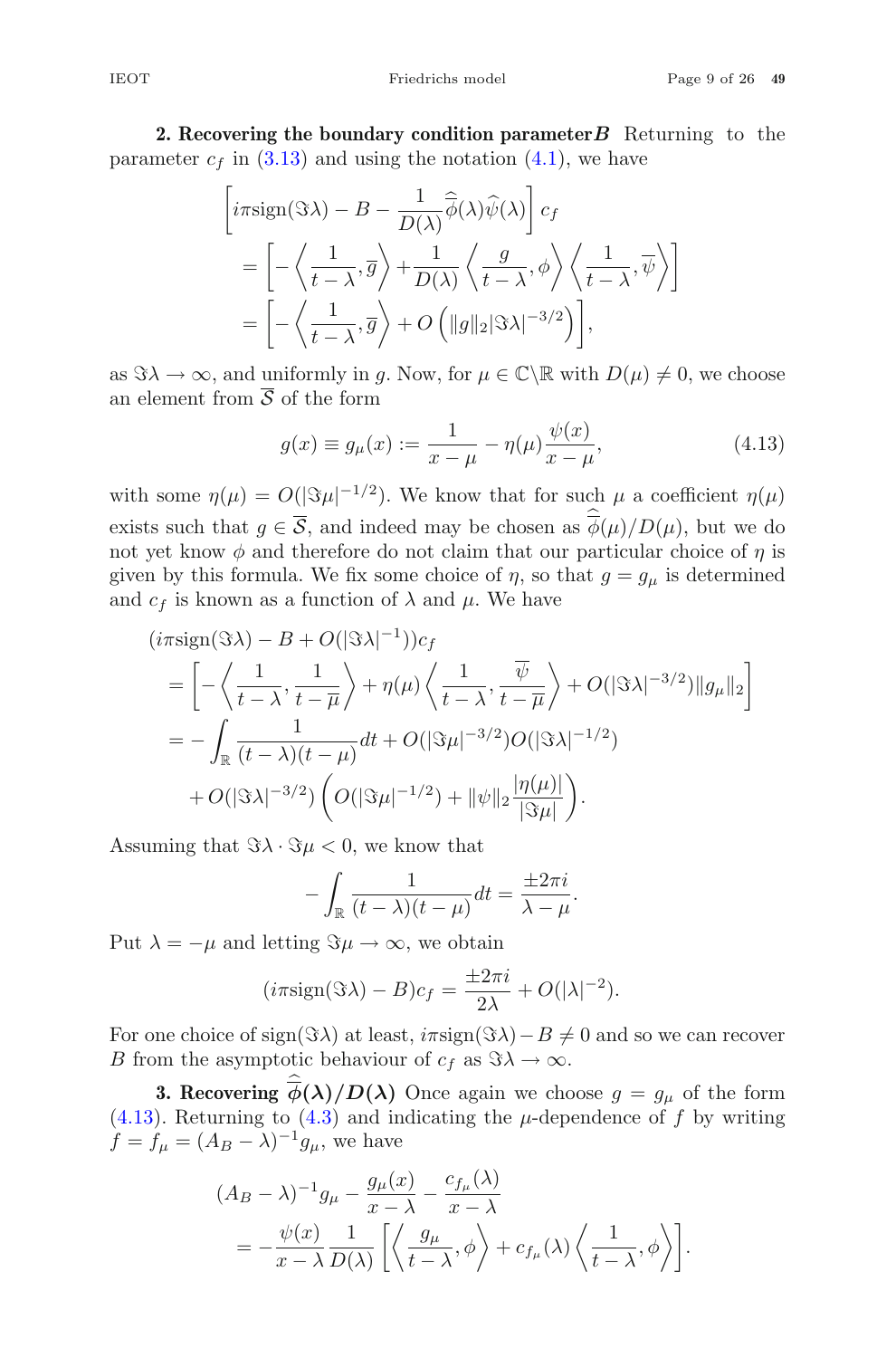Since the left hand side of this equation is known and since  $\psi$  is known, this implies that

B. M. Brown et al.  
\nd side of this equation is known and sin  
\n
$$
\frac{1}{D(\lambda)} \left[ \left\langle \frac{g_{\mu}}{t - \lambda}, \phi \right\rangle + c_{f_{\mu}}(\lambda) \left\langle \frac{1}{t - \lambda}, \phi \right\rangle \right]
$$
\nuting the known choice of  $g_{\mu}$  we discover

\n
$$
\frac{1}{(t - \lambda)^2} \left\langle \phi \right\rangle - \eta(\mu) \left\langle \frac{\psi}{(t - \lambda)^2 (t - \lambda)^2} \right\rangle \phi \right\rangle +
$$

is known. Substituting the known choice of  $g_{\mu}$  we discover that Ĩ

implies that

\n
$$
\frac{1}{D(\lambda)} \left[ \left\langle \frac{g_{\mu}}{t - \lambda}, \phi \right\rangle + c_{f_{\mu}}(\lambda) \left\langle \frac{1}{t - \lambda}, \phi \right\rangle \right]
$$
\nis known. Substituting the known choice of  $g_{\mu}$  we discover that

\n
$$
\frac{\lambda - \mu}{D(\lambda)} \left[ \left\langle \frac{1}{(t - \lambda)(t - \mu)}, \phi \right\rangle - \eta(\mu) \left\langle \frac{\psi}{(t - \lambda)(t - \mu)}, \phi \right\rangle + c_{f_{\mu}}(\lambda) \left\langle \frac{1}{t - \lambda}, \phi \right\rangle \right]
$$
\nis known. Using identity (4.8) this means that

\n
$$
\frac{1}{D(\lambda)} \left[ \widehat{\phi}(\lambda) - \widehat{\phi}(\mu) - \eta(\mu)(D(\lambda) - D(\mu)) + (\lambda - \mu)c_{f_{\mu}}(\lambda) \widehat{\phi}(\lambda) \right] \tag{4.14}
$$

is known. Using identity (4.8) this means that

$$
\frac{1}{D(\lambda)} \left[ \widehat{\overline{\phi}}(\lambda) - \widehat{\overline{\phi}}(\mu) - \eta(\mu)(D(\lambda) - D(\mu)) + (\lambda - \mu)c_{f_{\mu}}(\lambda)\widehat{\overline{\phi}}(\lambda) \right] (4.14)
$$

is also known. We shall now fix 
$$
\lambda
$$
 and let  $\Im \mu \to \infty$ , for which purpose we  
need to know how  $(\lambda - \mu)c_{f_{\mu}}(\lambda)$  will behave. From (3.13), we have  

$$
c_{f_{\mu}}(\lambda)(\lambda - \mu) = (\lambda - \mu)M_B(\lambda) \left[ -\left\langle \frac{1}{t - \lambda}, \frac{1}{t - \overline{\mu}} \right\rangle + \eta(\mu) \left\langle \frac{1}{t - \lambda}, \frac{\overline{\psi}}{t - \overline{\mu}} \right\rangle \right.
$$

$$
+ \frac{\widehat{\psi}(\lambda)}{D(\lambda)} \left\{ \left\langle \frac{1}{(t - \lambda)(t - \mu)}, \phi \right\rangle - \eta(\mu) \left\langle \frac{\psi}{(t - \lambda)(t - \mu)}, \phi \right\rangle \right\} \right].
$$
(4.15)  
Choosing  $\mu \neq \lambda$  with  $\Im \lambda \cdot \Im \mu > 0$  causes the integral term  $\left\langle \frac{1}{t - \lambda}, \frac{1}{t - \overline{\mu}} \right\rangle$  to

vanish. This yields

$$
\begin{aligned}\n\text{cosing } \mu \neq \lambda \text{ with } \Im \lambda \cdot \Im \mu > 0 \text{ causes the integral term } \left\langle \frac{1}{t-\lambda}, \frac{1}{t-\overline{\mu}} \right\rangle \text{ to} \\
\text{tish. This yields} \\
c_{f\mu}(\lambda) \\
= M_B(\lambda) \left[ \eta(\mu)(\widehat{\psi}(\lambda) - \widehat{\psi}(\mu) - D(\lambda) + D(\mu)) + \frac{\widehat{\psi}(\lambda)}{D(\lambda)} (\widehat{\phi}(\lambda) - \widehat{\phi}(\mu)) \right] \\
\to M_B(\lambda) \frac{\widehat{\psi}(\lambda)}{D(\lambda)} \widehat{\phi}(\lambda), \\
\Im \mu \to \infty. \text{ Letting } \Im \mu \to \infty \text{ in (4.14) therefore yields that} \\
1 \quad \left[ \widehat{\div}_{\lambda}(\lambda) + M_{\lambda}(\lambda) \widehat{\psi}(\lambda) \widehat{\div}_{\lambda}(\lambda)^{2} \right]\n\end{aligned}
$$
\n(4.16)

as  $\Im \mu \to \infty$ . Letting  $\Im \mu \to \infty$  in (4.14) therefore yields that

$$
\frac{1}{D(\lambda)} \left[ \widehat{\overline{\phi}}(\lambda) + M_B(\lambda) \frac{\widehat{\psi}(\lambda)}{D(\lambda)} \widehat{\overline{\phi}}(\lambda)^2 \right]
$$
(4.16)

is known. However, taking account of  $(3.11)$ , the known quantity appearing in (4.16) is

$$
M_B(\lambda)\frac{\widehat{\overline{\phi}}(\lambda)}{D(\lambda)}\left[i\pi\mathrm{sign}(\Im \lambda)-B\right].
$$

This means that  $\alpha := M_B(\lambda) \overline{\phi}(\lambda) D(\lambda)^{-1}$  is known, and simple algebra shows that  $M_B(\lambda)\hat{\phi}(\lambda)D(\lambda)^{-1}$  is known, and simple algebra shows<br>  $(1 + \alpha \hat{\psi}(\lambda)) = \alpha(i\pi \text{sign}(\Im \lambda) - B),$  (4.17)

$$
\frac{\overline{\widehat{\phi}}(\lambda)}{D(\lambda)}(1 + \alpha \widehat{\psi}(\lambda)) = \alpha(i\pi \text{sign}(\Im \lambda) - B),
$$
\n(4.17)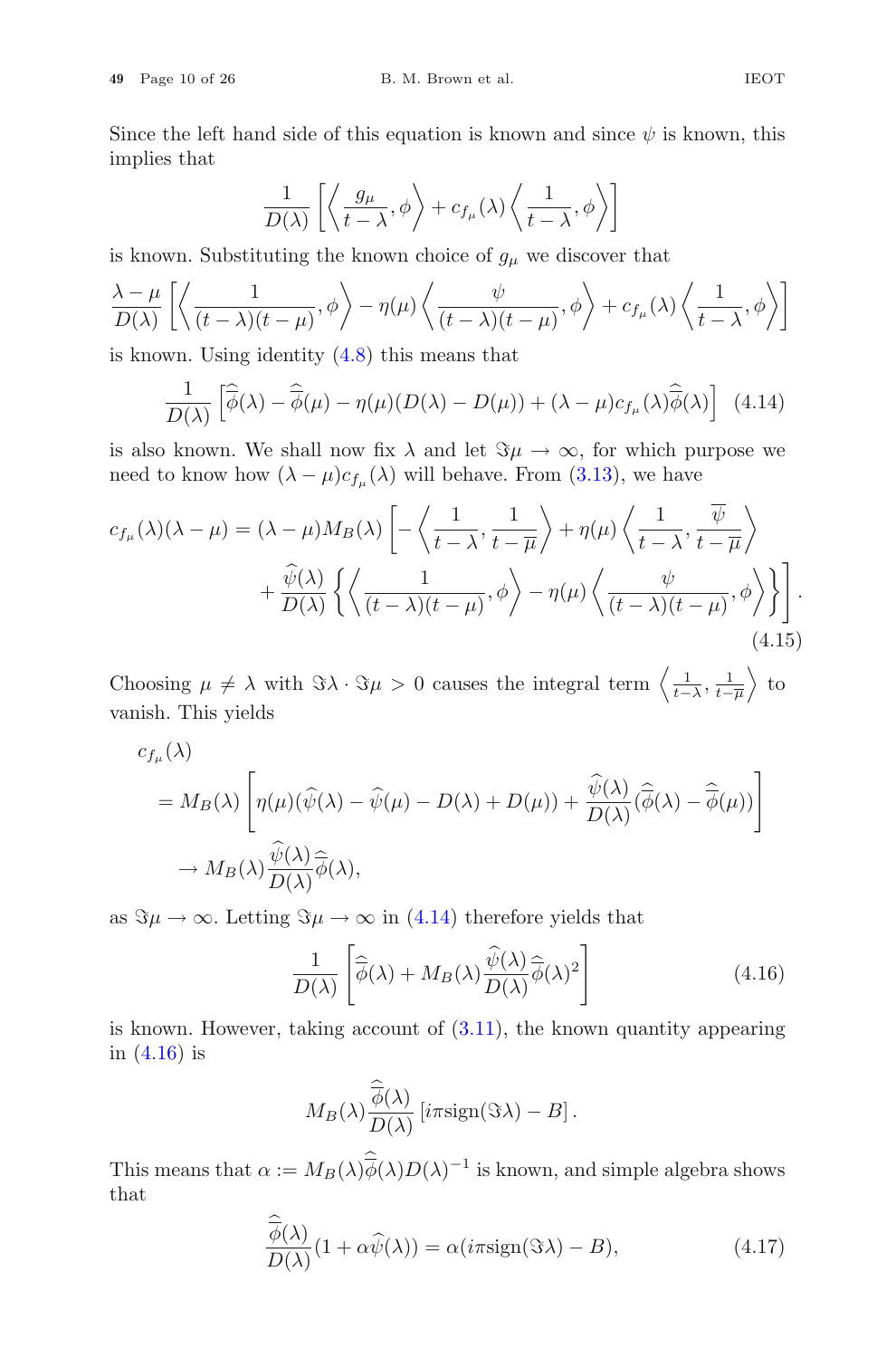$\Box$ 

IEOT<br>which determines  $\frac{\hat{\vec{\phi}}(\lambda)}{D(\lambda)}$ Friedrichs model Page 11 of 26 49<br>  $\frac{\hat{\phi}(\lambda)}{D(\lambda)}$  and hence  $M_B(\lambda)$  provided the factor  $1 + \alpha \hat{\psi}(\lambda)$  is<br>  $D$ : conjugative provided  $\langle \pi \text{eigen}(\hat{\chi}) \rangle$ .  $B$  is not zero. not identically zero; equivalently, provided  $i\pi \text{sign}(\Im \lambda) - B$  is not zero.

We are therefore left to rule out just one pathological case: the case in which determines  $\frac{\hat{\phi}(\lambda)}{D(\lambda)}$  and hence  $M_B(\lambda)$  provided the factor  $1 + \alpha \hat{\psi}(\lambda)$  is<br>not identically zero; equivalently, provided  $i\pi \text{sign}(\Im \lambda) - B$  is not zero.<br>We are therefore left to rule out just one pathologica This can only happen if  $M_B(\lambda)^{-1}$  is zero in this half-plane, which means that every point in the half-plane is an eigenvalue of  $A_B$  and the corresponding  $g_{\lambda}$  given by which  $B = i\pi \text{sign}(\Im(\lambda))$  in one half-plane and  $\overline{\phi}\widehat{\psi} \equiv 0$  in the same half-plane.

$$
g_{\lambda}(x) = \frac{1}{x - \lambda} - \frac{\widehat{\overline{\phi}}(\lambda)}{D(\lambda)} \frac{\psi(x)}{x - \lambda} = \frac{1}{x - \lambda}
$$
  
and also satisfies the conditions to lie in  

$$
\widehat{\overline{\phi}}(\lambda)\widehat{\psi}(\lambda)
$$

belongs to  $L^2(\mathbb{R})$  and also satisfies the conditions to lie in the domain of  $A_B$ :

belongs to 
$$
L^2(\mathbb{R})
$$
 and also satisfies the conditions to lie in the domain  
\n
$$
i\pi \text{sign}(\Im \lambda) = i\pi \text{sign}(\Im \lambda) - \frac{\widehat{\overline{\phi}}(\lambda)\widehat{\psi}(\lambda)}{D(\lambda)} = \Gamma_1 g_{\lambda} = B\Gamma_2 g_{\lambda} = B
$$
\n(see (6.16) in [4]). This determines  $\widehat{\overline{\phi}}(\lambda)/D(\lambda)$ , and the proof is com-

(see (6.16) in [4]). This determines  $\phi(\lambda)/D(\lambda)$ , and the proof is complete. Ĩ.

*Remark 4.3.* (Uniqueness of  $g_{\mu}$ ) An alternative approach can be found by examining the uniqueness of the function  $g_{\mu}$  in  $\overline{S}$  defined in (4.13). If we know that the choice of  $\eta(\mu)$  is unique then we can immediately determine  $\phi(\mu)/D(\mu)$ , which must be equal to  $\eta(\mu)$ . This is determined by  $g_{\mu}$  if  $g_{\mu}$  is unique with its negatived properties. We examine this negative unique with its required properties. We examine this now. mow the  $\sum_{i=1}^{n} (\mu)/D$ <br> **Definition**  $\overline{a}$ .<br>m

**Definition 4.4.** The non-uniqueness set is the set

$$
\Omega = \left\{ \mu \in \mathbb{C} \setminus \mathbb{R} \, \middle| \, \exists \eta_1(\mu) \neq \eta_2(\mu) : \frac{1}{x - \mu} + \eta_j(\mu) \frac{\psi(x)}{x - \mu} \in \overline{\mathcal{S}}, \, j = 1, 2 \right\}.
$$
\nEquivalently,

\n
$$
\Omega = \left\{ \mu \in \mathbb{C} \setminus \mathbb{R} \, \middle| \, \frac{1}{\mu} \in \overline{\mathcal{S}} \text{ and } \frac{\psi(x)}{\mu} \in \overline{\mathcal{S}} \right\}.
$$
\n(4.18)

Equivalently,

$$
\Omega = \left\{ \mu \in \mathbb{C} \setminus \mathbb{R} \mid \frac{1}{x - \mu} \in \overline{\mathcal{S}} \text{ and } \frac{\psi(x)}{x - \mu} \in \overline{\mathcal{S}} \right\}.
$$

We also let  $\Omega_+ = \mathbb{C}_+ \cap \Omega$  and call the sets  $\mathbb{C}_+ \backslash \Omega_+$  the uniqueness sets in the upper an lower half-planes. We can ignore the condition  $D(\mu) \neq 0$  since it can be removed by taking a closure. We can also assume that  $\overline{S} \neq L^2(\mathbb{R})$ since otherwise we know the whole resolvent  $(A_B - \lambda)^{-1}$ , which means we know  $A_B$  and hence  $M_B$ . We consider two cases in  $\mathbb{C}_+$  (the situation in  $\mathbb{C}_$ is similar): (I)  $\mathbb{C}_+ \backslash \Omega_+$  has measure 0 and (II)  $\mathbb{C}_+ \backslash \Omega_+$  has positive measure. pper an lower han-planes. We can ignore the condition  $D(\mu) \neq 0$  since<br>
1 be removed by taking a closure. We can also assume that  $\overline{S} \neq L^2(\mathbb{R})$ <br>
otherwise we know the whole resolvent  $(A_B - \lambda)^{-1}$ , which means we<br> is since otherwise we know the whole resolvent  $(A_B - \lambda)^{-1}$ , which know  $A_B$  and hence  $M_B$ . We consider two cases in  $\mathbb{C}_+$  (the situat is similar): (I)  $\mathbb{C}_+ \backslash \Omega_+$  has measure 0 and (II)  $\mathbb{C}_+ \backslash \Omega_+$  has posi

immediately from  $g_{\mu}$ , has an accumulation point in  $\mathbb{C}_+$  and thus  $\overline{\phi}(\mu)/D(\mu)$ is uniquely determined in  $\mathbb{C}_+$ , by analyticity. In case (II) the uniqueness set in  $\mathbb{C}_+$ , where we can recover  $\hat{\phi}(\mu)/D(\mu)$ <br>
immediately from  $g_\mu$ , has an accumulation point in  $\mathbb{C}_+$  and thus  $\hat{\phi}(\mu)/D(\mu)$ <br>
is uniquely determined in  $\mathbb{C}_+$ , by analytic

In case (I) we have that for almost all  $\mu \in \mathbb{C}_+$ , the function  $x \mapsto (x-\mu)^{-1}$ Consider the situation in  $\mathbb{C}_-$ . If we are in the case  $|\Omega_-| > 0$  then an accu:<br>  $\mathbb{C}_{+}$ , by<br>
at for alr<br>  $\lim_{x \to \mu}$  is 1<br>  $\mathbb{C}_{-}$ . If w<br>  $\overline{S} \supset \bigvee$ 

$$
\overline{\mathcal{S}} \supset \bigvee_{\mu \in \Omega_-} \frac{1}{x - \mu} = H_2^+,
$$

and so we have proved the following.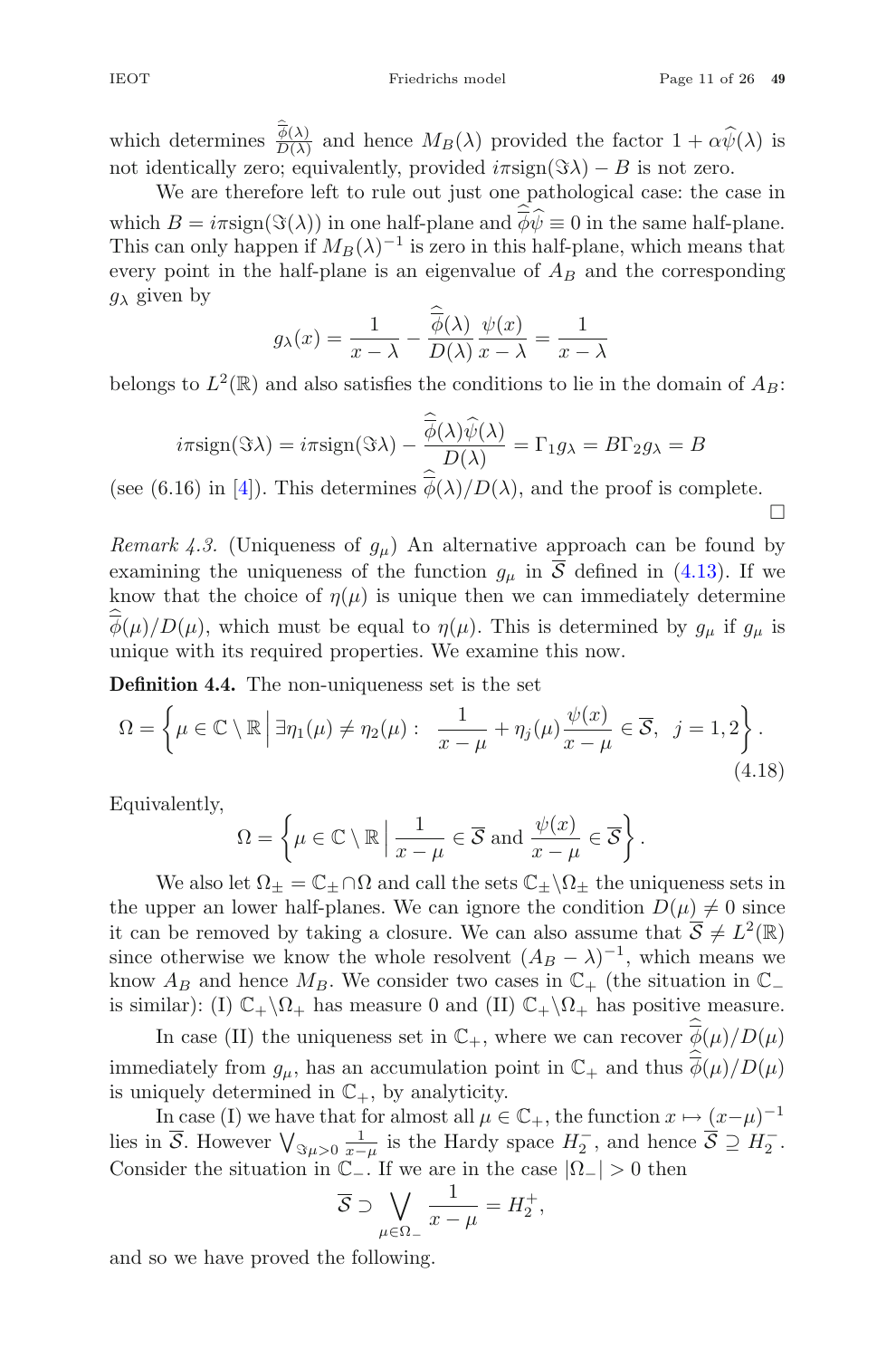**Lemma 4.5.** *If*  $\mathbb{C}_{\pm} \setminus \Omega_{\pm}$  *has measure zero, then*  $\overline{S}$  *contains*  $H^2_{\mp}$ *, respectively, while if*  $C_{\pm} \setminus \Omega_{\pm}$  *has measure zero, then*  $\overline{S}$  *contains*  $H_{\mp}^2$ *, respectively,*<br> *while if*  $C_{\pm} \setminus \Omega_{\pm}$  *has positive measure then we can recover*  $\phi(\mu)/D(\mu)$  *uniquely, for*  $\mu \in \mathbb{C}_+$ *.* **Lemma 4.5.** *If*  $\mathbb{C}_{\pm} \setminus \Omega_{\pm}$  *has measure zero, then*  $\overline{S}$  *contains*  $H_{\mp}^2$ *, respectively,*<br> *while* if  $\mathbb{C}_{\pm} \setminus \Omega_{\pm}$  *has positive measure then* we can recover  $\hat{\phi}(\mu)/D(\mu)$  uniquely,<br> *for*  $\$ while if  $\mathbb{C}_{\pm} \backslash \Omega_{\pm}$  has positive for  $\mu \in \mathbb{C}_{\pm}$ .<br> **Corollary 4.6.** Assume the analytic continuation of  $\hat{\phi}$ 

analytic continuation of  $\widehat{\phi}(\mu)/D(\mu)$  in  $\mathbb{C}_-$ . (This happens, for instance, if  $\phi$ *has compact support or is zero on an interval.) Then either*  $\overline{S} = L^2(\mathbb{R})$  *or we* Figure 2.1.<br> **Corollary 4.6.** As<br>
analytic continua<br>
has compact supp<br>
can reconstruct  $\hat{\vec{\phi}}$ *can reconstruct*  $\widehat{\phi}(\mu)/D(\mu)$  *in*  $\mathbb{C}\backslash\mathbb{R}$  *uniquely from*  $(A_B - \lambda)^{-1}$  $\Big|\overline{s}$ *.* 

*Proof.* In the first case, under the hypotheses of Theorem 4.1, we know  $(A_B - B$  $\lambda$ )<sup>-1</sup> and hence we know (a)  $\phi$  if  $\psi$  is not identically zero, (b)  $\psi$  if  $\phi$  is not identically zero,  $(c)$  B by checking the boundary conditions satisfied by elements of Dom  $(A) = \text{Ran}((A_B - \lambda)^{-1})$ .

#### **5.** Determining  $\overline{S}$  for the Friedrichs Model

This section is devoted to a detailed analysis of the space  $\overline{S}$  for the Friedrichs model. We shall demonstrate how different aspects of complex analysis are brought into the problem of determining  $\overline{S}$  and we compute the defect number  $\text{def}(\overline{S}) = \dim(S^{\perp})$  for various different choices of the functions  $\phi$  and  $\psi$  which determine the model.

We note that we analysed some cases of the Friedrichs model in [7]. In particular, it contains a comprehensive study of the case of disjointly supported  $\phi$  and  $\psi$ .

Before proceeding, we introduce some notation. Let  $D(\lambda)$  be as in (3.10). Denote by  $D_{+}(\lambda)$  its restriction to  $\mathbb{C}_{+}$  and (to shorten notation) by  $D_{+} :=$  $D_{+}(k \pm i0)$ ,  $k \in \mathbb{R}$ , the boundary values of these functions on  $\mathbb{R}$  (which exist a.e., cf. [12,20]). In general, the functions  $D_{+}(\lambda)$  do not have a meromorphic continuation to the lower/upper half-plane. In cases when they do, we will continue to denote this extension by  $D_{\pm}(\lambda)$ . Note that this extension will in general not coincide with  $D(\mu)$  in the other half-plane.

We next give a characterisation of the space  $\overline{S}$ , or, more precisely, its orthogonal complement from [7, Proposition 7.2]. The proof is based on the definition of  $\overline{S}$  using (2.5) and on Lemma 3.2.

**Proposition 5.1.** *Let*  $P_{\pm}$  *be the Riesz projections defined in* (4.2) *and*  $D(\lambda)$ *be as in* (3.10)*.*

1. Let  $\phi, \psi \in L^2$ . Then  $g \in \overline{\mathcal{S}}^{\perp}$  *if and only if* 

$$
P_{+}\overline{g} - \frac{2\pi i}{D_{+}}(P_{+}\overline{\phi})P_{+}(\psi\overline{g}) = 0 \text{ and } P_{-}\overline{g} + \frac{2\pi i}{D_{-}}(P_{-}\overline{\phi})P_{-}(\psi\overline{g}) = 0, (5.1)
$$

*if and only if*

$$
\begin{cases}\n(i) & \frac{(P_{+}\overline{\phi})P_{+}(\psi\overline{g})}{D_{+}} \in H_{2}^{+}, \text{ (ii)} & \frac{(P_{-}\overline{\phi})P_{-}(\psi\overline{g})}{D_{-}} \in H_{2}^{-}, \\
(iii) & \overline{g} - \frac{2\pi i}{D_{+}}(P_{+}\overline{\phi})P_{+}(\psi\overline{g}) + \frac{2\pi i}{D_{-}}(P_{-}\overline{\phi})P_{-}(\psi\overline{g}) = 0 \ (a.e.).\n\end{cases}
$$
\n(5.2)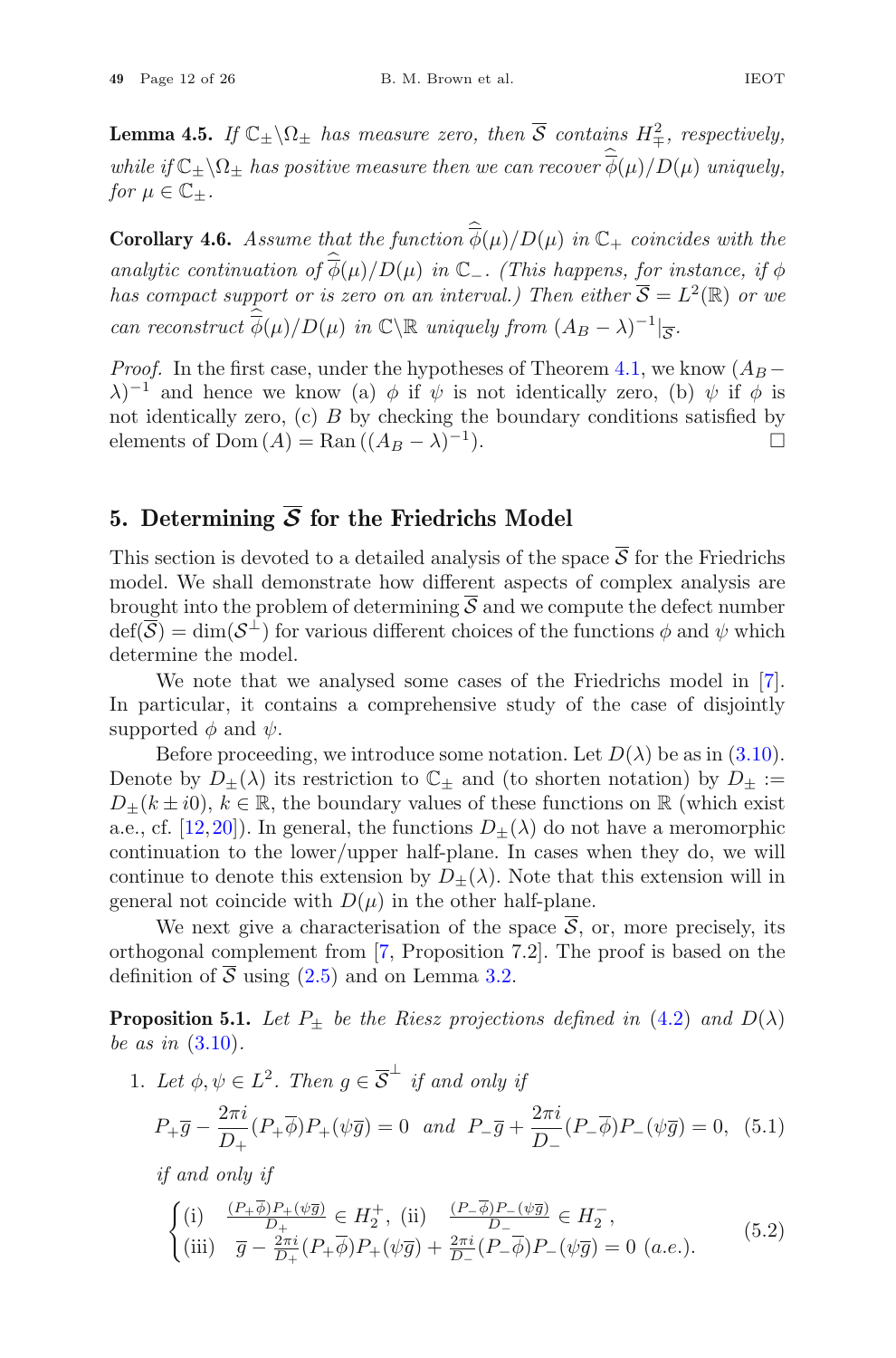$$
\left[D_{+} - 2\pi i (P_{+}\overline{\phi})\psi\right]\overline{g} = 2\pi i \overline{\phi}[\psi P_{-}\overline{g} - P_{-}(\psi \overline{g})] \ (a.e.), \tag{5.3}
$$

$$
\left[D_{+} - 2\pi i (P_{+}\overline{\phi})\psi\right]\overline{g} = 2\pi i \overline{\phi} \left[-\psi P_{+}\overline{g} + P_{+}(\psi \overline{g})\right] (a.e.), \qquad (5.4)
$$

$$
\left[D_{+} - 2\pi i (P_{+}\overline{\phi})\psi\right]\overline{g} = 2\pi i \overline{\phi} [P_{+}(\psi P_{-}\overline{g}) - P_{-}(\psi P_{+}\overline{g})] \ (a.e.). \quad (5.5)
$$

- *Remark 5.2.* 1. The second part of the proposition allows us to replace all three conditions (i)–(iii) in  $(5.2)$  with a single pointwise condition under mild extra assumptions on  $\phi$  and/or  $\psi$ .
	- 2. Note that the operator  $[P_+(\psi P_-\overline{g})-P_-(\psi P_+\overline{g})]$  in the last characterisation of  $\overline{S}^{\perp}$  is the difference of two Hankel operators.

As an immediate consequence of  $(5.3)$ , we get

**Theorem 5.3.** *Assume*  $\phi \in L^2$ ,  $\psi \in L^2 \cap L^{\infty}$  *or*  $\phi, \psi \in L^2 \cap L^4$ *. Define the operator*  $L$  *on*  $L^2(\mathbb{R})$  *by* 

$$
Lu = [-P_{+}(\psi\overline{\phi}) + P_{+}(\overline{\phi})\psi]u + \overline{\phi}[\psi P_{-} - P_{-}\psi]u
$$
 (5.6)

*with the maximal domain*  $Dom(L) = \{u \in L^2(\mathbb{R}) : \text{Lu} \in L^2(\mathbb{R})\}$ . Then  $\overline{S} \neq L^2(\mathbb{R})$  *iff*  $1/(2\pi i) \in \sigma_p(L)$  *and*  $\overline{S}^{\perp} = \ker(L - 1/(2\pi i))$ .

*Furthermore, let*  $\eta \in L^{\infty}(\mathbb{R})$  *be a function such that*  $\eta(k) \neq 0$  *a.e. and*  $\eta[-P_+(\psi\overline{\phi})+P_+(\overline{\phi})\psi], \eta\psi\overline{\phi}, \eta\overline{\phi}\in L^{\infty}(\mathbb{R})$ *. Define the operator*  $\mathcal L$  *on*  $L^2(\mathbb{R})$ *by*

$$
\mathcal{L}u = \eta \left[ -\frac{1}{2\pi i} - P_+(\psi \overline{\phi}) + P_+(\overline{\phi})\psi \right] u + \eta \overline{\phi}[\psi P_- - P_-\psi]u \tag{5.7}
$$

*with dense domain*  $Dom(\mathcal{L}) = \{u \in L^2(\mathbb{R}) : \eta \overline{\phi} P_{-}(\psi u) \in L^2(\mathbb{R})\}$ *. Then*  $\overline{S} \neq L^2(\mathbb{R})$  *iff*  $0 \in \sigma_p(\mathcal{L})$ *. Moreover*,  $\overline{S}^{\perp} = \ker \mathcal{L}$ *. Note that if*  $\psi \in L^{\infty}$ *, then*  $Dom(\mathcal{L}) = L^2(\mathbb{R}).$ 

*Remark 5.4.* Introducing a scaling parameter  $\alpha \in \mathbb{C} \backslash \{0\}$  and replacing  $\psi$  by  $\alpha\psi$ , we denote the corresponding detectable subspace by  $\overline{S}_{\alpha}$ . Then, under the conditions in the second part of Proposition 5.1, we get  $g \in S_{\alpha}^{\perp}$  iff rk 5.4. Int<br>
ve denote<br>
onditions in<br>  $\frac{1}{2\pi i\alpha}\overline{g} = \begin{bmatrix} \frac{1}{2\pi i\alpha} & \frac{1}{2\pi i\alpha} \\ \frac{1}{2\pi i\alpha} & \frac{1}{2\pi i\alpha} & \frac{1}{2\pi i\alpha} \end{bmatrix}$ 

$$
\frac{1}{2\pi i \alpha} \overline{g} = \left[ -P_+(\psi \overline{\phi}) + P_+(\overline{\phi})\psi \right] \overline{g} + \overline{\phi} \left[ P_+\psi P_- - P_-\psi P_+ \right] \overline{g} = L\overline{g},
$$

where the right hand side is the sum of a multiplication operator and the difference of two Hankel operators multiplied by  $\overline{\phi}$ . As in the theorem, we then get  $S_{\alpha}^{\perp} \neq \{0\}$  iff  $1/(2\pi i\alpha) \in \sigma_p(L)$  and  $S_{\alpha}^{\perp}$  is given by the corresponding kornel kernel.

<sup>&</sup>lt;sup>1</sup>Under our assumptions, for any  $u \in L^2$  we have  $Lu \in L^1$  (where we mean the expression  $L$  in  $(5.6)$ , not the operator  $L$ ).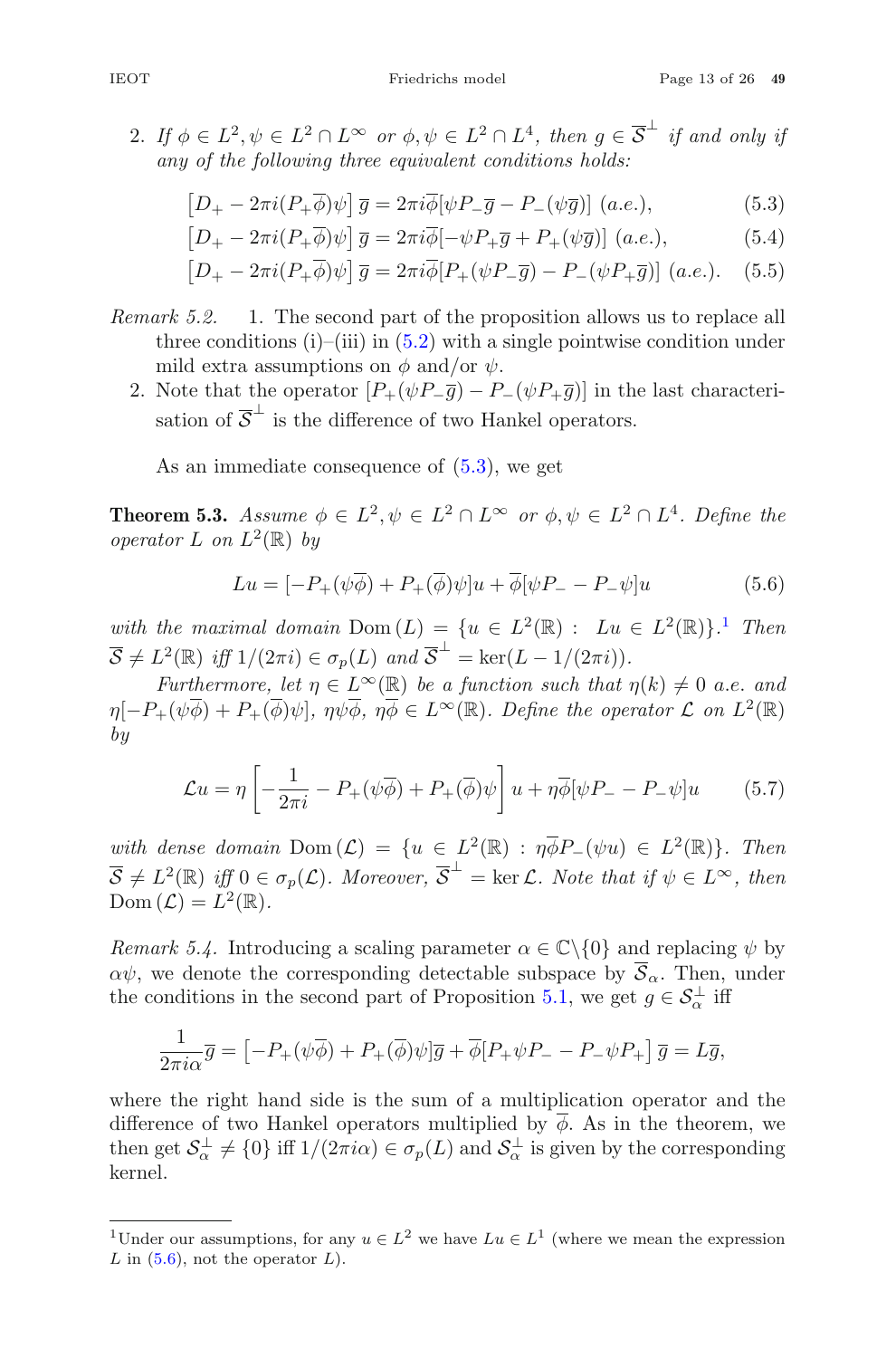#### **5.1.** Results with  $\phi, \psi \in H_2^+$

We note that in the Fourier picture described in Remark 3.3, the condition that  $\phi, \psi \in H_2^+$  corresponds to  $\mathcal{F}\phi, \mathcal{F}\psi$  being supported in  $\mathbb{R}^-$  (by the Paley-Wiener Theorem [12]). A similar remark applies to the next subsection when  $\overline{\phi}, \psi \in H_2^+$  where the Fourier transforms will be supported on different half lines. Moreover, similar results will hold if both  $\phi, \psi \in H_2^-$ . From [12]). A sin<br>here the Fourier, similar results<br>**5.** Let  $\phi, \psi \in g \in S^{\perp} \Longleftrightarrow \begin{cases} 0 & \text{if } 0 \leq g \leq 1 \end{cases}$ 

**Proposition 5.5.** *Let*  $\phi, \psi \in H_2^+$ *. Then* 

$$
g \in \mathcal{S}^{\perp} \Longleftrightarrow \begin{cases} (\text{I}) & g \in H_2^+, \\ (\text{II}) & \overline{g} = -\frac{2\pi i}{D_-} \overline{\phi} P_-(\psi \overline{g}) \ (a.e.). \end{cases}
$$

*Proof.* We consider the conditions in  $(5.1)$ . As  $\phi \in H_2^-$ , we have  $P_+ \phi = 0$ , giving  $P_+\overline{g}=0$ , hence  $\overline{g} \in H_2^-$  and  $g \in H_2^+$ . Since  $P_-\overline{g}=\overline{g}$  and  $P_-\overline{\phi}=\overline{\phi}$ , the second condition in  $(5.1)$  becomes  $(II)$ . sider the conditions in<br>
0, hence  $\overline{g} \in H_2^-$  and<br>
dition in (5.1) become<br>
Let  $\phi, \psi \in H_2^+$ . Then<br>  $\overline{S} = \sqrt{\frac{1}{x-\mu}} + \sqrt{\frac{1}{x-\mu}}$ 

**Theorem 5.6.** *Let*  $\phi, \psi \in H_2^+$ *. Then* 

$$
\overline{\mathcal{S}} = \overline{\bigvee_{\mu \in \mathbb{C}^+} \frac{1}{x - \mu} + \bigvee_{\mu \in \mathbb{C}^-} \frac{D(\mu) + 2\pi i \overline{\phi}(\mu) \psi(x)}{x - \mu}}.
$$

**Theorem 5.6.** Let  $\phi, \psi \in H_2^+$ . Then<br>  $\overline{S} = \frac{1}{\sqrt{2\pi i}} \frac{1}{x-\mu} + \frac{1}{\mu \in \mathbb{C}^-} \frac{D(\mu) + 2\pi i \overline{\phi}(\mu) \psi(x)}{x-\mu}$ .<br> *Moreover, if*  $\psi(x) = \sum_{j=1}^N \frac{c_j}{x-z_j}$  with  $c_j \neq 0$ ,  $\Im z_j < 0$  and  $z_i \neq z_j$  for  $i \neq j$ , th *then to the lower, if*  $\psi(x) = \sum_{j=1}^{N} \frac{c_j}{x - z_j}$  with  $c_j \neq 0$ ,  $\Im z_j < 0$  and  $z_i \neq$ <br>The rational function  $D_+(\mu)$ ,  $\mu \in \mathbb{C}_+$ , has a meromorphic<br>to the lower half-plane and is given by  $D_+(\mu) = 1 + 2\pi i \sum_{j=1}^{N}$ 

- The rational function  $D_+(\mu)$ ,  $\mu \in \mathbb{C}_+$ , has a meromorphic continuation  $\sum_{j=1}^{N} c_j \phi(z_j) (\mu (z_i)^{-1}$  *for*  $\mu \in \mathbb{C}$  *(note that this will not coincide with*  $D(\mu)$  *in the lower half-plane and that for generic*  $\phi \in H_2^+$  *the continuation of the function* • The rational function  $D_{+}(\mu)$ ,  $\mu \in \mathbb{C}_{+}$ , has a meromorphic continuation<br>to the lower half-plane and is given by  $D_{+}(\mu) = 1 + 2\pi i \sum_{j=1}^{N} c_j \overline{\phi}(z_j) (\mu - z_j)^{-1}$  for  $\mu \in \mathbb{C}$  (note that this will not coincide *to the lower half-plane and is given by*  $D_{+}(\mu) = 1+2\pi i \sum_{j=1}^{N} c_j \phi(z_j) (\mu-z_j)^{-1}$  *for*  $\mu \in \mathbb{C}$  (note that this will not coincide with  $D(\mu)$  in the lower half-plane and that for generic  $\phi \in H_2^+$  the continuati
- $D_{-}(\mu)$  *to*  $\mathbb{C}_{+}$  *will not even exist)*,<br>  $\bullet$  def  $(S) = N P M M_0$ , where  $P = \sum p_k$  and  $p_k$  is the order of poles *the poles' of*  $\overline{\phi(x)}/D_+(x)$  *in*  $\mathbb{R}$  *(i.e.*  $m_i$  *is the minimum integer such that*  $(x - x_i)^{m_i} \overline{\phi(x)}/D_+(x)$  *is square integrable)*,  $M_0$  *corresponds to a degenerated case and is given by*  $\ddot{\ }$  $\left\{\mu\right\} \text{ in } \mathbb{C}_-\setminus\{z_j\}_{j=1}^N$ ,  $M = \sum m_i$ , where  $m_i$  are  $f(\overline{\phi(x)}/D_+(x))$  in  $\mathbb{R}$  (i.e.  $m_i$  is the minimum  $\left\{\mu\right\}_{m_i}^{m_i} \phi(x)/D_+(x)$  is square integrable),  $M_0$  corr case and is given by  $\left\{j : \overline{\phi(\overline{z_j})$

$$
M_0 = \left| \left\{ j : \overline{\phi(\overline{z_j})} = 0 \text{ and } \lim_{\mu \to z_j} \frac{2\pi i \overline{\phi}(\mu) c_j}{D_+(\mu)(\mu - z_j)} \neq 1 \right\} \right|.
$$

*Remark 5.7.* It is possible to choose rational  $\phi$  and  $\psi$  in  $H_2^+(\mathbb{R})$  so that the defect number  $N - P$  of Theorem 5.6 takes any value between 0 and  $N - 1$ , while the corresponding defect number  $\tilde{N}-\tilde{P}$  for  $\tilde{S}$  takes any value between 0 and  $\tilde{N}$  − 1, independently of the value of  $N-P$ . Therefore, any values can be realized for the defect numbers of  $S$  and  $S$ .

*Proof.* (outline) We use the fact that  $\overline{S} = \overline{T}$  where T is as defined in (2.5): the elements of T are found by solving  $(\tilde{A}^* - \mu)u = 0$  and varying  $\mu$  over the resolvent set of some appropriate operators  $A_B$ . We therefore start by solving W<sub> $T$ </sub> or  $(\widetilde{A})$ 

$$
(A^* - \mu)u = (x - \mu)u - c_u \mathbf{1} + \langle u, \phi \rangle \psi = 0
$$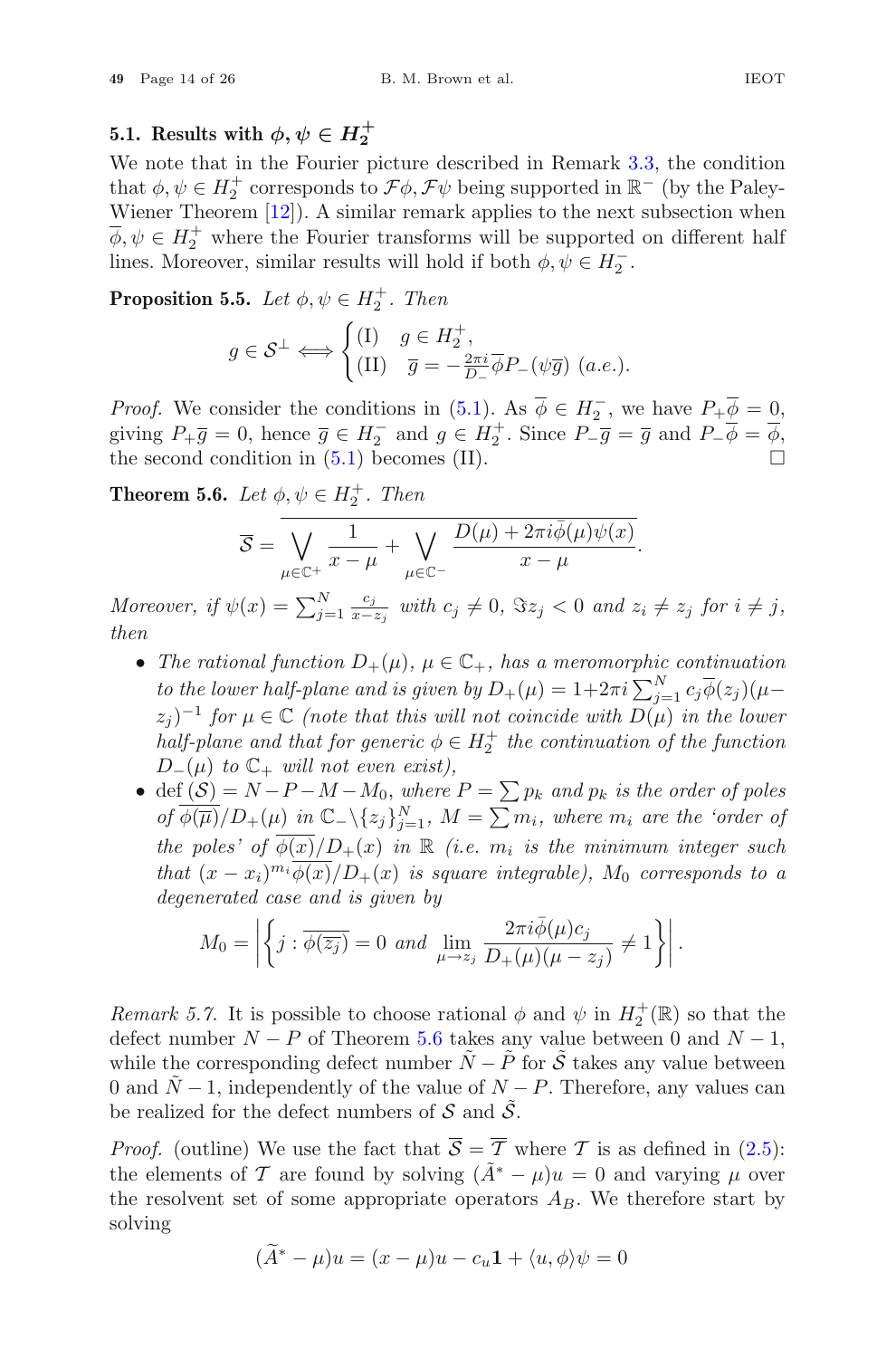IEOT Friedrichs model Page 15 of 26 **49**

where  $\phi, \psi \in H_2^+$ . Dividing by  $(x - \mu)$  we find that  $u = (c_u \mathbf{1} - \langle u, \phi \rangle \psi)(x - \mathbf{1})$ HEOT<br>
where  $\phi, \psi \in H_2^+$ . Dividing by  $(x - \mu)$  we find that  $u = (c_u \mathbf{1} - \langle u, \phi \rangle)$ <br>  $\mu$ <sup>-1</sup>. Taking the inner product with φ we get  $D(\mu)\langle u, \phi \rangle - \langle \frac{c_u}{x-\mu}, \phi \rangle$  $= 0.$ e  $\phi, \psi \in H_2^+$ . Dividing by  $(x - \mu)$ <br>Taking the inner product with<br>There are two cases to consider.<br>(1)  $\mu \in \mathbb{C}_+$ . This means  $\left\langle \frac{1}{x - \mu} \right\rangle$ b) we find that  $u = (c_u \mathbf{1} - \langle u, \phi \rangle \psi)(x - \phi)$  we get  $D(\mu)\langle u, \phi \rangle - \langle \frac{c_u}{x - \mu}, \phi \rangle = 0$ .<br>  $,\phi \rangle = 0$ , and therefore  $D(\mu)\langle u, \phi \rangle = 0$ .

There are two cases to consider.

There are two subcases to cons

- (1a)  $D(\mu) \neq 0$  which implies  $\langle u, \phi \rangle = 0$ , giving  $u = \frac{1}{x \mu}$  up to arbitrary constant multiples.
- (1b)  $D(\mu) = 0$  giving  $u = \frac{c_u \mathbf{1} \tilde{c}\psi}{\mu}$ for arbitrary values  $c_u$  and  $\tilde{c}$ . For any<br> $\frac{x - \mu}{\mu}$  for a brief the two contents we see boundary condition  $B$ , by suitable choice of the two constants we see that  $\mu$  belongs to the spectrum of  $A_B$ . Therefore these functions are not included in the space  $\overline{S}$ . However, functions  $\frac{1}{x - \mu}$  are in  $\overline{S}$  due to being able to approximate them using neighbouring values of  $\mu$ . trable choice of the two different than of  $A_B$ . Therefore the<br>However, functions  $\frac{1}{x-\mu}$ <br>em using neighbouring va<br> $u, \phi \rangle D(\mu) = \left\langle \frac{c_u}{x-\mu}, \phi \right\rangle$

(2) We take 
$$
\mu \in \mathbb{C}_-
$$
. Then  $\langle u, \phi \rangle D(\mu) = \left\langle \frac{c_u}{x - \mu}, \phi \right\rangle = -2\pi i c_u \bar{\phi}(\mu)$ .

There are some subcases to consider.

(2a) 
$$
D(\mu) \neq 0
$$
 which implies  $u = c_u \frac{1 + (2\pi i \bar{\phi}(\mu)/D(\mu))\psi}{x - \mu}$  for arbitrary  $c_u$ ;

(2b)  $D(\mu) = 0$ ,  $\bar{\phi}(\mu) = 0$  giving by explicit calculation a two dimensional kernel:  $u = \frac{c_u \mathbf{1} - \tilde{c}\psi}{\sqrt{c_u \mathbf{1} + \mathbf{0}}\mathbf{1}}$  $\frac{d^2u}{dx^2-\mu}$  for arbitrary values  $c_u$  and  $\tilde{c}$ ;

(2c) 
$$
D(\mu) = 0
$$
,  $\bar{\phi}(\mu) \neq 0$  giving  $c_u = 0$  and  $u = \tilde{c} \frac{\psi}{x - \mu}$  for any  $\tilde{c}$ .

In the case  $(2b)$  for any boundary condition  $B$ , by suitable choice of the two constants we see that  $\mu$  belongs to the spectrum of  $A_B$ . Therefore these functions are not included in the space  $\overline{S}$ . In the case (2c) the function  $\frac{\psi}{x-\mu}$ should be included in  $\overline{S}$ . There is only one B for which it is an eigenfunction (formally  $B = \infty$ ), but even for this choice of B it can be approximated by elements from neighbouring kernels with  $D(\mu) \neq 0$ . Note that this means that  $\overline{S}$  is independent of B as expected. This proves the formula for  $\overline{T} = \overline{S}$ in the theorem. (formally  $B = \infty$ ), but even for this choice of B it can be approximated by<br>elements from neighbouring kernels with  $D(\mu) \neq 0$ . Note that this means<br>that  $\overline{S}$  is independent of B as expected. This proves the formula

We now obtain the expression for the dimension of  $S^{\perp}$ , in the generic lie in  $\mathbb{C}_-$  and the  $c_j$  are all non-zero. We know that  $g \in \mathcal{S}^{\perp}$  if and only if g satisfies both (I) and (II) in Proposition 5.5: Using the definition of  $D_-\$  and the fact that  $P_ - = I - P_+$  the second condition becomes

$$
0 = (1 - 2\pi i P_{-}(\psi \overline{\phi}) + 2\pi i \overline{\phi}\psi)\overline{g} - 2\pi i \overline{\phi}P_{+}(\psi \overline{g})
$$
  
= (1 + 2\pi i P\_{+}(\psi \overline{\phi}))\overline{g} - 2\pi i \overline{\phi}P\_{+}(\psi \overline{g}). (5.8)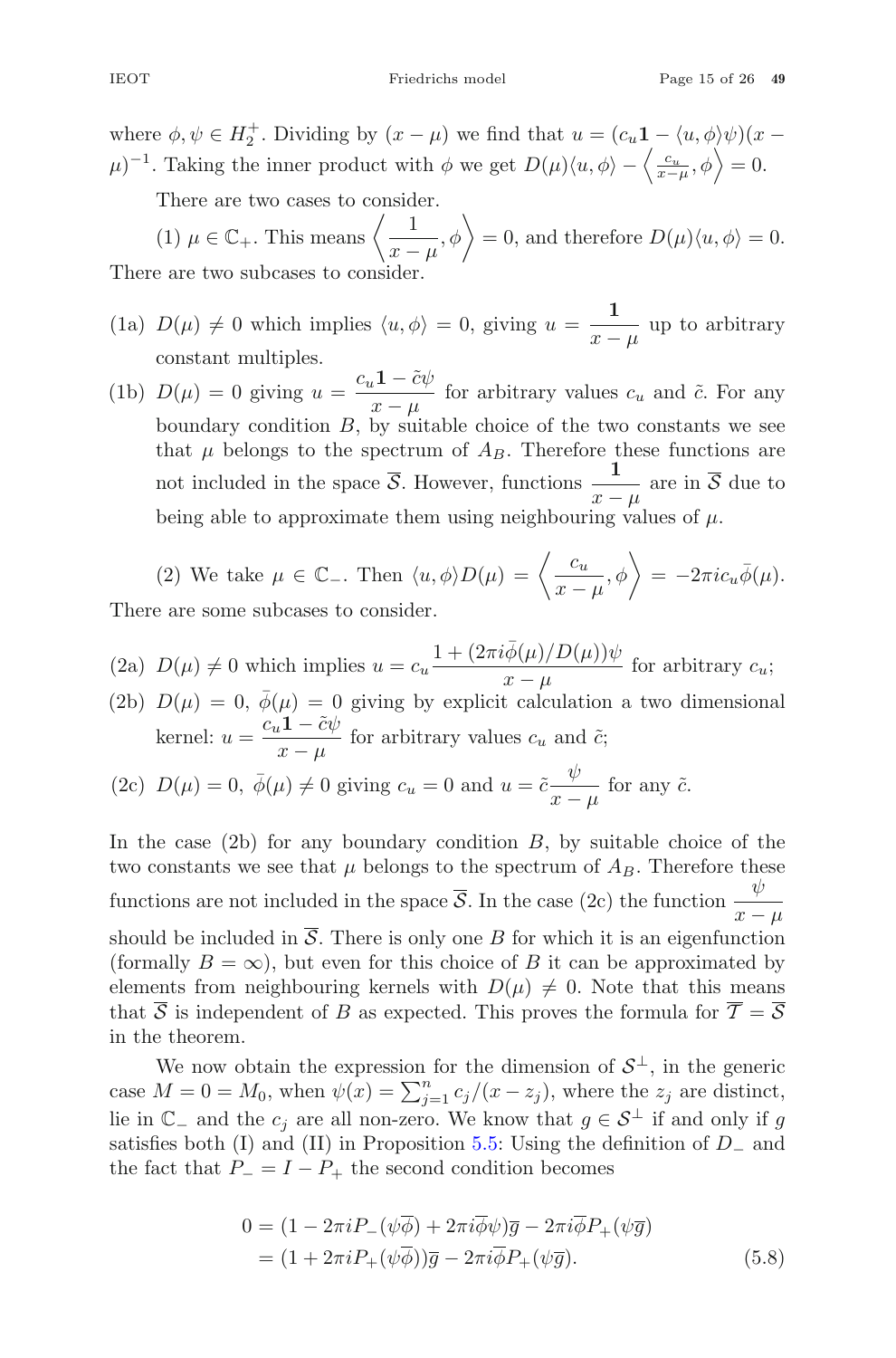The first bracket gives  $D_+$  and by Proposition 5.5 we know that  $\overline{g} \in H_2^-$  and so, taking boundary values, (5.8) becomes

$$
D_{+}(x)\overline{g} - 2\pi i \overline{\phi} \sum_{j=1}^{N} c_j P_{+} \left( \frac{1}{x - z_j} \overline{g} \right) = 0, \quad g \in H_2^+, x \in \mathbb{R}
$$

in which  $D_{+}(x)$  are the boundary values on the real line of the function  $D_+(x) \overline{g} - 2\pi i \overline{\phi}$ <br>
in which  $D_+(x)$  are the  $D_+(\mu) = 1 + \int_{\mathbb{R}} \frac{\psi(x) \overline{\phi(x)}}{x - \mu}$  $\frac{x\phi(x)}{x-\mu}dx, \mu \in \mathbb{C}_{+}$ . Thus by the Residue Theorem,

$$
g \in H_2^+, \quad \overline{g}(x) = \frac{2\pi i \overline{\phi}(x)}{D_+(x)} \sum_{j=1}^N \frac{c_j \overline{g}(z_j)}{x - z_j}, \quad x \in \mathbb{R}.
$$
 (5.9)

Therefore, by unique continuation of the meromorphic function to the lower half plane (see [12])  $\bar{q}$  is given by

$$
g \in H_2^+, \quad \overline{g}(\mu) = \frac{2\pi i \overline{\phi}(\mu)}{D_+(\mu)} \sum_{j=1}^N \frac{c_j \overline{g}(z_j)}{\mu - z_j}, \quad \mu \in \mathbb{C}_-, \tag{5.10}
$$

from which it is immediately clear that the space of all such  $q$  is at most Ndimensional. Note that the expression on the right hand side of the equality sign in (5.10) is not clearly an element of  $H_2^-$ ; to deal with this we substitute<br>the particular  $\psi$  under consideration into the formula for  $D_+$  and use residue<br>calculations to obtain the following expression for it the particular  $\psi$  under consideration into the formula for  $D_+$  and use residue calculations to obtain the following expression for its analytic continuation to C:

$$
D_{+}(\mu) = 1 - 2\pi i \sum_{j=1}^{N} \frac{\overline{\phi}(z_j)}{z_j - \mu}, \quad \mu \in \mathbb{C}.
$$
 (5.11)

If  $D_{+}(\mu)$  has no zeros in  $\overline{\mathbb{C}}$  and if  $\overline{\phi}(z_j) \neq 0$  for all j then we get

$$
\overline{g}(\mu) = 2\pi i \overline{\phi}(\mu) \sum_{j=1}^{N} \frac{c_j \overline{g}(z_j)}{D_+(\mu)(\mu - z_j)}, \quad \mu \in \mathbb{C}_-
$$

and the condition that  $\lim_{\mu\to z_i} \overline{g}(\mu) = \overline{g}(z_i)$  gives no additional restrictions, as can be confirmed by a simple explicit calculation. In this case, therefore, the defect of  $\overline{S}$  is N.

Now suppose  $D_+$  has zeros in  $\overline{\mathbb{C}_-}$ ; for simplicity we are assuming that they all lie strictly below the real axis. We let  $\mu_1,\ldots,\mu_\nu$  be the distinct poles and the condition that  $\lim_{\mu \to z_j} \overline{g}(\mu) = \overline{g}(z_j)$  gives no additional restrictions,<br>as can be confirmed by a simple explicit calculation. In this case, therefore,<br>the defect of  $\overline{S}$  is  $N$ .<br>Now suppose  $D_+$  has g given by  $(5.10)$  lies in  $H_2^+$  we need that the conditions

$$
\sum_{j=1}^{N} \frac{c_j}{(\mu_k - z_j)^n} \overline{g}(z_j) = 0, \quad n = 1, \dots, p_k, \quad k = 1, \dots, \nu,
$$
 (5.12)

all hold - a total of P linear conditions on the numbers  $\overline{g}(z_1),\ldots,\overline{g}(z_N)$ . We now check that this is a full-rank system. Suppose for a contradiction that there is a non-trivial set of constants  $\alpha_{i,k}$  such that

$$
\sum_{k=1}^{\nu} \sum_{n=1}^{p_k} \frac{\alpha_{i,k}}{(\mu_k - z_j)^n} = 0, \quad j = 1, \dots, N.
$$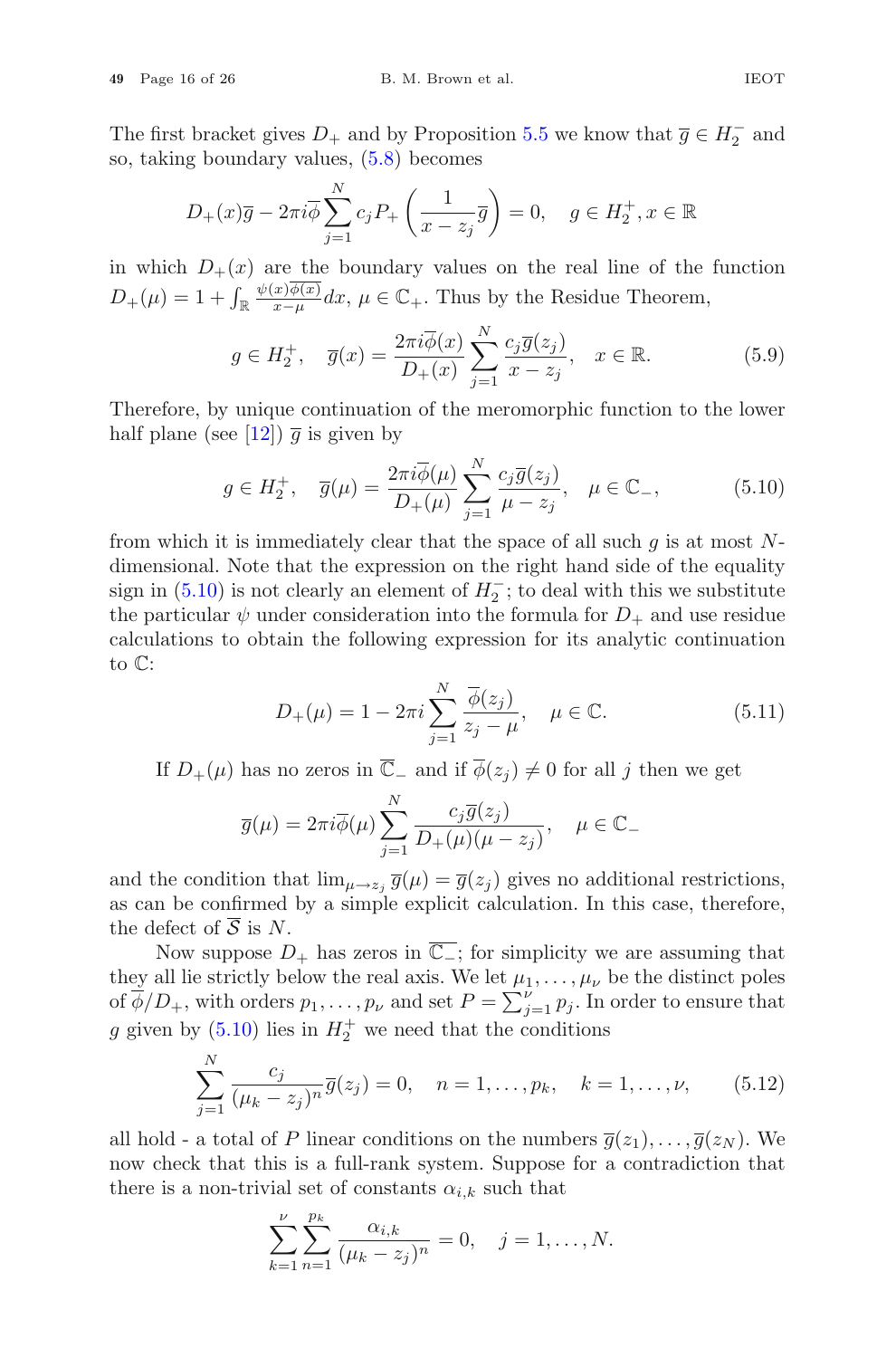**EXECUTE:** Friedrichs model Page 17 of 26 49<br>
Define a rational function by  $F(z) = \sum_{k=1}^{V} \sum_{n=1}^{p_k} \frac{\alpha_{i,k}}{(\mu_k - z)^n}$  so that F has zeros at  $z_1, \ldots, z_N$ . Observe that  $Q(z) := F(z) \prod_{k=1}^{\nu} (\mu_k - z)^{p_k}$  is a polynomial of degree strictly less than  $P = \sum_{k=1}^{\nu} n_k$  having N zeros Now  $D_{\nu}(\mu) \to 1$  as degree a rational function by  $F(z)$ <br>at  $z_1, \ldots, z_N$ . Observe that  $Q(z)$ <br>degree strictly less than  $P = \sum_{k=1}^{N} P_k$ degree strictly less than  $P = \sum_{k=1}^{\nu} p_k$ , having N zeros. Now  $D_{+}(\mu) \rightarrow 1$  as  $\Im(\mu) \to \infty$ , so  $D_+$  has the same number of zeros as poles. In particular,  $D_+$ has at least as many poles in  $\mathbb C$  as it has zeros in  $\mathbb C_$ , giving  $N \geq P$ . Thus Q is a polynomial of degree  $\langle P \leq N \rangle$  having N zeros. This means  $Q \equiv 0$ , so  $F \equiv 0$ , and the constants  $\alpha_{i,k}$  must all be zero. This contradiction shows that the set of linear constraints on the N values  $\overline{g}(z_i)$  has full rank P, and so the set of allowable values for  $(\overline{g}(z_1),\ldots,\overline{g}(z_N))$  has dimension  $N-P$ .

The degenerated case leading to non-zero  $M$  and  $M_0$  can be analysed similarly by considering the local behaviour of  $\phi/D_+$  around zeroes of  $D_+(x)$ on the real axis.  $\Box$ 

We conclude this part with an example. The details justifying the statements can be found below.

*Example 5.8.* Let

$$
\psi(x) = \frac{\alpha}{x - z_1}, \ z_1 \in \mathbb{C}_-, \alpha \in \mathbb{C} \setminus \{0\} \text{ and } \overline{\phi}(x) = \frac{1}{x - w_1}, \ w_1 \in \mathbb{C}_+.
$$

The root of  $D(\lambda)$  in  $\mathbb{C}_+$  or its analytic continuation  $D_+(\lambda)$  in  $\mathbb{C}_-$  is

$$
\lambda_0 = z_1 + \frac{2\pi i \alpha}{w_1 - z_1}.
$$

We have three cases for  $N, P, M, M_0$  as in Theorem 5.6:

- 1. If  $\lambda_0 \in \mathbb{C}_+$  then  $N = 1$ ,  $P = M = M_0 = 0$ ,
- 2. if  $\lambda_0 \in \mathbb{C}$  then  $N = P = 1, M = M_0 = 0$ ,
- 3. if  $\lambda_0 \in \mathbb{R}$  then  $N = M = 1$ ,  $P = M_0 = 0$ .

Therefore,  $S^{\perp}$  is non-trivial if and only if  $\lambda_0 = z_1 + \frac{2\pi i \alpha}{w_1 - z_1} \in \mathbb{C}_+$ . In this case,  $S^{\perp}$  is and dimensional Moreover.  $S^{\perp}$  is one dimensional. Moreover,

$$
\mathcal{S}^{\perp} = \left\{ \frac{const}{(t - \overline{w_1})(t - \overline{z_1} + \frac{2\pi i \overline{\alpha}}{\overline{w_1} - \overline{z_1}})} \right\}
$$
  
and  $\overline{\mathcal{S}} = \{ f \in L^2(\mathbb{R}) : (P_+ f)(w_1) = (P_+ f)(\lambda_0) \}.$   
Similarly,  $\widetilde{\mathcal{S}}^{\perp}$  is non-trivial if and only if  $\widetilde{\lambda_0} := w_1 + \frac{2\pi i \alpha}{w_1 - z_1} \in \mathbb{C}_-\$  (and

therefore  $D(\widetilde{\lambda_0}) = 0$ ). Note that if  $\lambda_0 \in \mathbb{C}_+$ , then also  $\widetilde{\lambda_0} \in \mathbb{C}_+$ , whilst if  $\lambda_0 \in \mathbb{C}_-$ , then also  $\lambda_0 \in \mathbb{C}_-$ . Therefore, at least one of S and S is the whole and  $\overline{S} = \{f \in L^2(\mathbb{R}) : (P_+ f)(w_1) = (P_+ f)(\lambda_0)\}.$ <br>imilarly,  $\widetilde{S}^{\perp}$  is non-trivial if and only if  $\widetilde{\lambda_0} := w_1 + \frac{2\pi i \alpha}{w_1 - z_1}$ ,<br>herefore  $D(\widetilde{\lambda_0}) = 0$ ). Note that if  $\lambda_0 \in \mathbb{C}_+$ , then also  $\lambda_0 \in \mathbb{$ space.

Moreover, we see that the bordered resolvent does not detect the singularities at the eigenvalues  $\lambda_0 \in \mathbb{C}_+$  or  $\widetilde{\lambda_0} \in \mathbb{C}_-$ : For  $\lambda \approx \lambda_0 \in \mathbb{C}_+$  we have from  $(3.12)$  and  $(3.13)$  that

$$
(A_B - \lambda)^{-1} = \text{regular part at } \lambda_0 + \frac{\mathcal{P}_{\lambda_0}}{\lambda - \lambda_0},\tag{5.13}
$$

with the Riesz projection  $\mathcal{P}_{\lambda_0}$  given by  $\mathcal{P}_{\lambda_0} = \langle \cdot, u_1 \rangle u_2$ , where

$$
u_1 = \frac{\phi}{x - \overline{\lambda_0}} \quad \text{and} \quad u_2 = \alpha (z_1 - \lambda_0) \frac{\psi(x) - 2\pi i M_B(\lambda_0) \psi(\lambda_0)}{x - \lambda_0}.
$$
 (5.14)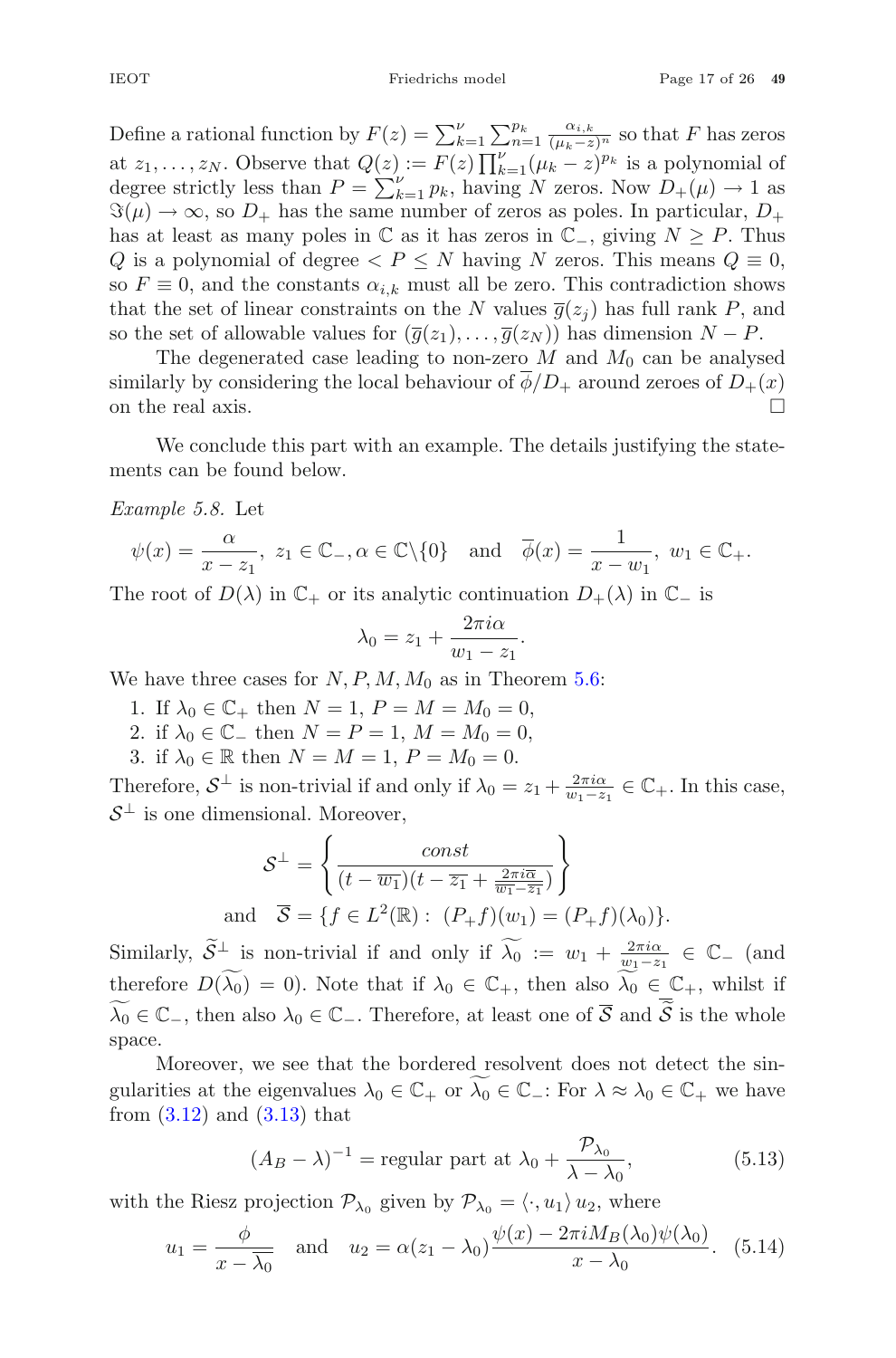Since  $u_1 \in S^{\perp}$ , the singularity is cancelled by  $P_{\overline{S}}$ .  $u_2$  is the eigenvector of  $A_B - \lambda_0$  (see [11]).

For  $\lambda \approx \lambda_0 \in \mathbb{C}$  we have again from (3.12) and (3.13) that

$$
(A_B - \lambda)^{-1} = \text{regular part at } \lambda_0 + \frac{\mathcal{P}_{\widetilde{\lambda_0}}}{\lambda - \widetilde{\lambda_0}},\tag{5.15}
$$

with

with  
\n
$$
\mathcal{P}_{\widetilde{\lambda_0}} = \left\langle \cdot, (\overline{\widetilde{\lambda_0}} - \overline{w_1}) \frac{\phi(x) - 2\pi i \overline{M_B(\widetilde{\lambda_0})} \overline{\phi(\widetilde{\lambda_0})}}{x - \widetilde{\lambda_0}} \right\rangle \frac{\alpha \psi}{x - \widetilde{\lambda_0}}, \qquad (5.16)
$$
\nwhere  $\frac{\psi}{x - \widetilde{\lambda_0}}$  is an eigenvector of  $A_B$  for all (!)  $B$  and lies in  $\widetilde{S}^{\perp}$ , so  $P_{\overline{S}}$  cancels

the singularity of the resolvent.

We note that this behaviour of the bordered resolvent is in accordance with Theorem 3.6 in  $[4]$ . our of tl<br>e 5.8.) In<br> $\int$  /  $\int$  1

*Proof.* (Statements in Example 5.8.) In this example, for  $\lambda \in \mathbb{C}^+$  we have by the residue theorem

$$
D_{+}(\lambda) = 1 + \alpha \int \left(\frac{1}{x - z_1} \cdot \frac{1}{x - w_1}\right) \frac{1}{x - \lambda} dx
$$

$$
= 1 + \frac{2\pi i \alpha}{(z_1 - w_1)(\lambda - z_1)} = \frac{\lambda_0 - \lambda}{z_1 - \lambda}.
$$

Clearly, this formula also gives the meromorphic continuation of  $D_{+}$  to the lower half plane. We remark that this differs from D<sup>−</sup> which is given by  $D_{-}(\lambda) = 1 + (2\pi i \alpha)(z_1 - w_1)^{-1}(w_1 - \lambda)^{-1}$ . We now calculate the numbers  $N, P, M, M_0$  from Theorem 5.6.  $\psi$  has a simple pole at  $z_1 \in \mathbb{C}_-$ , hence  $N = 1$ . As  $\phi$  has no zeroes,  $M_0 = 0$ . The function  $D_+$  has one pole at  $z_1 \in \mathbb{C}_-, \phi$  has a simple pole at  $w_1 \in \mathbb{C}_+$ . Thus all poles of  $\overline{\phi}/D_+$  in  $\overline{\mathbb{C}_-}$  stem from zeroes of D<sub>+</sub>. The only zero of this function is at  $\lambda_0 = z_1 + 2\pi i \alpha (w_1 - z_1)^{-1}$ . Thus, if  $\lambda_0 \in \mathbb{C}_+$  then  $P = M = 0$ ; if  $\lambda_0 \in \mathbb{C}_-$  then  $P = 1, M = 0$ ; if  $\lambda_0 \in \mathbb{R}$  then  $P = 0, M = 1.$ 

We next show the form of  $S^{\perp}$  and  $\overline{S}$  in the case  $\lambda_0 \in \mathbb{C}_+$ . Using  $\overline{\phi} \in H_2^+$ , from (5.1), we have  $\overline{g} \in H_2^-$  and  $\overline{g} = -2\pi i D_-^{-1} \overline{\phi} P_-(\psi \overline{g})$ . Hence,

$$
\left(1 + \frac{2\pi i\alpha}{(z_1 - w_1)(\lambda - w_1)}\right)\overline{g} = -\frac{2\pi i\alpha}{\lambda - w_1}P_-\left(\frac{\overline{g}}{\lambda - z_1}\right)
$$

$$
= -\frac{2\pi i\alpha}{\lambda - w_1}\left(\frac{\overline{g} - \overline{g}(z_1)}{\lambda - z_1}\right).
$$

Noting that 
$$
\overline{g}(z_1)
$$
 is a free parameter, a short calculation shows that  
\n
$$
\overline{g} = \frac{-2\pi i \overline{g}(z_1)}{(\lambda - w_1)(\lambda - \lambda_0)} \quad \text{or} \quad g(x) = \frac{\text{const}}{(x - \overline{w_1})(x - \overline{\lambda_0})}.
$$
\nNow,  $f \in \overline{S}$  iff  
\n
$$
0 = \int f\overline{g} = \text{const} \int f(t) \left(\frac{1}{t - \overline{g}} - \frac{1}{t - \overline{g}}\right).
$$

Now,  $f \in \overline{S}$  iff

$$
0 = \int f\overline{g} = const \int f(t) \left(\frac{1}{t - w_1} - \frac{1}{t - \lambda_0}\right).
$$
 (5.17)

This is equivalent to  $(P_+f)(w_1)=(P_+f)(\lambda_0)$ .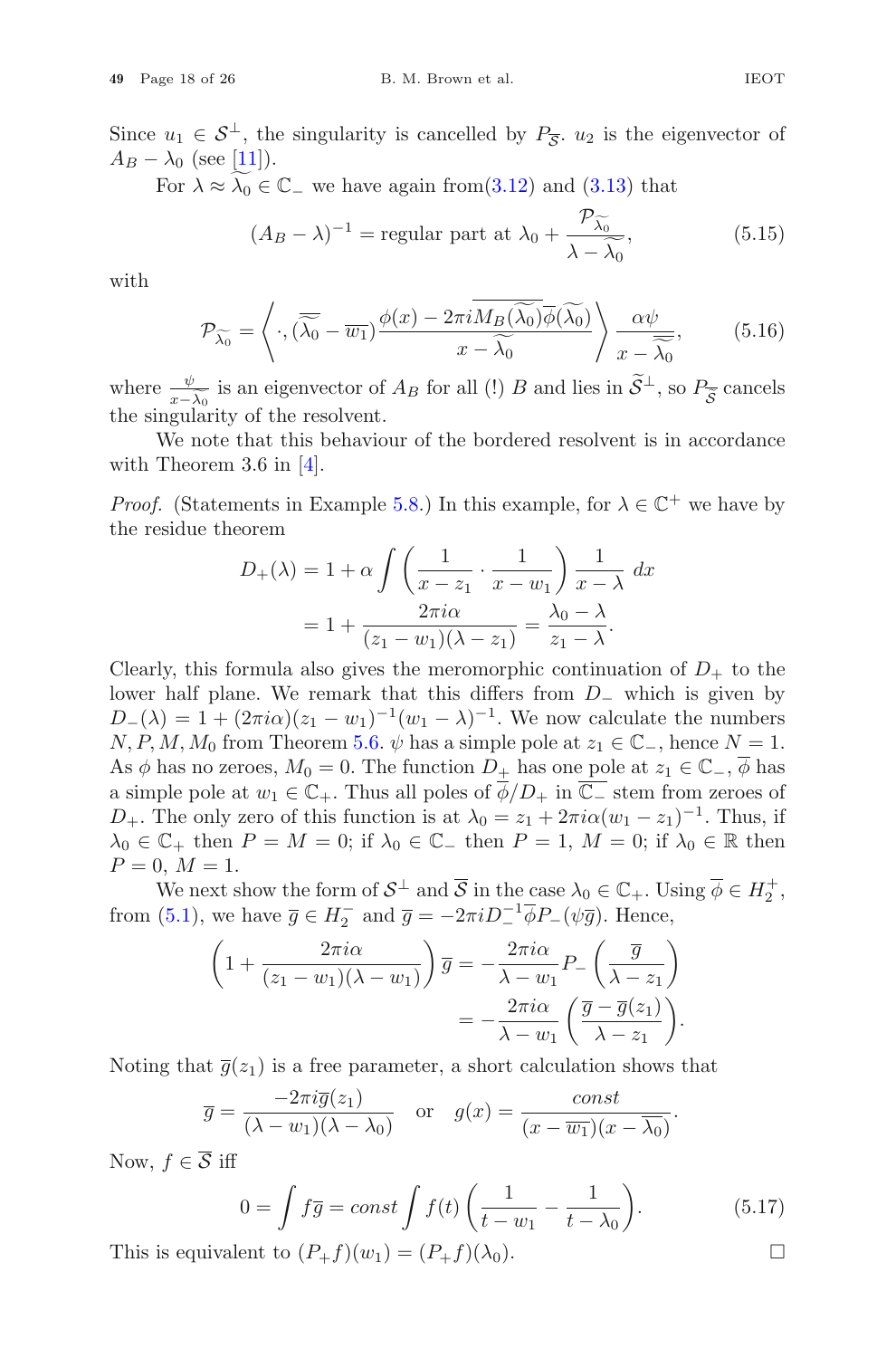*Remark 5.9.* We note that in the case when  $\phi, \psi \in H_2^+$  taking  $\lambda, \mu \in \mathbb{C}_+$ , the M-function and the ranges of the solution operators  $S_{\lambda,B}$  and  $S_{\mu,B*}$ do not depend on  $\phi$  and  $\psi$  [see (3.11) and (3.9)]. In fact, we have  $M_B(\lambda) =$ <br> $\lim_{\lambda \to \infty} (\infty)$ .  $B^{-1} S = f(\infty)$ .  $\lim_{\lambda \to \infty} \lim_{\lambda \to \infty} \lim_{\lambda \to \infty} \lim_{\lambda \to \infty} f(\tilde{\Sigma})$ .  $f(\tilde{\Sigma})$ .  $\left[\text{sign}(\Im \lambda)\pi i - B\right]^{-1}$ bte that in the case when  $\phi, \psi \in H_2^+$  taking  $\lambda, \mu \in \mathbb{C}_+,$ <br>
d the ranges of the solution operators  $S_{\lambda,B}$  and  $\widetilde{S}_{\mu,B^*}$ <br>
b and  $\psi$  [see (3.11) and (3.9)]. In fact, we have  $M_B(\lambda) =$ <br>  $,S_{\lambda,B}f = (\Gamma_2 f)(x-\lambda)^{-1}$  this highly degenerated case, only the boundary condition B can be obtained. Therefore, in this case a Borg-type theorem allowing recovery of the bordered resolvent from the M-function is not possible, even with knowledge of the ranges of the solution operators in the whole of the suitable half-planes. On the other hand, knowledge of the ranges of the solution operators in both half-planes, together with the M-function at one point allows reconstruction by [7].

#### **5.2.** Analysis for the Case  $\overline{\phi}, \psi \in H_2^+$

**Theorem 5.10.** Let  $\overline{\phi}$ ,  $\psi \in H_2^{\perp}$ . If  $B \neq -\pi i$  then def  $(\mathcal{S}_B) = 0$ *. Similar results han plane,*<br>by [7].<br>**5.2.** Analy<br>**Theorem** *i*,<br>*hold for*  $\widetilde{S}$ . *hold for*  $\widetilde{S}_B$  by taking adjoints. If  $B \neq -\pi i$  then det  $(S_E)$ 

*Remark 5.11.* We note that the space  $S_B$  as defined in (2.4) can depend on  $B_{\text{L}}$  the space  $B_{\text{L}}$  =  $\tau$  we have B. In the case  $B = -\pi i$  we have

$$
\overline{S}_B = \bigvee_{\mu \in \mathbb{C}^+} \left( \frac{D(\mu) - 2\pi i \overline{\phi}(\mu)\psi(x)}{x - \mu} \right).
$$
\nwhere  $\overline{S}_B$  is defined in

\n
$$
\overline{S}_B = \bigvee_{\mu \in \mathbb{C}^+} \left( \frac{D(\mu) - 2\pi i \overline{\phi}(\mu)\psi(x)}{x - \mu} \right).
$$

If  $\phi$  or  $\psi$  additionally lies in  $L^{\infty}$ , then this gives def( $\mathcal{S}_B$ ) = + $\infty$ . However, we consider this choice of B as a degenerate case, since the hypotheses of  $[7,$ Proposition 2.9] are not satisfied.

*Proof.* We use the characterisation of  $S^{\perp}$  given in (5.1):

$$
g \in \overline{\mathcal{S}}^{\perp} \iff P_{+} \overline{g} - \frac{2\pi i}{D_{+}} \overline{\phi} P_{+} (\psi \overline{g}) = 0 \text{ and } P_{-} \overline{g} = 0
$$

$$
\iff \overline{g} \in H_{2}^{+} \text{ and } \overline{g} = \frac{2\pi i}{D_{+}} \overline{\phi} \psi \overline{g}.
$$

Since  $D_+ = 1 + 2\pi i \psi \overline{\phi}$  on  $\mathbb R$  we have  $\overline{g} \in H_2^+$  and  $(1 + 2\pi i \overline{\phi} \psi) \overline{g} = 2\pi i \overline{\phi} \psi \overline{g}$ , so  $\bar{g} = 0$ .

#### **5.3.** The General Case  $\psi, \phi \in L^2$

We conclude this section by studying the general case. Without assumptions on the support, or the Hardy class of  $\phi$  and  $\psi$ , the results are rather complicated. Therefore, in what follows we will not worry about imposing slightly stronger regularity conditions on  $\phi$  and  $\psi$ . Thus we assume

$$
\phi \in L^2 \text{ and } \psi \in L^2 \cap L^\infty \text{ or } \phi, \psi \in L^2 \cap L^4. \tag{5.18}
$$

In some cases (which will be mentioned in the text), we will require the slightly stronger condition

$$
\phi \in L^2 \cap L^{2+\varepsilon} \text{ for some } \varepsilon > 0 \text{ and } \psi \in L^2 \cap L^{\infty} \text{ or } \phi, \psi \in L^2 \cap L^4.
$$
\n
$$
(5.19)
$$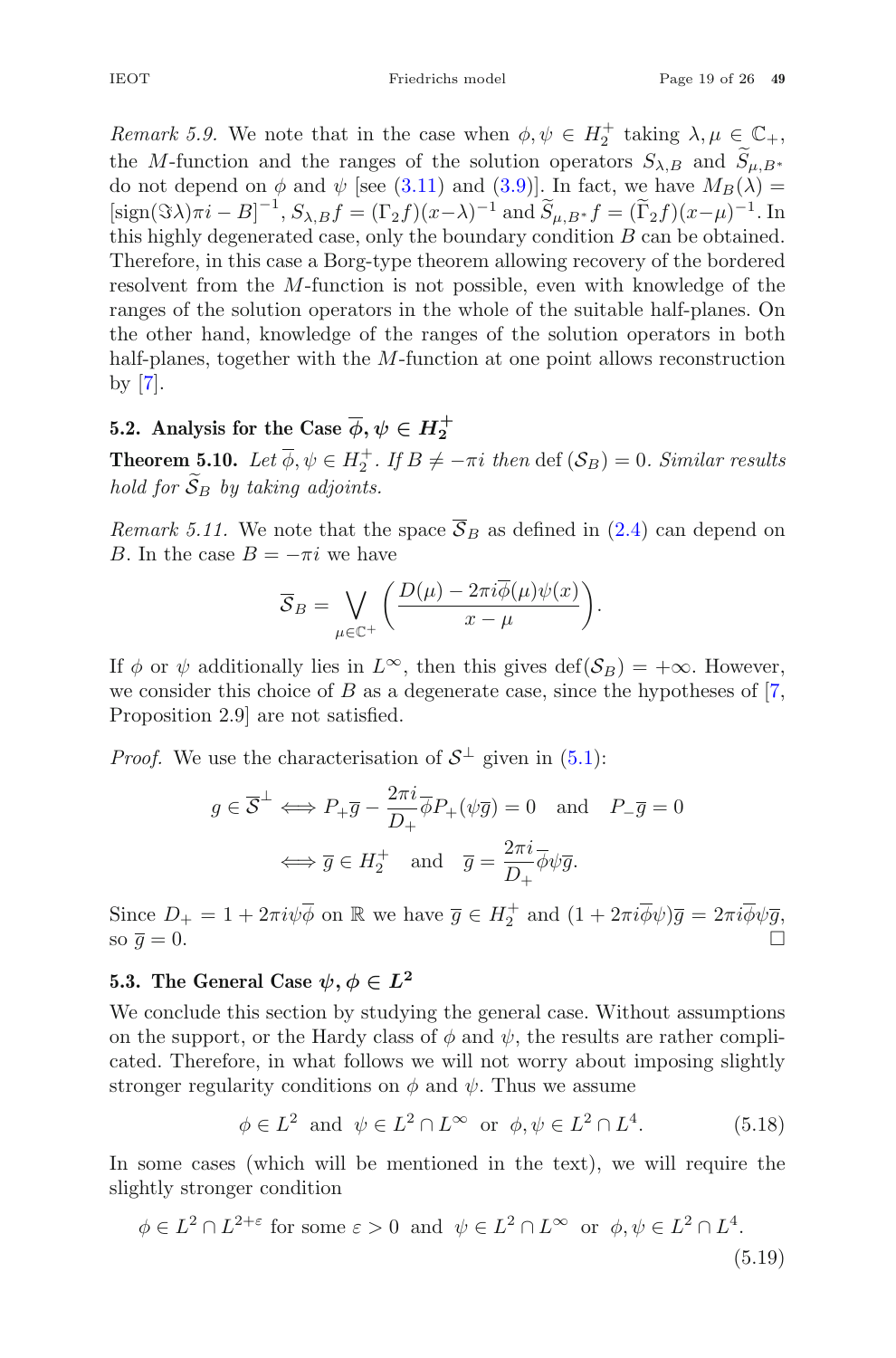We first define the following set

We first define the following set  
\n
$$
E_0 := \{ \alpha \in \mathbb{C} : \exists \text{ a set of positive measure } E \subseteq \mathbb{R} \text{ s.t. } 1 + 2\pi i \alpha (P_+(\overline{\phi}\psi) - \psi(P_+(\overline{\phi}))) = 0 \text{ on } E \}. \tag{5.20}
$$
\nNote that  $E_0$  consists of those  $\alpha$  such that the factor  $[D_+ - 2\pi i (P_+\overline{\phi})\psi]$ 

appearing in  $(5.3)$ – $(5.5)$  vanishes on some non-null set E when  $\psi$  is replaced by  $\alpha \psi$ .

*Remark 5.12.* In many cases, such as when  $\psi$  is analytic on R, the set  $E_0$  will be empty. However, it is possible to construct examples with non-empty  $E_0$ . We now give such an example. Take  $\phi$  and  $\psi$  with disjoint supports. Then their product is 0 and the second term in formula (5.20) disappears. Choose the function  $\phi$  additionally such that  $P_+(\phi)$ , the multiple of  $\psi$  in the third term of  $(5.20)$ , does not vanish on an interval, say  $[0, 1]$ . This is, for example, the case if  $\phi$  has fixed sign and its support is an interval. One can then choose the function  $\psi$  on the interval [0, 1] such that, for some fixed non-zero value of the parameter  $\alpha$ , the whole third term  $-2\pi i \alpha \psi (P_+(\phi))$  in (5.20) is equal to  $-1$  on the interval [0, 1]. Then for that choice of  $\alpha$  the set E includes [0, 1] and  $E_0$  is not empty.

**Proposition 5.13.** *The set*  $E_0$  *defined in* (5.20) *is countable.* 

*Proof.* Let  $\alpha \in E_0 \setminus \{0\}$  and E be the set of positive measure on which  $1 +$  $2\pi i\alpha(P_+(\overline{\phi}\psi)-\psi(P_+(\overline{\phi})))=0.$  Set  $f=2\pi i(P_+(\overline{\phi}\psi)-\psi(P_+(\overline{\phi})))$ . As  $1+$  $\alpha f|_E = 0$  then  $f|_E = -1/\alpha$ ; this can only be true for a countable set of  $\alpha$ .<br>See, e.g. [7, Lemma 7.12]. See, e.g. [7, Lemma 7.12]. - $\alpha f|_E = 0$  then  $f|_E = -1/\alpha$ ; this can only be true for a countable set of See, e.g. [7, Lemma 7.12].<br>Theorem 5.14. Assume (5.19). Let  $\alpha \in E_0$ , then def  $S_{\alpha} = +\infty$ .<br>*Remark 5.15.* When considering the corresponding  $\$ 

**Theorem 5.14.** *Assume* (5.19)*. Let*  $\alpha \in E_0$ *, then* def  $S_\alpha = +\infty$ *.* 

See, e.g. [7, Lemma 7.12].  
\n**Theorem 5.14.** Assume (5.19). Let 
$$
\alpha \in E_0
$$
, then def  $S_{\alpha} = +\infty$ .  
\nRemark 5.15. When considering the corresponding  $\widetilde{S}_{\alpha}$  note that the set  
\n $\widetilde{E}_0 := {\alpha : 1 + 2\pi i \overline{\alpha} (P_+(\overline{\psi}\phi) - \phi(P_+(\overline{\psi}))) = 0$  on a set of positive measure}

**Theorem 5.14.** Assume (5.19). Let  $\alpha \in E_0$ , then det  $S_{\alpha} = +\infty$ .<br>
Remark 5.15. When considering the corresponding  $\widetilde{S}_{\alpha}$  note that the set<br>  $\widetilde{E}_0 := \{ \alpha : 1 + 2\pi i \overline{\alpha} (P_+(\overline{\psi}\phi) - \phi(P_+(\overline{\psi}))) = 0 \text{ on a set of positive measure} \}$ <br>
d even for  $\alpha \in E_0$ . For examples of this, see [7].

*Proof.* Without loss of generality, we assume  $\alpha = 1$ . Let E be the set of positive measure from (5.20). For  $\phi \in L^{2+\varepsilon}$ , choose  $h \in L^2(E) \cap L^{\infty}(E)$ , while if  $\phi \in L^4$ , then choose  $h \in L^2(E) \cap L^4(E)$ . Now, set  $\overline{g} = (P_+\overline{\phi})\chi_E h \overline{\phi}P_{-}(\chi_{E}h)$ . By our assumptions on h and in (5.19), we have  $g \in L^{2}$ .

We next show that  $\bar{g}$  satisfies the right hand side of  $(5.3)$  pointwise. Note that here and in several other places in this proof we use that  $P_{-}P_{+}f = 0$ . This is justified as our assumptions on  $h$  and in  $(5.19)$  guarantee that the functions  $f$  we apply this to are in appropriate function classes. We have

$$
P_{-\overline{g}} = P_{-}((P_{+}\overline{\phi})\chi_{E}h - \overline{\phi}P_{-}(\chi_{E}h))
$$
  
=  $P_{-}((P_{+}\overline{\phi})P_{-}(\chi_{E}h) - \overline{\phi}P_{-}(\chi_{E}h))$   
=  $P_{-}((P_{+}\overline{\phi} - \overline{\phi})P_{-}(\chi_{E}h))$   
=  $P_{-}(-(P_{-}\overline{\phi})P_{-}(\chi_{E}h)) = -(P_{-}\overline{\phi})P_{-}(\chi_{E}h).$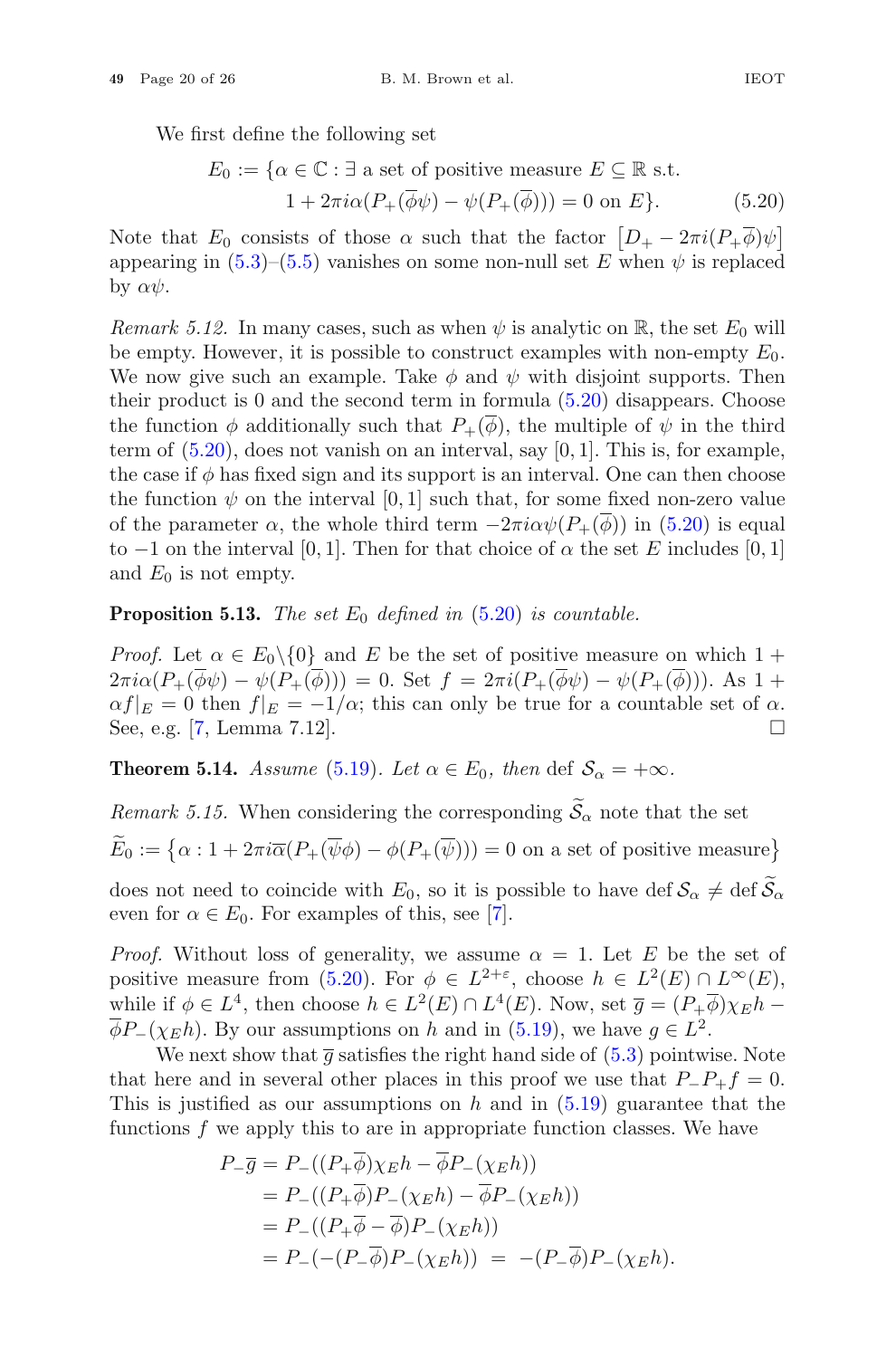Multiplying by  $2\pi i\psi$  and using that  $D_+ - D_- = 2\pi i\psi \overline{\phi}$  on the real axis by the Sohocki–Plemelj Theorem (see [12]), gives

$$
2\pi i \psi P_{-\overline{g}} = -2\pi i \psi (P_{-\overline{\phi}}) P_{-}(\chi_{E} h) = 2\pi i \psi (-\overline{\phi} + (P_{+}\overline{\phi})) P_{-}(\chi_{E} h)
$$
  
=  $(-(D_{+} - D_{-}) + 2\pi i \psi (P_{+}\overline{\phi})) P_{-}(\chi_{E} h).$  (5.21)

We rewrite the D−-term as follows.

$$
D_{-}P_{-}(\chi_{E}h) = P_{-}(D_{-}P_{-}(\chi_{E}h))
$$
  
=  $P_{-}((D_{-}-D_{+})P_{-}(\chi_{E}h)) + P_{-}(D_{+}P_{-}(\chi_{E}h))$   
=  $P_{-}((D_{-}-D_{+})P_{-}(\chi_{E}h)) + P_{-}(D_{+}\chi_{E}h).$ 

Inserting this in (5.21), and rearranging gives the identity

$$
2\pi i \psi P_-\overline{g} - P_-\left((D_--D_+)P_-(\chi_E h)\right) - P_-\left(D_+\chi_E h\right) = (-D_+ + 2\pi i \psi(P_+\overline{\phi}))P_-(\chi_E h).
$$

Multiplying by  $\overline{\phi}$  and using that on E we have  $D_+ = 2\pi i \psi (P_+\overline{\phi})$  this gives

$$
2\pi i \overline{\phi} \left( \psi P_- \overline{g} + P_- (\psi \overline{\phi} P_- (\chi_E h)) - P_- (\psi (P_+ \overline{\phi}) \chi_E h) \right)
$$
  
=  $-(D_+ - 2\pi i \psi (P_+ \overline{\phi})) \overline{\phi} P_- (\chi_E h),$ 

which, noting that  $(D_{+} - 2\pi i \psi (P_{+} \overline{\phi})) \chi_E h = 0$ , is the equation on the right hand side of  $(5.3)$ .

We now need to chose  $h \in L^2(E)$  suitably to obtain an infinite dimensional subspace for the corresponding  $\overline{g}$ . Choose  $E' \subset E$  with  $|E'| > 0$  and sufficiently small such that  $\Omega_{\phi} \nsubseteq E'$  (as E has positive measure and  $\phi$  is not identically zero this is always possible). Consider  $\overline{g} = (P_+\overline{\phi})\chi_{E'}h - \overline{\phi}P_-(\chi_{E'}h)$ . By the above arguments,  $g \in S^{\perp}$ . Moreover,  $\overline{g}|_{(E')^c} = -\chi((E')^c)\phi P_-(\chi_{E'}h)$ . As  $\chi((E')^c)\phi \neq 0$  and  $P_-(\chi_{E'}h)$  are the boundary values of an analytic func-<br>tion and therefore non-zero a.g. on  $\mathbb{P}$ , we have  $\bar{z} \neq 0$  whenever  $P_-(\chi_{E'}h) \neq 0$ tion and therefore non-zero a.e. on R, we have  $\overline{g} \neq 0$  whenever  $P_-(\chi_{E'}h) \neq 0$ <br>(see [12]), which gives an infinite dimensional set of such functions. (see [12]), which gives an infinite dimensional set of such functions.  $\Box$ 

**Theorem 5.16.** *Let*  $\phi \in L^2 \cap L^{\infty}$  *and*  $\psi \in L^2 \cap C_0(\mathbb{R})$ *, where*  $C_0(\mathbb{R})$  *is the space of continuous functions vanishing at infinity, and assume*  $\alpha \notin E_0$ .

(i) *Then* def  $S_\alpha > 0$  *if and only if*  $(2\pi i\alpha)^{-1} \in \sigma_p(\mathcal{M} + \mathcal{K})$ *, where*  $\mathcal{M} =$  $(P_{+}\underline{\phi})\psi - P_{+}(\psi\phi)$  *is a possibly unbounded multiplication operator and*  $\mathcal{K} = \phi \left[ P_+ \psi P_- - P_- \psi P_+ \right]$  *is the difference of two compact Hankel operators multiplied by*  $\overline{\phi}$ *. Note that* Dom  $(\mathcal{M} + \mathcal{K}) =$  Dom  $(\mathcal{M})$ *, where* Dom (M) *is the canonical domain of the multiplication operator. Moreover,*  $(K + \varphi)\varphi - 1 + (\varphi\varphi)$  is a possibly allocalled matriplication operator<br>  $K = \overline{\varphi}[P_+\psi P_- - P_-\psi P_+]$  is the difference of two compact Hanke<br>
erators multiplied by  $\overline{\varphi}$ . Note that Dom  $(M + K) = \text{Dom}(M)$ , a<br>
Dom  $(M)$  is the c

$$
\mathcal{S}_{\alpha}^{\perp} = \ker \left( \mathcal{M} + \mathcal{K} - \frac{1}{2\pi i \alpha} \right), \text{ so def } \mathcal{S}_{\alpha} = \dim \ker \left( \mathcal{M} + \mathcal{K} - \frac{1}{2\pi i \alpha} \right).
$$
  
If  $(2\pi i \alpha)^{-1} \notin \overline{\operatorname{essran}_{k \in \mathbb{R}}\mathcal{M}(k)}, \text{ then}$   

$$
\operatorname{def} \mathcal{S}_{\alpha} = \dim \ker \left( I + \mathcal{K} \left( \mathcal{M} - \frac{1}{2\pi i \alpha} \right)^{-1} \right) < \infty.
$$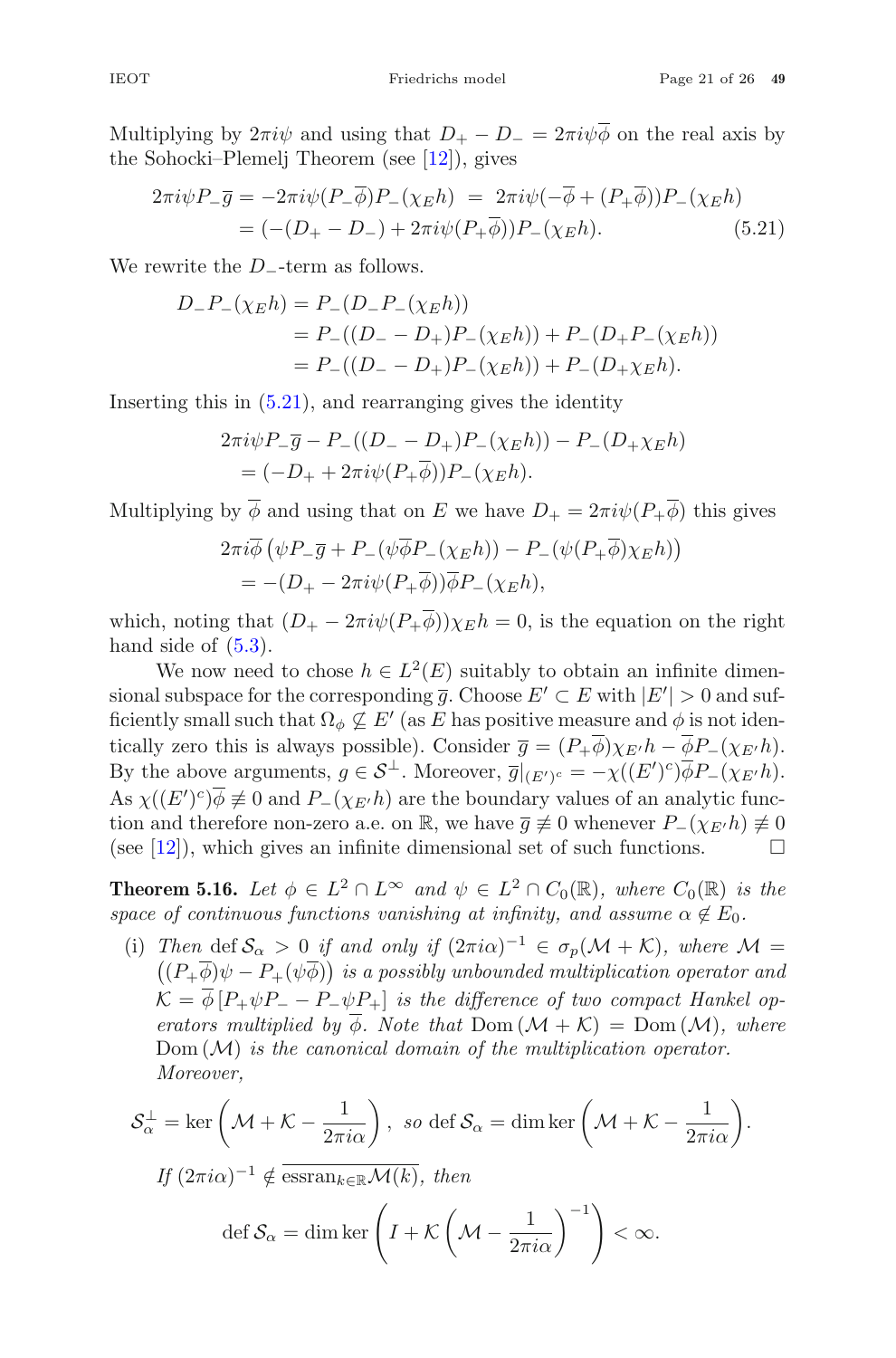- (ii) *Additionally assume*  $\mathcal{M}(k)$  *is continuous. Then*  $\mathbb{C}\setminus\overline{\mathrm{Ran}\,\mathcal{M}(k)}$  *is a countable union of disjoint connected domains. Set*  $\mu = (2\pi i \alpha)^{-1}$ . Then in *each of these domains we have either*
	- (I) def  $S_\alpha = 0$  whenever  $\mu$  *is in this domain except (possibly) a discrete set, or*
	- (II) def  $S_\alpha \neq 0$  *is finite and constant for any*  $\mu$  *in the domain except (possibly) a discrete set.*

*Moreover, for*  $\mu$  *sufficiently large, we have* def  $S_{\alpha} = 0$ *.* 

*Proof.* (outline) The first part follows easily from  $(5.5)$  in Proposition 5.1 and standard results on compact operators. The compactness of the difference of Hankel operators follows from [19, Corollary 8.5].

For the second part, consider the analytic operator-valued function  $I +$  $(\mathcal{M} - \mu I)^{-1} \mathcal{K}$  which is a compact perturbation of I. We need to know the values  $\mu \in \mathbb{C}$  for which this operator has non-trivial kernel. Each connected component of  $\mathbb{C}\setminus \mathsf{essran}\; \mathcal{M}$  either contains only discrete (countable) spectrum or else lies entirely in the spectrum. However for large  $\mu$ ,  $\{0\} = \ker(I +$  $(\mathcal{M} - \mu)^{-1}\mathcal{K}$ , so by the Analytic Fredholm Theorem (see [21]), outside some bounded set there is no spectrum of  $\mathcal{M} + \mathcal{K}$ . bounded set there is no spectrum of  $\mathcal{M} + \mathcal{K}$ .

Although this theorem gives a description of  $\overline{S}_{\alpha}$  for a rather general case of  $\psi$  and  $\phi$ , for concrete examples as investigated in previous subsections it is useful to determine the space explicitly rather than just give the description in terms of operators  $K$  and  $M$ . However, this theorem shows the topological properties of the function def  $S_{\alpha}$  in the  $\alpha$ -plane.

*Example 5.17.* Let

$$
\psi(x) = \alpha \left( \frac{c_1}{x - z_1} + \frac{c_2}{x - z_2} \right) \text{ with } z_1, z_2 \in \mathbb{C}_-, z_1 \neq z_2, \alpha \in \mathbb{C} \setminus \{0\}
$$

and

$$
\overline{\phi}(x) = \frac{1}{x - w_1} \text{ with } w_1 \in \mathbb{C}_+.
$$

We wish to analyse the defect as a function of  $\alpha$ . By Theorem 5.6, we need to determine the number of roots of the analytic continuation  $D_+(\lambda)$  of  $D(\lambda)$ in <sup>C</sup>−. Now,  $\overline{\phi}(x) = \frac{1}{x - w_1}$ <br>sh to analyse the defect as a f<br>ermine the number of roots of t<br>Now,<br> $D_+(\lambda) = 1 - 2\pi i \alpha \left(\frac{c_1}{(z_1 - w_1)}\right)$ 

$$
D_{+}(\lambda) = 1 - 2\pi i \alpha \left( \frac{c_1}{(z_1 - w_1)(z_1 - \lambda)} + \frac{c_2}{(z_2 - w_1)(z_2 - \lambda)} \right). \quad (5.22)
$$

After setting  $\hat{\mu} := \frac{2\pi i \alpha}{(z_1 - w_1)(z_2 - w_1)}$  a short calculation shows that the roots of  $D_+(\lambda)$  solve

$$
\lambda^2 + \lambda (d_1 \hat{\mu} - z_1 - z_2) + d_2 \hat{\mu} + z_1 z_2 = 0, \tag{5.23}
$$

where

$$
d_1 = c_1(z_2 - w_1) + c_2(z_1 - w_1)
$$
 and  $d_2 = -c_1z_2(z_2 - w_1) - c_2z_1(z_1 - w_1)$ . In particular, for  $\hat{\mu} = 0$  the roots are  $z_1, z_2 \in \mathbb{C}_-$ . By continuity, for small  $|\alpha|$ , by Theorem 5.6 we have  $\text{def } \overline{S}_{\alpha} = 0$ .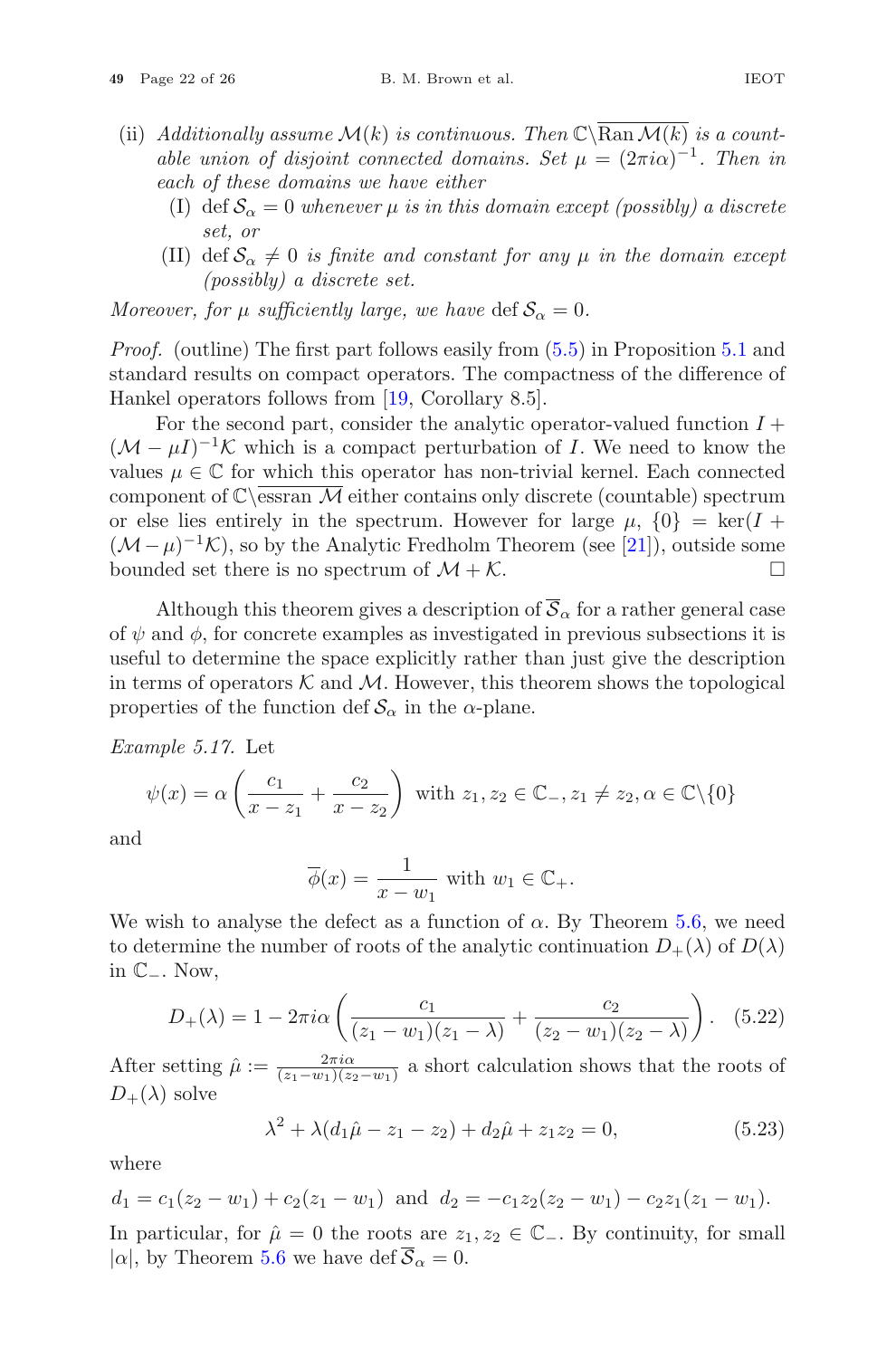For a polynomial  $\lambda^2 + p\lambda + q = 0$ , an elementary calculation shows that it has a real root iff

$$
(\Im q)^2 = (\Im p) (\Re p \Im q - \Re q \Im p) \quad \text{and} \quad 4\Re q \le |p|^2. \tag{5.24}
$$

We now analyse the defect in a few examples.

(A) We first make the specific choice

$$
\psi(x) = \alpha \left( \frac{-2}{x+i} + \frac{3}{x+2i} \right)
$$
 and  $\overline{\phi}(x) = \frac{1}{x-i}$ .

Then  $d_1 = 0, d_2 = -6$  and the equation in (5.24) becomes

$$
(\Im \hat{\mu})^2 = \frac{1}{2}(1 + 3\Re \hat{\mu}).
$$
\n(5.25)

All  $\hat{\mu}$  satisfying (5.25) satisfy the inequality in (5.24). This gives a parabola in the  $\alpha$ -plane (or equivalently the  $\hat{\mu}$ -plane) with def  $\overline{S}_{\alpha} = 0$ inside or on the parabola and def  $\overline{S}_{\alpha} = 1$  outside. In the  $1/\alpha$ -plane this gives a curve whose interior is a petal-like shape with def  $\overline{S}_{\alpha} = 0$  for  $1/\alpha$  outside or on the curve and def  $\overline{S}_{\alpha} = 1$  for  $1/\alpha$  inside the curve.

(B) We now return to the formula for  $D_+$  in (5.22). Setting  $\mu = (2\pi i \alpha)^{-1}$ , we have

$$
\mu = \frac{c_1}{(z_1 - w_1)(z_1 - \lambda)} + \frac{c_2}{(z_2 - w_1)(z_2 - \lambda)}.
$$
\n(5.26)

Clearly for  $\lambda \to \pm \infty$ , we have that  $\mu = 0$ . We now choose  $c_1, c_2$  to get another real root at  $\lambda = 0$ . Consider

$$
\psi(x) = \alpha \left( \frac{-1}{x+i} + \frac{3}{x+2i} \right)
$$
 and  $\overline{\phi}(x) = \frac{1}{x-i}$ .

In the  $\mu$ -plane this leads to one petal. As  $\lambda$  runs through R, this curve is covered twice (once for  $\lambda < 0$  and once for  $\lambda > 0$ ). We have def  $\overline{S}_{\alpha} = 0$ for  $\mu$  outside the curve and def  $\overline{S}_{\alpha} = 2$  for  $\mu$  inside the curve. On the curve we have def  $\overline{S}_{\alpha} = 0$ . The double covering of the curve allows the<br>jump of 2 in the defect when crossing the curve.<br>More generally, if  $\psi$  has N terms, then the problem of finding real roots<br>of  $D_{+}(\lambda)$  leads jump of 2 in the defect when crossing the curve.

(C) More generally, if  $\psi$  has N terms, then the problem of finding real roots of  $D_{+}(\lambda)$  leads to studying the real zeroes of

$$
\xi(\lambda) := \sum_{k=1}^{N} \frac{a_k}{z_k - \lambda}, \quad \text{where} \ \ a_k = c_k \overline{\phi}(z_k).
$$

Generically  $\xi$  will not have real zeroes and we will only get one petal in the  $\mu$ -plane. However, we can arrange it that  $\xi$  has  $N-1$  real zeroes which leads to N petals in the  $\mu$ -plane. Assume  $a_N \neq 0$ . Then to do this, we need to solve the linear system,

$$
Z\begin{pmatrix} a_1 \\ \vdots \\ a_{N-1} \end{pmatrix} = \begin{pmatrix} -\frac{a_N}{z_N - \lambda_1} \\ \vdots \\ -\frac{a_N}{z_N - \lambda_{N-1}} \end{pmatrix},
$$
(5.27)

where the matrix Z has jk-component given by  $z_{jk} = (z_k - \lambda_j)^{-1}$ . Z is invertible whenever all  $z_k \in \mathbb{C}_{-}$ ,  $\lambda_j \in \mathbb{R}$  are distinct.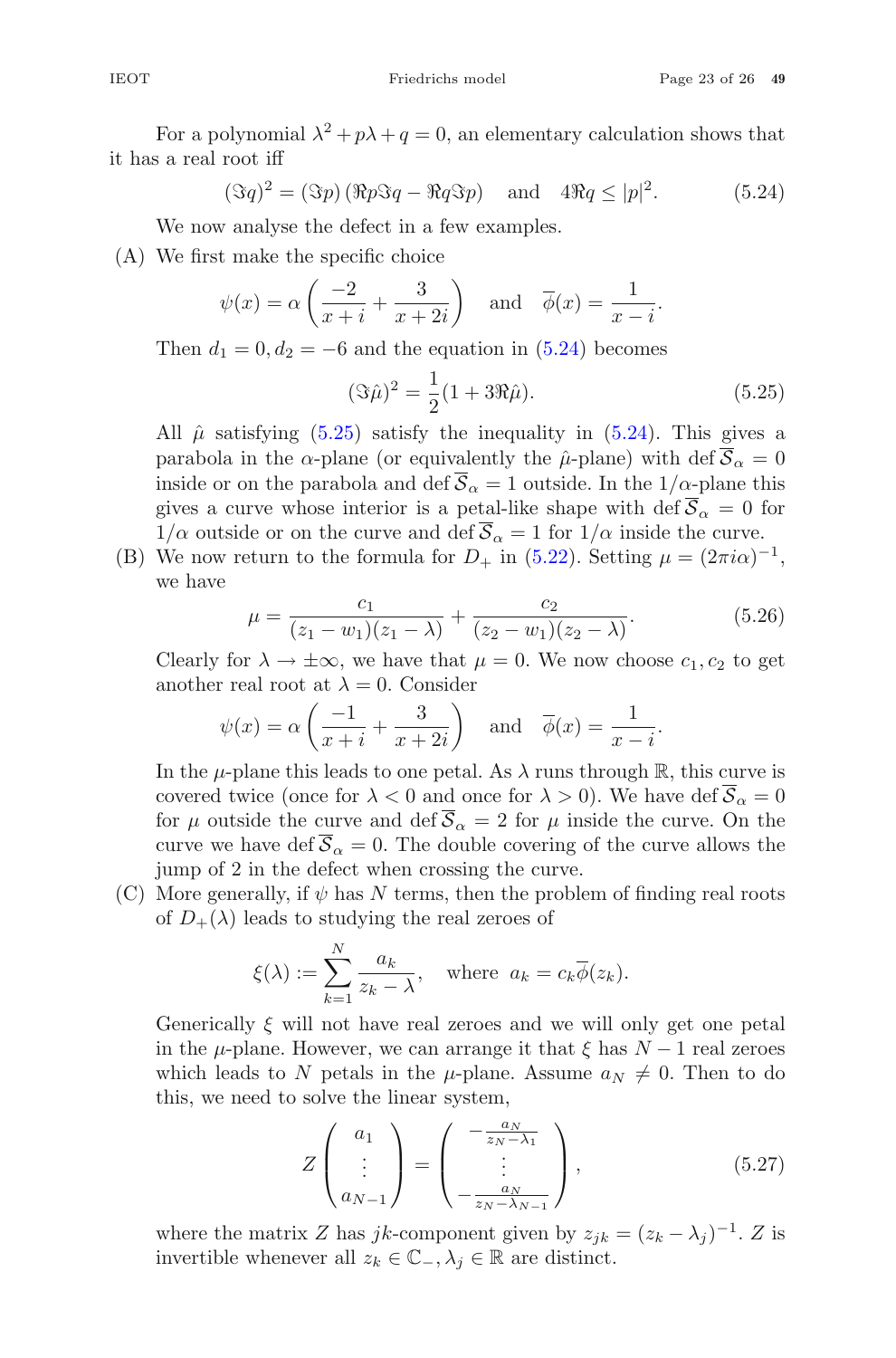1.5



FIGURE 1. The curve in the  $1/\alpha$ -plane along which  $D_+$  has a real root for the case  $\lambda_1 = 0$ ,  $\lambda_2 = 1$ ,  $\lambda_3 = -2$ ,  $z_1 = -i$ ,  $z_2 = 1-i$ ,  $z_3 = -2-i$ ,  $z_4 = 3-2i$  and  $a_4 = 1$ . On the right, zoom of part of the curve including the number of roots of  $D_+$  in  $\mathbb{C}_-$  in different components

For the example in Fig. 1, the defect in each of the components is given by  $4 - \nu_{-}$  where  $\nu_{-}$  denotes the number of roots of  $D_{+}$  in  $\mathbb{C}_{-}$  (by Theorem 5.6). At each curve precisely one of the roots crosses from the lower to the upper half-plane, thus increasing the defect by 1. On the curve itself, one root is on the real axis and by Theorem 5.6, the defect coincides with the smaller of the defects on the components on each side of the curve. By a similar reasoning at the three non-zero points of self-intersection of the curve the defect coincides with the smallest defect of the neighbouring components.

This example displays the analytical nature of finding the defect in terms of the location of roots of  $D_+$  using Theorem 5.6. On the other hand, it also displays the topological nature of the same situation mentioned in Theorem 5.16. The complex  $1/\alpha$ -plane is separated into components in which the defect is constant everywhere (in this example the exceptional discrete set is empty). The curves are the range of  $2\pi i \mathcal{M}(t)$  on the real axis.

**Open Access.** This article is distributed under the terms of the Creative Commons Attribution 4.0 International License [\(http://creativecommons.org/licenses/by/4.](http://creativecommons.org/licenses/by/4.0/)  $0$ , which permits unrestricted use, distribution, and reproduction in any medium, provided you give appropriate credit to the original author(s) and the source, provide a link to the Creative Commons license, and indicate if changes were made.

**Publisher's Note** Springer Nature remains neutral with regard to jurisdictional claims in published maps and institutional affiliations.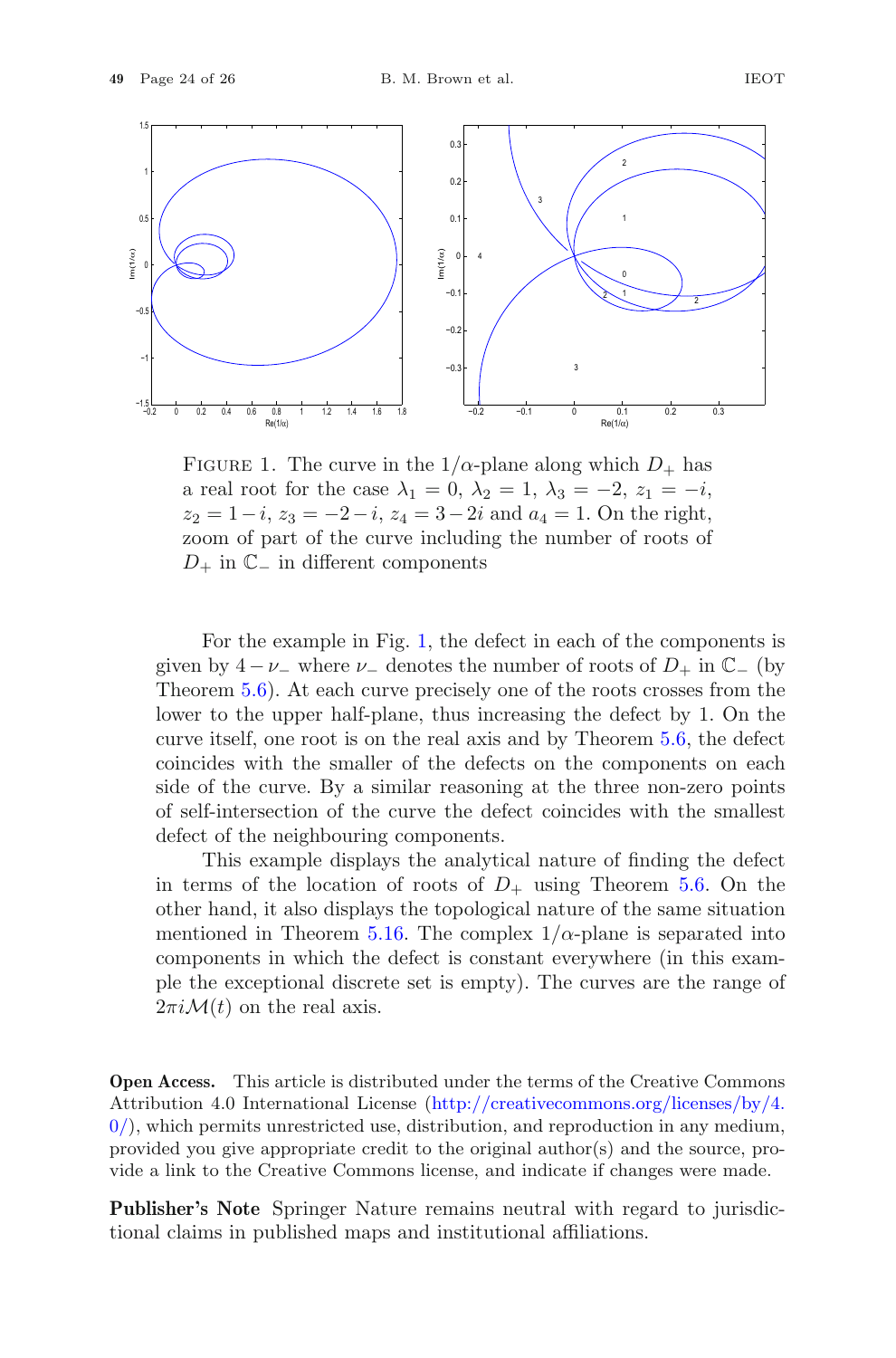#### **References**

- [1] Arlinskii, Yu., Hassi, S., de Snoo, H.: Q-functions of quasi-self-adjoint contractions. Oper. Theory Adv. Appl. **163**, 23–54 (2005)
- [2] Arlinskii, Yu., Klotz, L.: Weyl functions of bounded quasi-selfadjoint operators and operator Jacobi matrices. Acta Sci. Math. (Szeged) **76**, 585–626 (2010)
- [3] Arov, D.Z., Nudelman, M.A.: Tests for the similarity of all minimal passive realizations of a fixed transfer function (scattering or resistance matrix). Math. Sb. **193**(6), 3–24 (2002)
- [4] Brown, B.M., Hinchcliffe, J., Marletta, M., Naboko, S., Wood, I.: The abstract Titchmarsh–Weyl M-function for adjoint operator pairs and its relation to the spectrum. Int. Equ. Oper. Theory **63**, 297–320 (2009)
- [5] Brown, B.M., Marletta, M., Naboko, S., Wood, I.: Boundary triplets and Mfunctions for non-selfadjoint operators, with applications to elliptic PDEs and block operator matrices. J. Lond. Math. Soc. **77**((2)), 700–718 (2008)
- [6] Brown, B.M., Marletta, M., Naboko, S., Wood, I.: Detectable subspaces and inverse problems for Hain–Lüst-type operators. Math. Nachr. **289**(17–18), 2108– 2132 (2016)
- [7] Brown, B.M., Marletta, M., Naboko, S., Wood, I.: An abstract inverse problem for boundary triples with applications. Stud. Math. **237**(3), 241–275 (2017)
- [8] Derkach, V., Malamud, M.: Generalized resolvents and the boundary value problems for Hermitian operators with gaps. J. Funct. Anal. **95**, 1–95 (1991)
- [9] Friedrichs, K.O.: On the perturbation of continuous spectra. Commun. Appl. Math. **1**, 361–406 (1948)
- [10] Hassi, S., Malamud, M., Mogilevskii, V.: Unitary equivalence of proper extensions of a symmetric operator and the Weyl function. Integral Equ. Oper. Theory **77**, 449–487 (2013)
- [11] Kato, T. (ed.): Perturbation Theory for Linear Operators. Grundlehren der Mathematischen Wissenschaften, vol. 132. Springer, New York (1976)
- [12] Koosis, P. (ed.): Introduction to  $H_p$  Spaces. Cambridge Tracts in Mathematics, vol. 115, 2nd edn. Cambridge University Press, Cambridge (1998)
- [13] Kreĭn, M.G., Langer, H.: Uber die  $Q$ -Funktion eines  $\pi$ -hermiteschen operators im Raume Πκ. Acta Sci. Math. (Szeged) **34**, 191–230 (1973)
- [14] Langer, H., Textorius, B.: On generalized resolvents and Q-functions of symmetric linear relations (subspaces) in Hilbert space. Pac. J. Math. **72**(1), 135– 165 (1977)
- [15] Lyantze, V.E., Storozh, O.G.: Methods of the Theory of Unbounded Operators. Naukova Dumka, Kiev (1983). (Russian)
- [16] Malamud, M., Mogilevskii, V.: On Weyl functions and Q-function of dual pairs of linear relations. Dopov. Nation. Akad. Nauk Ukr. **4**, 32–37 (1999)
- [17] Malamud, M., Mogilevskii, V.: Kreĭn type formula for canonical resolvents of dual pairs of linear relations. Methods Funct. Anal. Topol. **8**(4), 72–100 (2002)
- [18] Pavlov, B.S.: Nonphysical Sheet for the Friedrichs Model. (Russian) Algebra i Analiz **4**(6), 220–233 (1992); Translation in St. Petersburg Math. J. **4**(6), 1245–1256 (1993)
- [19] Peller, V. (ed.): Hankel Operators and Their Applications. Springer Monographs in Mathematics. Springer, New York (2003)